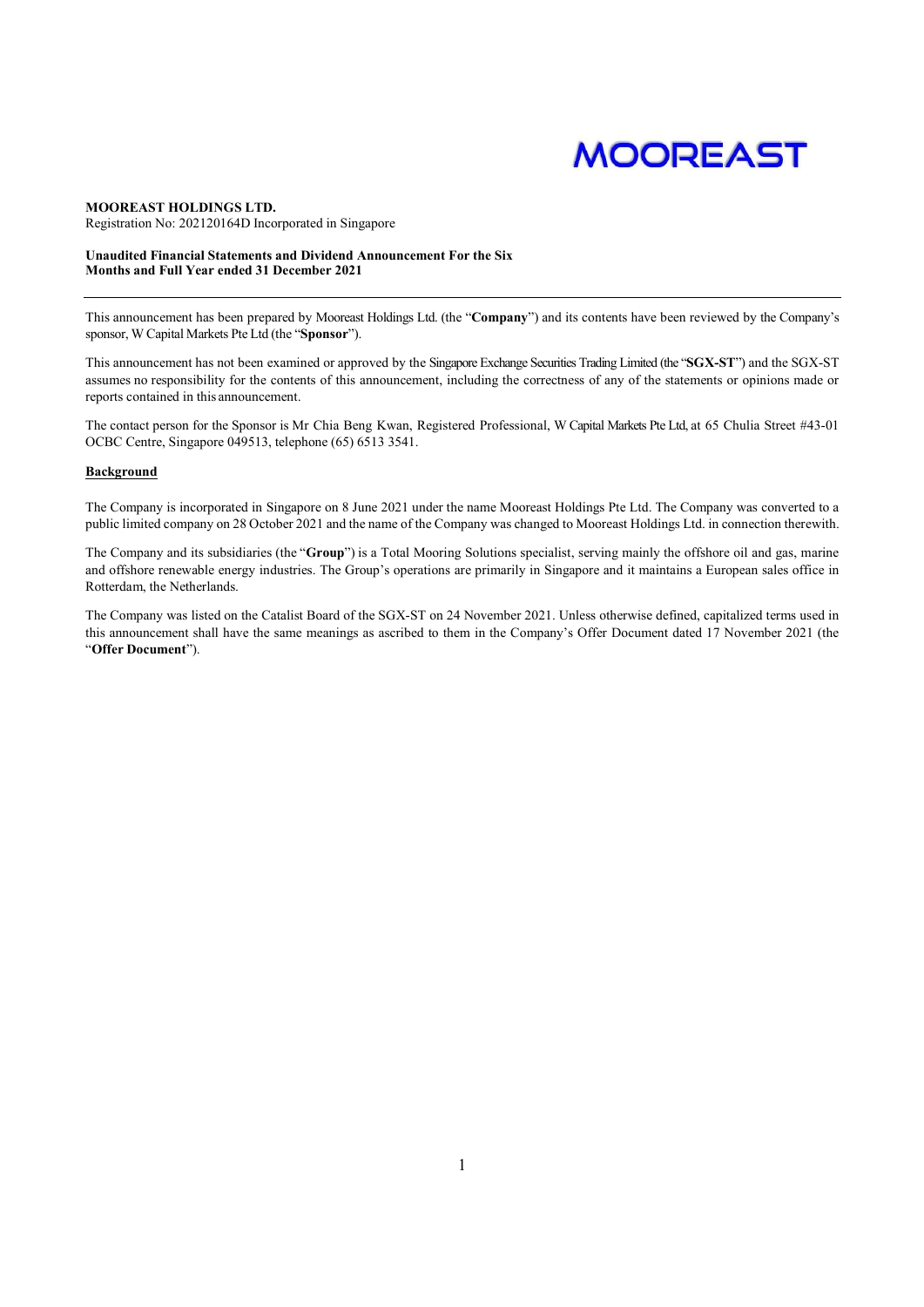# Table of Contents

|   |                                                                                               | Page     |
|---|-----------------------------------------------------------------------------------------------|----------|
| A | Condensed interim consolidated statements of profit or loss and other comprehensive<br>income | 3        |
| В | Condensed interim consolidated statements of financial position                               |          |
| C | Condensed interim consolidated statements of changes in equity                                | 6        |
| D | Condensed interim consolidated statement of cash flows                                        |          |
| E | Notes to the condensed interim consolidated financial statements                              | $9 - 27$ |
| F | Other information required by Catalist Listing Rule Appendix 7C                               | 28-39    |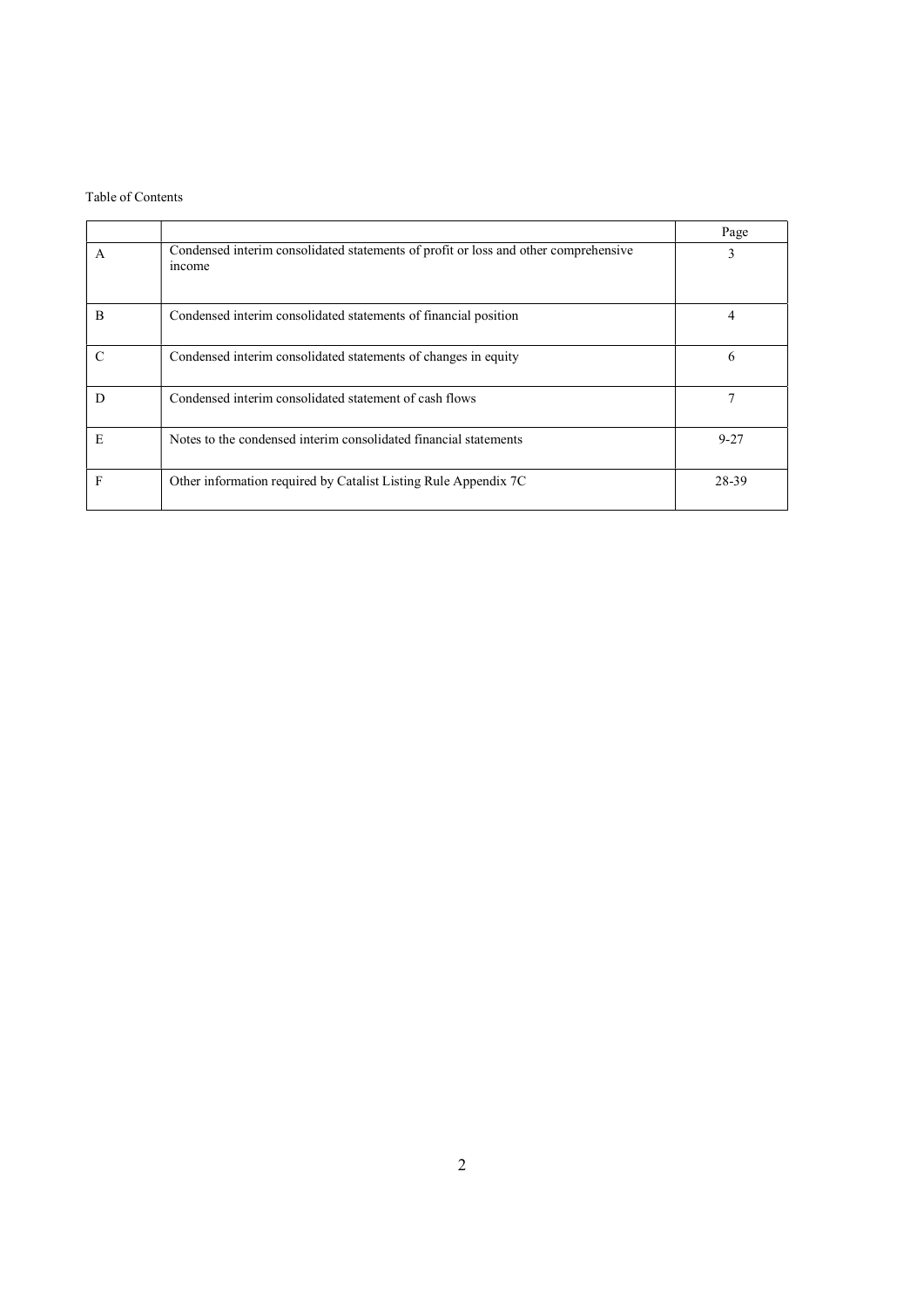# A – CONDENSED INTERIM CONSOLIDATED STATEMENTS OF PROFIT OR LOSS AND OTHER COMPREHENSIVE INCOME

Condensed Interim Consolidated Statements of Profit or Loss and Other Comprehensive Income for the six-months ended 31 December 2021 ("2HFY2021"), six-months ended 31 December 2020 ("2HFY2020"), twelve-months ended 31 December 2021 ("FY2021"), and twelve-months ended 31 December 2020 ("FY2020").

|                                                                                                                                                                                                  | <b>Note</b>    | 2HFY2021<br><b>S\$'000</b><br><b>Unaudited</b> | 2HFY2020<br><b>S\$'000</b><br><b>Unaudited</b> | Change<br>$\frac{0}{0}$ | <b>FY2021</b><br><b>S\$'000</b><br><b>Unaudited</b> | <b>FY2020</b><br><b>SS'000</b><br><b>Audited</b> | Change<br>$\frac{0}{0}$ |
|--------------------------------------------------------------------------------------------------------------------------------------------------------------------------------------------------|----------------|------------------------------------------------|------------------------------------------------|-------------------------|-----------------------------------------------------|--------------------------------------------------|-------------------------|
| Revenue                                                                                                                                                                                          | $\overline{4}$ | 7,009                                          | 10,352                                         | (32)                    | 14,200                                              | 19,678                                           | (28)                    |
| Cost of sales                                                                                                                                                                                    |                | (4,018)                                        | (6,233)                                        | (36)                    | (8,186)                                             | (11,894)                                         | (31)                    |
| <b>Gross profit</b>                                                                                                                                                                              |                | 2,991                                          | 4,119                                          | (27)                    | 6,014                                               | 7,784                                            | (23)                    |
| Other items of income                                                                                                                                                                            |                |                                                |                                                |                         |                                                     |                                                  |                         |
| Interest income                                                                                                                                                                                  | 5              | 36                                             | $-*$                                           | nm                      | 36                                                  | $\overline{2}$                                   | 1,700                   |
| Other income                                                                                                                                                                                     | 5              | 382                                            | 871                                            | (56)                    | 925                                                 | 1,441                                            | (36)                    |
| Other items of expense                                                                                                                                                                           |                |                                                |                                                |                         |                                                     |                                                  |                         |
| Marketing and distribution                                                                                                                                                                       |                | (101)                                          | (80)                                           | 26                      | (195)                                               | (217)                                            | (10)                    |
| Administrative expenses**                                                                                                                                                                        |                | (4,236)                                        | (2,404)                                        | 76                      | (6, 816)                                            | (4,000)                                          | 70                      |
| Interest expenses                                                                                                                                                                                | 5              | (931)                                          | (27)                                           | 3,348                   | (964)                                               | (57)                                             | 1,591                   |
| Other expenses                                                                                                                                                                                   |                | (798)                                          | (657)                                          | 21                      | (1,108)                                             | (337)                                            | 229                     |
| (Loss)/profit before tax                                                                                                                                                                         | 5              | (2,657)                                        | 1,822                                          | nm                      | (2,108)                                             | 4,616                                            | nm                      |
| Income tax expense                                                                                                                                                                               | $\overline{7}$ | (31)                                           | (374)                                          | (92)                    | (187)                                               | (829)                                            | (77)                    |
| (Loss)/profit after tax                                                                                                                                                                          |                | (2,688)                                        | 1,448                                          | nm                      | (2,295)                                             | 3,787                                            | nm                      |
| Other comprehensive income:<br>Items that may be reclassified<br>subsequently to profit or loss<br>Foreign currency translation<br><b>Total comprehensive</b><br>(loss)/income for the financial |                | 36                                             | (19)                                           | nm                      | 39                                                  | (53)                                             | nm                      |
| year attributable to owner of the<br>Company                                                                                                                                                     |                | (2,652)                                        | 1,429                                          | nm                      | (2,256)                                             | 3,734                                            | nm                      |
|                                                                                                                                                                                                  |                |                                                |                                                |                         |                                                     |                                                  |                         |

\* Below S\$1,000

Nm=not meaningful

<sup>\*\*</sup> Included in administrative expense is a one-off IPO expense of S\$810K and S\$1,271K for the 2HFY2021 and FY2021 results, respectively. Excluding the one-off IPO expenses incurred during the year, loss for the 2HFY2021 and FY2021 would have been S\$1,878K and S\$1,024K respectively.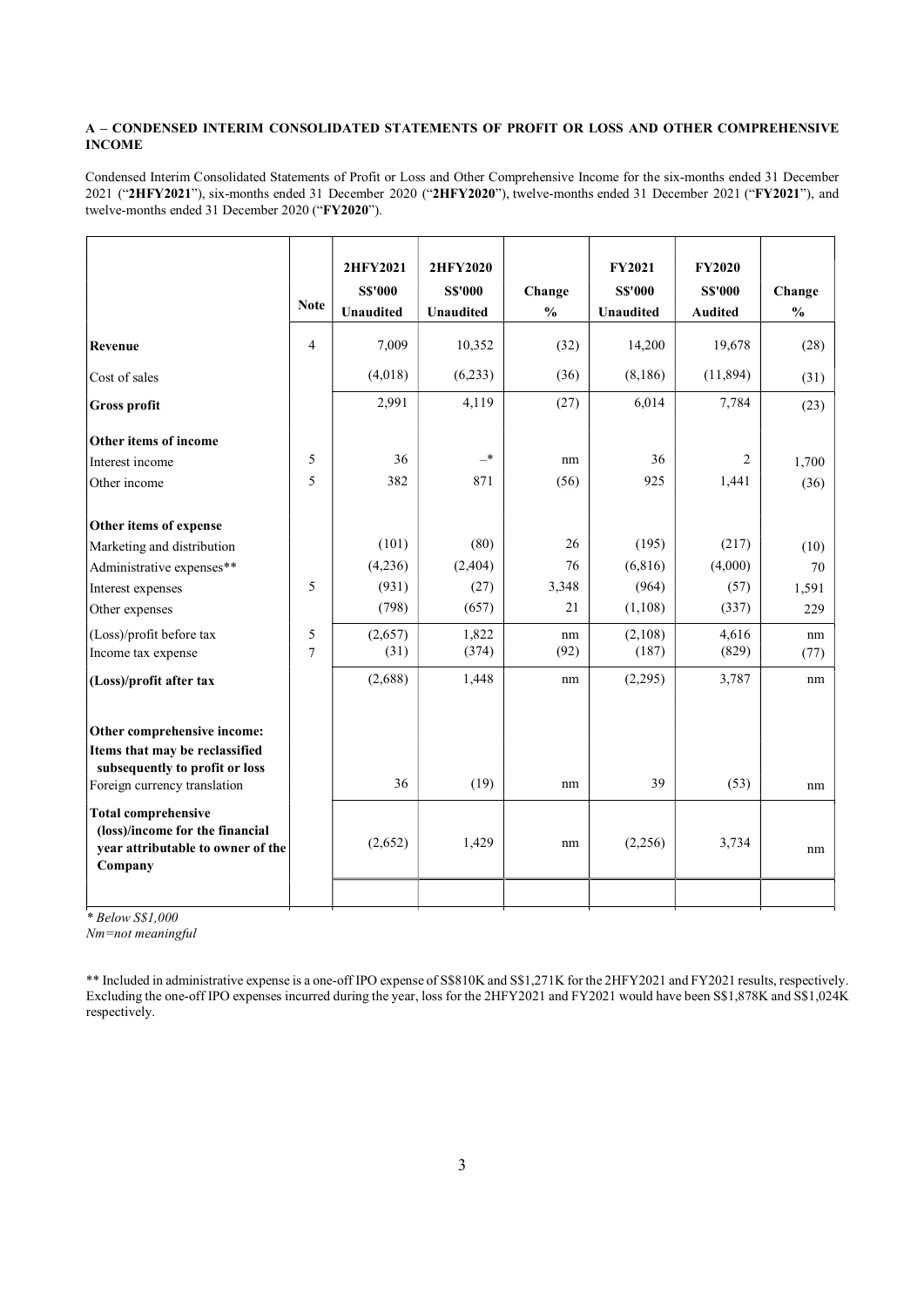# B. CONDENSED INTERIM CONSOLIDATED STATEMENTS OF FINANCIAL POSITION

|                                                    |             | Group                                                     |                                                         |                                                           | Company                                                  |
|----------------------------------------------------|-------------|-----------------------------------------------------------|---------------------------------------------------------|-----------------------------------------------------------|----------------------------------------------------------|
|                                                    | <b>Note</b> | 31 December<br>2021<br><b>S\$'000</b><br><b>Unaudited</b> | 31 December<br>2020<br><b>S\$'000</b><br><b>Audited</b> | 31 December<br>2021<br><b>S\$'000</b><br><b>Unaudited</b> | 31 December<br>2020*<br><b>S\$'000</b><br><b>Audited</b> |
| <b>Assets</b>                                      |             |                                                           |                                                         |                                                           |                                                          |
| <b>Non-current assets</b>                          |             |                                                           |                                                         |                                                           |                                                          |
|                                                    | 9           |                                                           |                                                         |                                                           |                                                          |
| Plant and equipment                                |             | 4,691                                                     | 4,294                                                   |                                                           |                                                          |
| Right-of-use assets                                | 10          | 33,099                                                    | 2,702                                                   |                                                           |                                                          |
| Investment in subsidiaries                         |             |                                                           |                                                         | 10,587                                                    |                                                          |
| Trade and other receivables                        | 11          | 5,193                                                     | 5,965                                                   |                                                           |                                                          |
|                                                    |             | 42,983                                                    | 12,961                                                  | 10,587                                                    |                                                          |
| <b>Current assets</b>                              |             |                                                           |                                                         |                                                           |                                                          |
| Inventories                                        | 12          | 8,609                                                     | 7,445                                                   |                                                           |                                                          |
| Trade and other receivables                        | 11          | 3,428                                                     | 9,347                                                   | 44                                                        |                                                          |
| Contract assets                                    |             | 51                                                        | 61                                                      |                                                           |                                                          |
| Prepaid operating expenses                         |             | 794                                                       | 886                                                     | 27                                                        |                                                          |
| Cash and bank balances                             | 13          | 20,307                                                    | 3,340                                                   | 18,132                                                    |                                                          |
|                                                    |             | 33,189                                                    | 21,079                                                  | 18,203                                                    |                                                          |
| <b>Total assets</b>                                |             | 76,172                                                    | 34,040                                                  | 28,790                                                    |                                                          |
|                                                    |             |                                                           |                                                         |                                                           |                                                          |
| <b>Current liabilities</b>                         |             |                                                           |                                                         |                                                           |                                                          |
| Trade and other payables<br>Amount due to director | 14<br>15    | 4,647<br>2,000                                            | 4,295                                                   | 1,694                                                     |                                                          |
| Contract liabilities                               |             | 1,373                                                     | 547                                                     |                                                           |                                                          |
| Lease liabilities                                  | 10          | 713                                                       | 635                                                     |                                                           |                                                          |
| Shareholder loan                                   | 16          | 6                                                         |                                                         |                                                           |                                                          |
| Loan and borrowing                                 | 16          | 1,166                                                     |                                                         |                                                           |                                                          |
| Income tax payables                                |             | 355                                                       | 974                                                     |                                                           |                                                          |
|                                                    |             | 10,260                                                    | 6,451                                                   | 1,694                                                     |                                                          |
| Net current assets                                 |             | 22,929                                                    | 14,628                                                  | 16,509                                                    |                                                          |
|                                                    |             |                                                           |                                                         |                                                           |                                                          |
| <b>Non-current liabilities</b>                     |             |                                                           |                                                         |                                                           |                                                          |
| Lease liabilities                                  | 10          | 10,675                                                    | 1,238                                                   |                                                           |                                                          |
| Shareholder loan                                   | 16          | 13,000                                                    |                                                         |                                                           |                                                          |
| Loan and borrowing                                 | 16          | 13,153                                                    |                                                         |                                                           |                                                          |
| Convertible note                                   | 17          | 4,592                                                     |                                                         | 4,592                                                     |                                                          |
| Provision for reinstatement cost                   | 18          | 2,000                                                     |                                                         |                                                           |                                                          |
| Deferred tax liabilities                           | 19          | 705                                                       | 764                                                     |                                                           |                                                          |
|                                                    |             | 44,125                                                    | 2,002                                                   | 4,592                                                     | —                                                        |
| <b>Total liabilities</b>                           |             | 54,385                                                    | 8,453                                                   | 6,286                                                     |                                                          |
| Net assets                                         |             | 21,787                                                    | 25,587                                                  | 22,504                                                    | -                                                        |
|                                                    |             |                                                           |                                                         |                                                           |                                                          |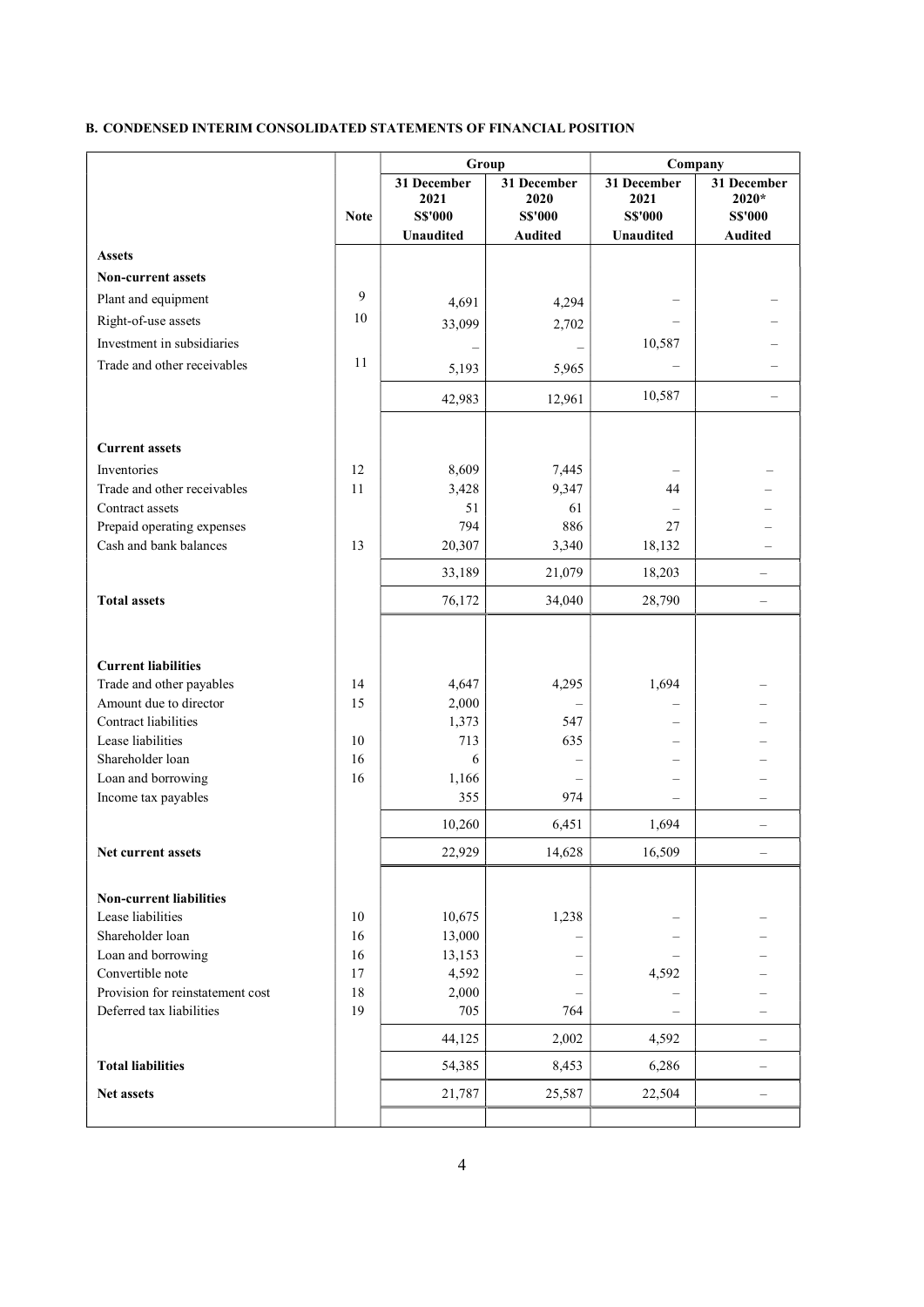# B. CONDENSED INTERIM CONSOLIDATED STATEMENTS OF FINANCIAL POSITION (CONT'D)

|                                      |             | Group               |                     |                     | Company                |
|--------------------------------------|-------------|---------------------|---------------------|---------------------|------------------------|
|                                      |             | 31 December<br>2021 | 31 December<br>2020 | 31 December<br>2021 | 31 December<br>$2020*$ |
|                                      | <b>Note</b> | <b>SS'000</b>       | <b>S\$'000</b>      | <b>SS'000</b>       | <b>S\$'000</b>         |
|                                      |             | <b>Unaudited</b>    | <b>Audited</b>      | <b>Unaudited</b>    | <b>Audited</b>         |
|                                      |             |                     |                     |                     |                        |
|                                      |             |                     |                     |                     |                        |
| <b>Capital and reserves</b>          |             |                     |                     |                     |                        |
| Share capital                        | 20          | 23,636              | 1,000               | 23,636              |                        |
| Capital reserve                      |             | (9, 587)            |                     |                     |                        |
| Retained earnings                    |             | 7,273               | 24,568              | (1, 539)            |                        |
| Other reserve                        | 17          | 407                 |                     | 407                 |                        |
| Foreign currency translation reserve |             | 58                  | 19                  | $\equiv$            |                        |
| <b>Total equity</b>                  |             | 21,787              | 25,587              | 22,504              |                        |
| <b>Total equity and liabilities</b>  |             | 76,172              | 34,040              | 28,790              |                        |
|                                      |             |                     |                     |                     |                        |

\*The Company was incorporated on 8 June 2021.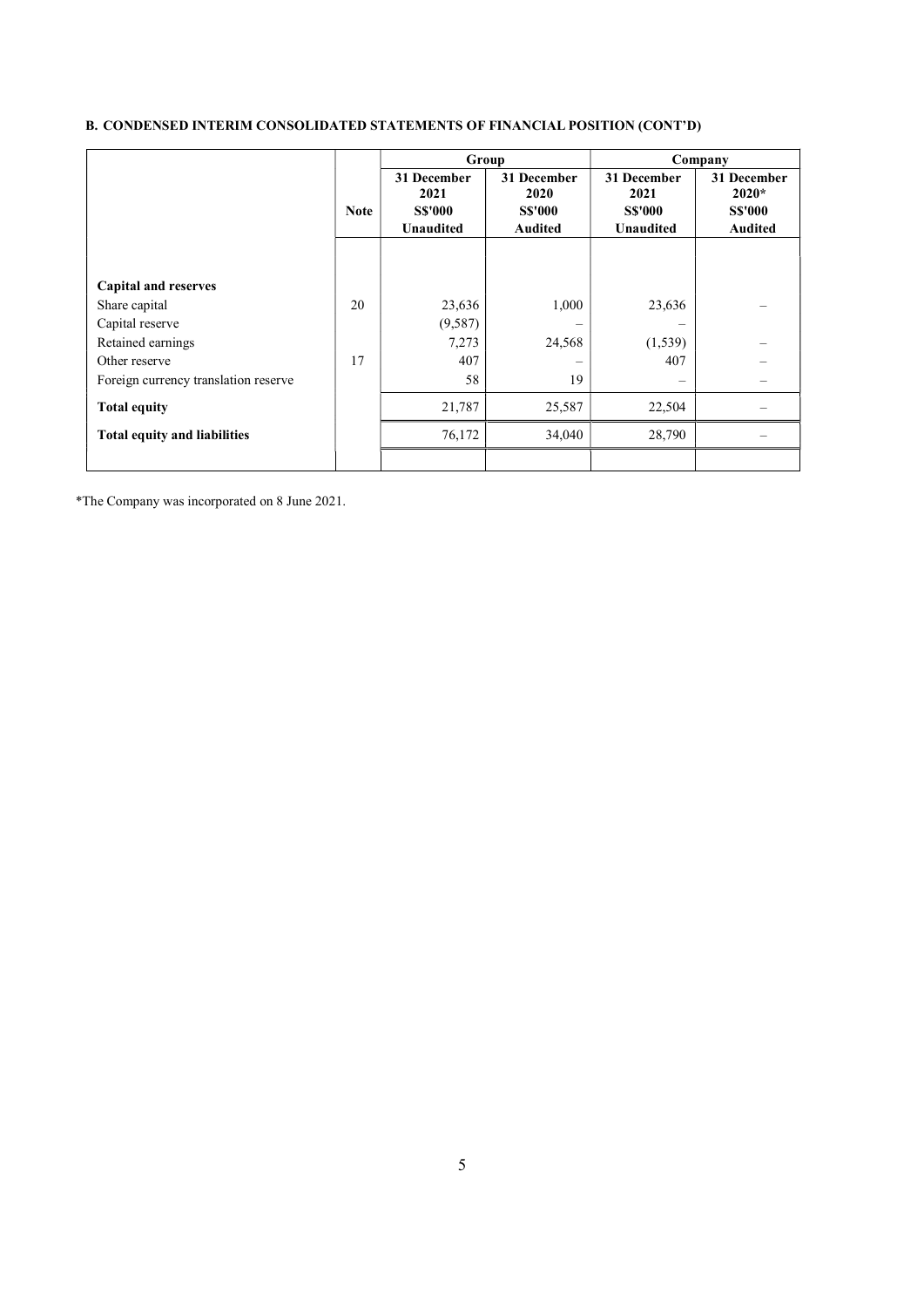# C. CONDENSED INTERIM CONSOLIDATED STATEMENTS OF CHANGES IN EQUITY

|                                       | Share capital<br><b>S\$'000</b> | Capital<br>reserve<br><b>S\$'000</b> | <b>Retained</b><br>earnings<br><b>S\$'000</b> | Other reserve<br><b>S\$'000</b> | Foreign<br>currency<br>translation<br>reserve<br><b>S\$'000</b> | <b>Total equity</b><br><b>S\$'000</b> |
|---------------------------------------|---------------------------------|--------------------------------------|-----------------------------------------------|---------------------------------|-----------------------------------------------------------------|---------------------------------------|
| Group                                 |                                 |                                      |                                               |                                 |                                                                 |                                       |
| As at 1 January 2020                  | 1,000                           |                                      | 22,281                                        | $\overline{\phantom{0}}$        | 72                                                              | 23,353                                |
| Profit net of tax                     |                                 | $\overline{\phantom{0}}$             | 3,787                                         | $\overline{\phantom{0}}$        |                                                                 | 3,787                                 |
| Foreign currency<br>translation       |                                 |                                      |                                               |                                 | (53)                                                            | (53)                                  |
| Total comprehensive<br>income for the |                                 |                                      |                                               |                                 |                                                                 |                                       |
| financial year                        |                                 |                                      | 3,787                                         |                                 | (53)                                                            | 3,734                                 |
| Dividend paid                         |                                 |                                      | (1,500)                                       |                                 |                                                                 | (1,500)                               |
| As at 31 December 2020                | 1,000                           |                                      | 24,568                                        |                                 | 19                                                              | 25,587                                |
|                                       |                                 |                                      |                                               |                                 |                                                                 |                                       |
| As at 1 January 2021                  | 1,000                           |                                      | 24,568                                        | $\overline{\phantom{0}}$        | 19                                                              | 25,587                                |
| Loss net of tax                       |                                 | $\overline{\phantom{0}}$             | (2,295)                                       |                                 |                                                                 | (2,295)                               |
| Foreign currency<br>translation       |                                 | -                                    |                                               | -                               | 39                                                              | 39                                    |
| Total comprehensive                   |                                 |                                      |                                               |                                 |                                                                 |                                       |
| income for the year                   |                                 |                                      | (2,295)                                       |                                 | 39                                                              | (2,256)                               |
| Issue of ordinary shares              | 23,202                          |                                      |                                               |                                 |                                                                 | 23,202                                |
| Issue of convertible note             |                                 |                                      |                                               | 407                             | $\overline{\phantom{0}}$                                        | 407                                   |
| Declared dividend (Note<br>8)         |                                 |                                      | (15,000)                                      |                                 | $\equiv$                                                        | (15,000)                              |
| Share issue expenses                  | (566)                           |                                      |                                               |                                 |                                                                 | (566)                                 |
| Restructuring                         |                                 | (9,587)                              |                                               |                                 |                                                                 | (9,587)                               |
| As at 31 December 2021                | 23,636                          | (9,587)                              | 7,273                                         | 407                             | 58                                                              | 21,787                                |
|                                       |                                 |                                      |                                               |                                 |                                                                 |                                       |

|                                           | Share capital<br><b>S\$'000</b> | <b>Retained earnings</b><br><b>S\$'000</b> | Other reserve<br><b>S\$'000</b> | <b>Total equity</b><br><b>S\$'000</b> |
|-------------------------------------------|---------------------------------|--------------------------------------------|---------------------------------|---------------------------------------|
| Company                                   |                                 |                                            |                                 |                                       |
| As at 8 June 2021 (date of incorporation) | $\rightarrow$                   | –                                          |                                 | $\ast$                                |
| Total comprehensive income for the year   | $\overline{\phantom{0}}$        | (1,539)                                    |                                 | (1, 539)                              |
| Issue of convertible note                 | -                               |                                            | 407                             | 407                                   |
| Issue of new shares                       | 24,202                          | –                                          |                                 | 24,202                                |
| Share issue expenses                      | (566)                           | –                                          |                                 | (566)                                 |
| As at 31 December 2021                    | 23,636                          | (1,539)                                    | 407                             | 22,504                                |
|                                           |                                 |                                            |                                 |                                       |

\* Below S\$1,000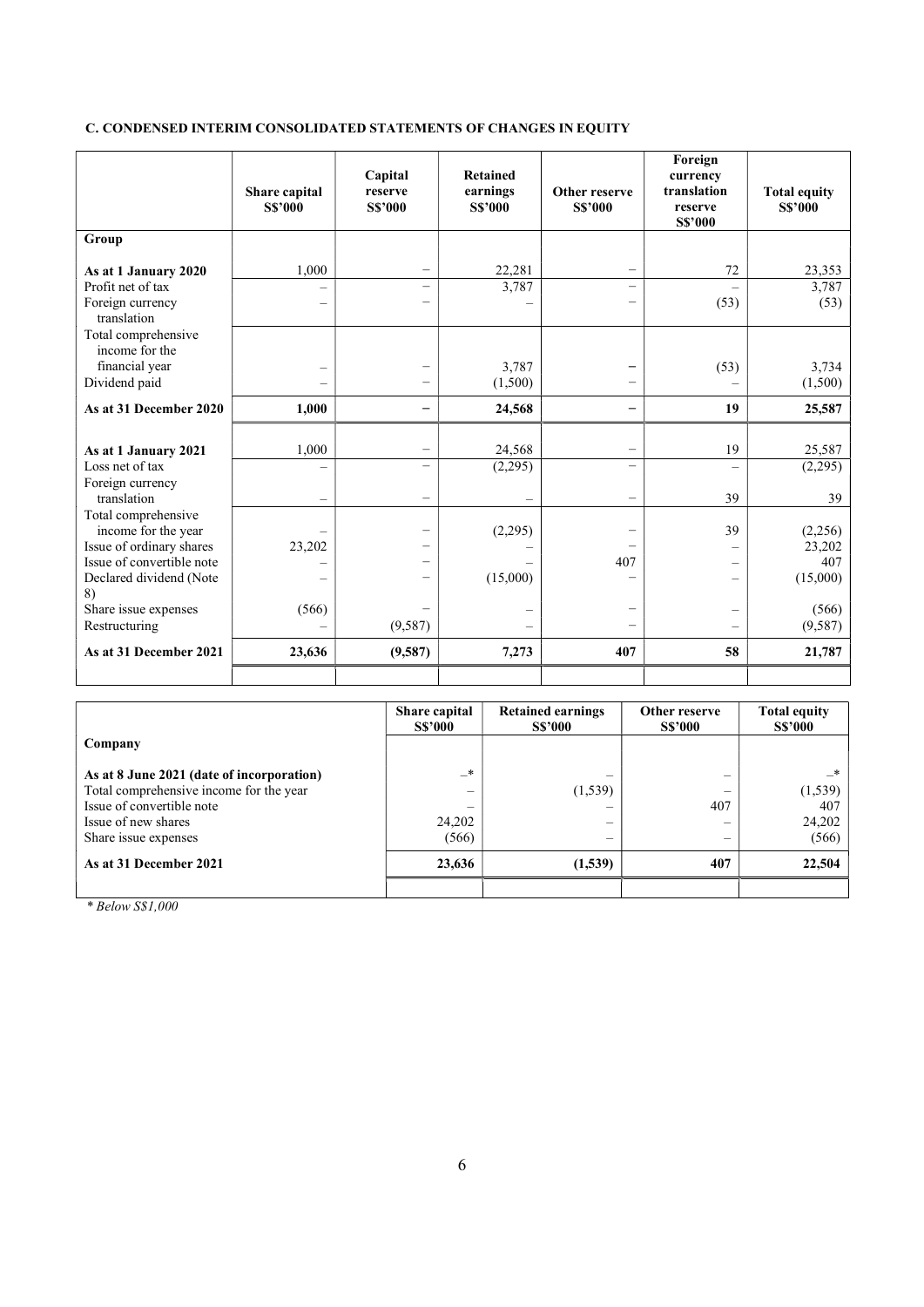# D. CONDENSED INTERIM CONSOLIDATED STATEMENT OF CASH FLOWS

|                                                                     | FY2021           | <b>FY2020</b>  |
|---------------------------------------------------------------------|------------------|----------------|
|                                                                     | <b>Unaudited</b> | <b>Audited</b> |
|                                                                     | <b>S\$'000</b>   | <b>S\$'000</b> |
| <b>Operating activities</b>                                         |                  |                |
| (Loss)/profit before tax                                            | (2,108)          | 4,616          |
| Adjustments for:                                                    |                  |                |
| Depreciation of plant and equipment                                 | 1,197            | 1,215          |
| Depreciation of right-of-use assets                                 | 1,317            | 711            |
| Gain on disposal of right-of-use assets                             | (15)             |                |
| Gain on disposal of plant and equipment                             | (31)             | (540)          |
| IPO expenses                                                        | 1,271            |                |
| Interest income                                                     | (36)             | (2)            |
| Interest expense                                                    | 585              | 16             |
| Interest expense on lease liabilities                               | 265              | 41             |
| Interest expense on convertible note                                | 114              |                |
| Unrealised foreign exchange loss/(gain)                             | 258              | (139)          |
| Reversal of allowance for inventories obsolescence                  | (14)             | (3)            |
| Bad debts written off                                               | 6                |                |
| Allowance for expected credit losses                                | 211              | 160            |
| Operating cash flow before changes in working capital               | 3,020            | 6,075          |
| Changes in working capital:                                         |                  |                |
| Increase in inventories                                             | (1,150)          | (2,373)        |
| Decrease/(increase) in contract assets, trade and other receivables | 5,654            | (3,669)        |
| Decrease/(increase) in prepaid operating expenses                   | 92               | (698)          |
| Increase in contract liabilities, trade and other payables          | 1,212            | 1,651          |
| Restricted cash                                                     | (39)             | (24)           |
| <b>Cash flow from operations</b>                                    | 8,789            | 962            |
| Interest paid                                                       | (7)              | (16)           |
| Income tax paid                                                     | (865)            | (315)          |
| Net cash flow generated from operating activities                   | 7,917            | 631            |
| <b>Investing activities</b>                                         |                  |                |
| Purchase of plant and equipment                                     | (1,912)          | (517)          |
| Purchase of right-of-use assets                                     | (19, 504)        |                |
| Proceeds from disposal of plant and equipment                       | 349              | 1,101          |
| Interest received                                                   | 36               | 2              |
| Net cash flows (used in)/generated from investing activities        | (21,031)         | 586            |
|                                                                     |                  |                |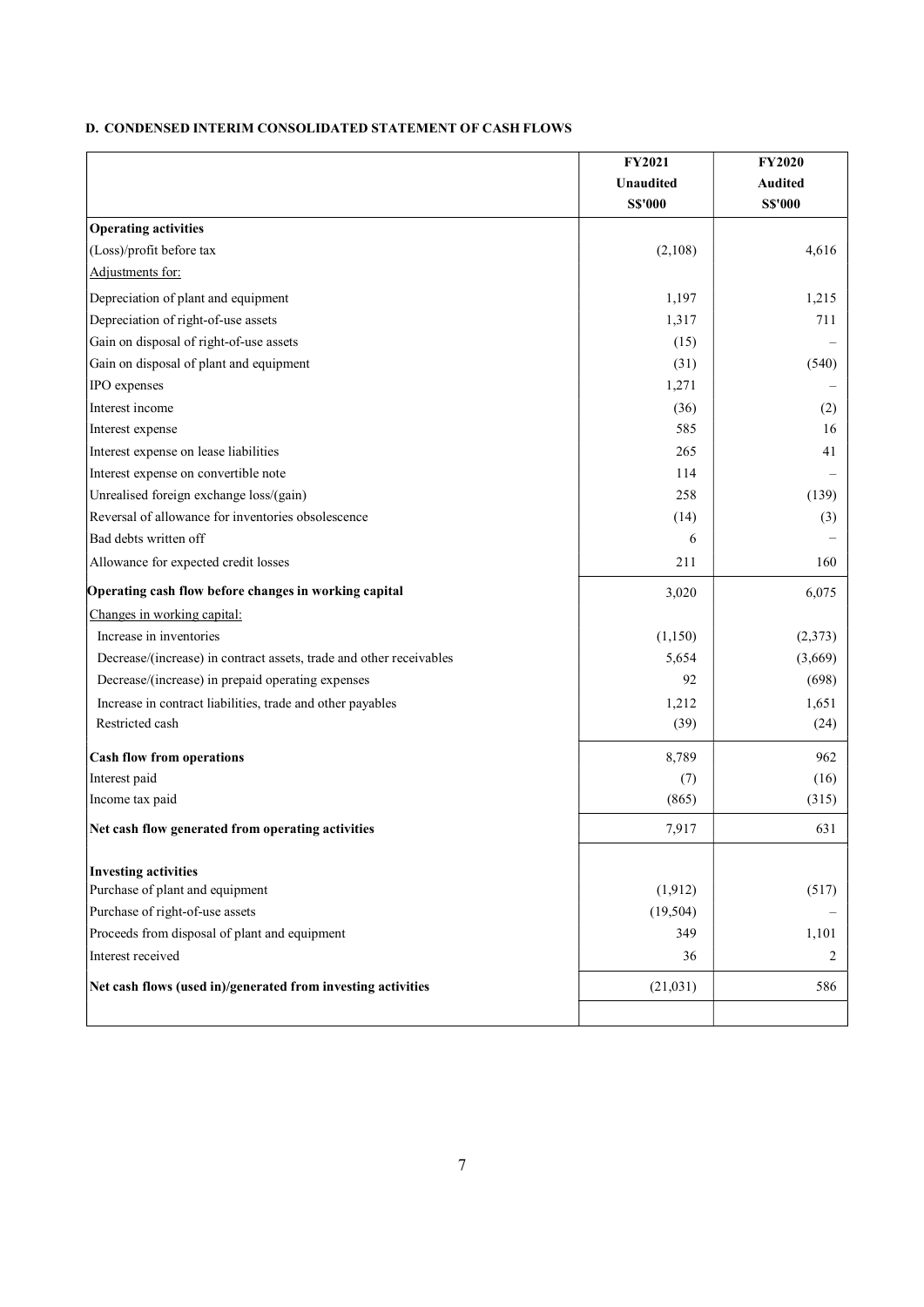# CONDENSED INTERIM CONSOLIDATED STATEMENT OF CASH FLOWS (CONT'D)

|                                                              | <b>FY2021</b>    | <b>FY2020</b>  |
|--------------------------------------------------------------|------------------|----------------|
|                                                              | <b>Unaudited</b> | <b>Audited</b> |
|                                                              | <b>S\$'000</b>   | <b>S\$'000</b> |
| <b>Financing activities</b>                                  |                  |                |
| Interest paid on lease liabilities                           | (265)            | (41)           |
| Repayment on lease liabilities                               | (680)            | (653)          |
| Proceeds from loan and borrowing                             | 14,800           |                |
| Interest paid on loan and borrowing                          | (84)             |                |
| Repayment on loan and borrowing                              | (481)            |                |
| IPO expenses paid                                            | (1,837)          |                |
| Proceeds from issuance of convertible note                   | 5,000            |                |
| Proceeds from issuance of ordinary shares*                   | 13,547           |                |
| Dividend paid**                                              |                  | (1,500)        |
| Net cash flows generated from/(used in) financing activities | 30,000           | (2,194)        |
|                                                              |                  |                |
| Net increase/(decrease) in cash and cash equivalents         | 16,886           | (977)          |
| Effect of exchange rate changes on cash and cash equivalents | 42               | (26)           |
| Cash and cash equivalents at 1 January                       | 3,316            | 4,319          |
| Cash and cash equivalent at 31 December                      | 20,244           | 3,316          |
|                                                              |                  |                |

\*Breakdown of the proceed from issuance of ordinary shares consists of issuance of shares pursuant to Initial Public Offering of \$8,547k (see Note 20) and issuance of convertible note of \$5 million.

\*\*Declared dividend of \$15 million has been converted to Shareholder Loan of \$13 million (see Note 16) with the remaining \$2 million to be paid.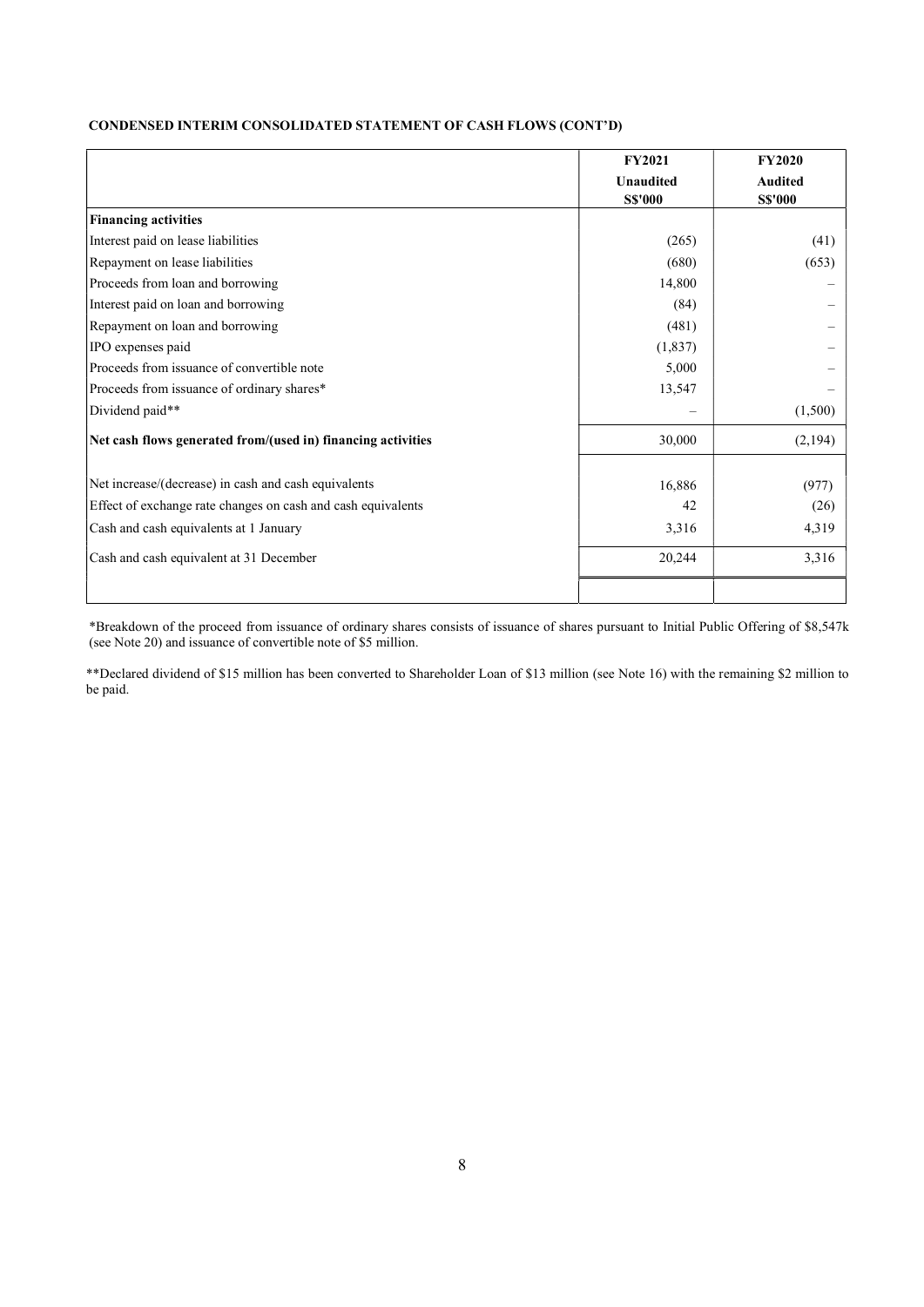## E. NOTES TO THE CONDENSED INTERIM CONSOLIDATED FINANCIAL STATEMENTS

These notes form an integral part of the condensed interim consolidated financial statements.

#### 1. Corporate information

The Company was incorporated in Singapore on 8 June 2021 under the name Mooreast Holdings Pte. Ltd. The Company was converted to a public company limited by shares on 28 October 2021 and the name of the Company was changed to Mooreast Holdings Ltd. in connection herewith. The address of the Company's registered office is 51 Shipyard Road, Mooreast Offshore Base, Singapore 628139.

The financial statements of the Group as at and for the year ended 31 December 2021 comprise the Company and its subsidiaries (together referred to as the "Group").

The principal activities of the Company are those of investment holding. Details of the subsidiaries as at 31 December 2021 are as follows:

| Name of subsidiaries             | <b>Principal activities</b>                                                                 | <b>Country of incorporation</b> |
|----------------------------------|---------------------------------------------------------------------------------------------|---------------------------------|
| Mooreast Asia Pte. Ltd.          | Provision of mooring systems<br>and<br>mooring<br>system<br>components and related services | Singapore                       |
| Mooreast Europe B.V.             | <b>Sales</b><br>and<br>marketing<br>to<br>customers in Europe                               | The Netherlands                 |
| Mooreast Rigging Pte. Ltd.       | Provision<br>of<br>mooring<br>the<br>marine<br>to<br>components<br>industry                 | Singapore                       |
| Mooreast Renewables Pte.<br>Ltd. | Provision of engineering, design<br>and consultancy services                                | Singapore                       |

#### 2. Basis of preparation

The condensed interim consolidated financial statements for the six-months ended and twelve-months ended 31 December 2021 have been prepared in accordance with SFRS(I) 1-34 *Interim Financial Reporting* issued by the Accounting Standards Council Singapore.

The condensed interim consolidated financial statements do not include all the information required for a complete set of financial statements. However, selected explanatory notes are included to explain events and transactions that are significant to an understanding of the changes in the Group's financial position and performance of the Group.

The accounting policies adopted are consistent with those of the previous financial year which were prepared in accordance with SFRS(I), except for the adoption of new and amended standards as set out in Note 2.1.

These condensed interim consolidated financial statements have been prepared on the historical cost basis except as otherwise described in the notes below.

These condensed interim consolidated financial statements are presented in Singapore dollar, which is the Company's functional currency. The financial information has been rounded to the nearest thousand, unless otherwise stated.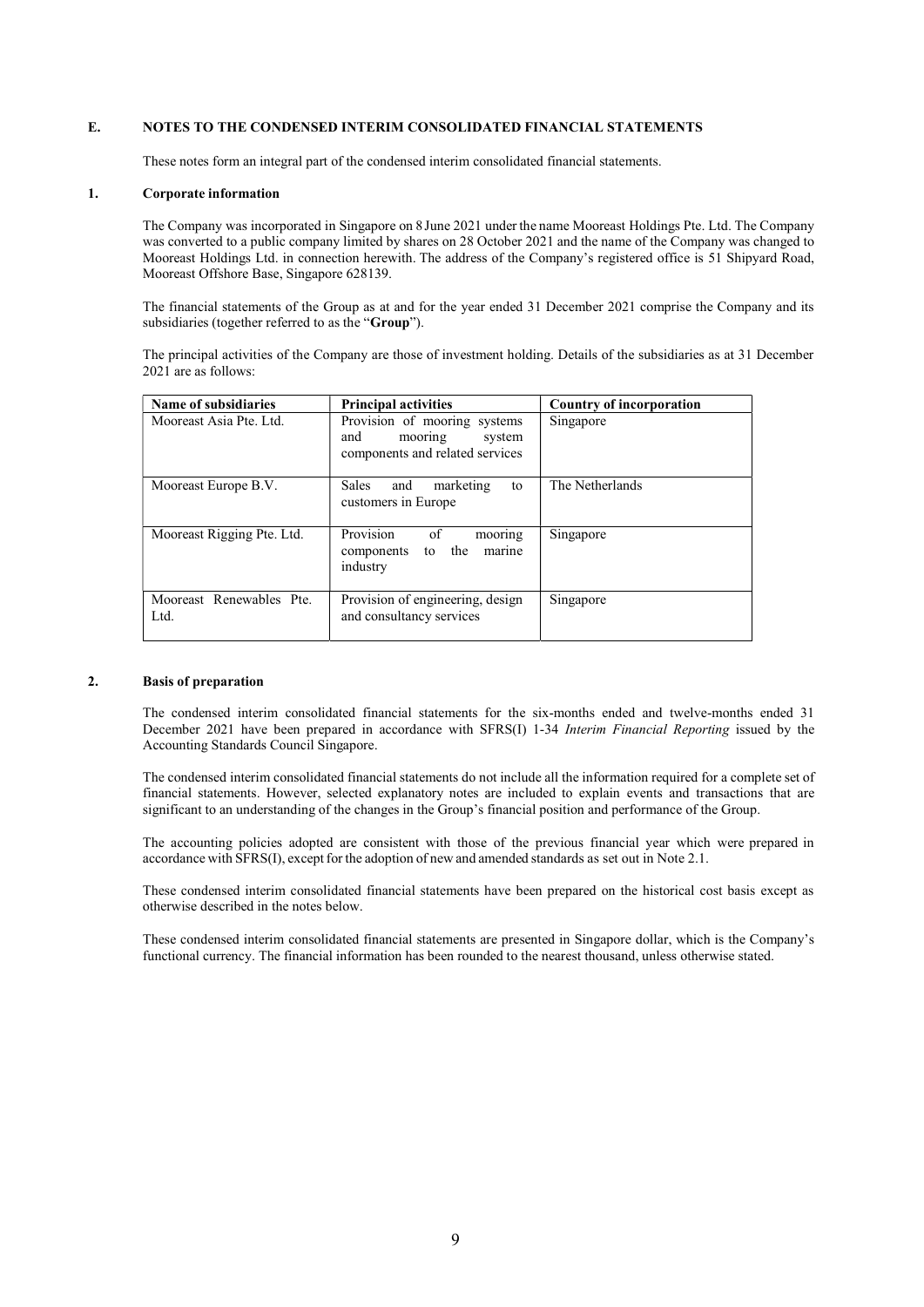#### 2.1 New and amended Standards adopted by the Group

A number of amendments to Standards have become applicable for the current reporting period. The Group did not have to change its accounting policies or make retrospective adjustment as a result of adopting those Standards.

#### 2.2 Standards issued but not yet effective

The Group has not adopted the following Standards and amendments applicable to the Group that have been issued but not yet effective:

|                                                                                      | <b>Effective for annual</b> |
|--------------------------------------------------------------------------------------|-----------------------------|
|                                                                                      | periods beginning on or     |
| <b>Description</b>                                                                   | after                       |
| Amendments to SFRS(I) 16 on COVID-19 related rent concessions beyond 30 June 2021    | 1 April 2021                |
| Amendments to SFRS(I) 1-16: Property, Plant and Equipment - Proceeds before          | 1 January 2022              |
| Intended Use                                                                         |                             |
| Amendments to $SFRS(I)$ 1-37: Onerous Contracts – Cost of Fulfilling a Contract      | 1 January 2022              |
| Amendments to SFRS(I) 3: Reference to Conceptual Framework                           | 1 January 2022              |
| Annual Improvements to SFRS(I)s 2018-2020                                            | 1 January 2022              |
| Amendments to SFRS(I) 1-1 on Classification of Liabilities as Current or Non-current | 1 January 2023              |
| Amendments to SFRS(I) 1-1: Disclosure of Accounting Policies                         | 1 January 2023              |
| Amendments to SFRS(I) 1-8: Definition of Accounting Estimates                        | 1 January 2023              |

# 2.3 Use of estimates and judgements

The preparation of the condensed interim consolidated financial statements in conformity with SFRS(I)s requires management to make judgements, estimates and assumptions that affect the application of accounting policies and the reported amounts of assets, liabilities, income and expenses. Actual results may differ from these estimates.

The significant judgements made by management in applying the Group's accounting policies and the key sources of estimation uncertainty were the same as those applied to the consolidated financial statements as at and for the year ended 31 December 2020.

Estimates and judgements are continually evaluated and are based on historical experience and on other factors, including expectations of future events that are believed to be reasonable under the circumstances. Revisions to accounting estimates are recognised in the period in which the estimates are revised and in any future periods affected.

Information about critical judgements in applying accounting policies that have the most significant effect on the amount recognized in the condensed interim financial statements is included in the following notes:

## (a) Useful lives and residual value of rental equipment

The cost of rental equipment is depreciated on a straight-line basis over their estimated economic useful lives. The Group reviews the estimated useful lives and residual value of its rental equipment at the start of each reporting period. In determining the residual value and useful lives of rental equipment, management considers factors such as market prices of used rental equipment, expected usage levels, maintenance and repair cost, technical or commercial obsolescence. Changes in these factors could potentially impact the economic useful lives and residual value of these assets, and thereby resulting in changes in future depreciation charges. Such charges are accounted for prospectively.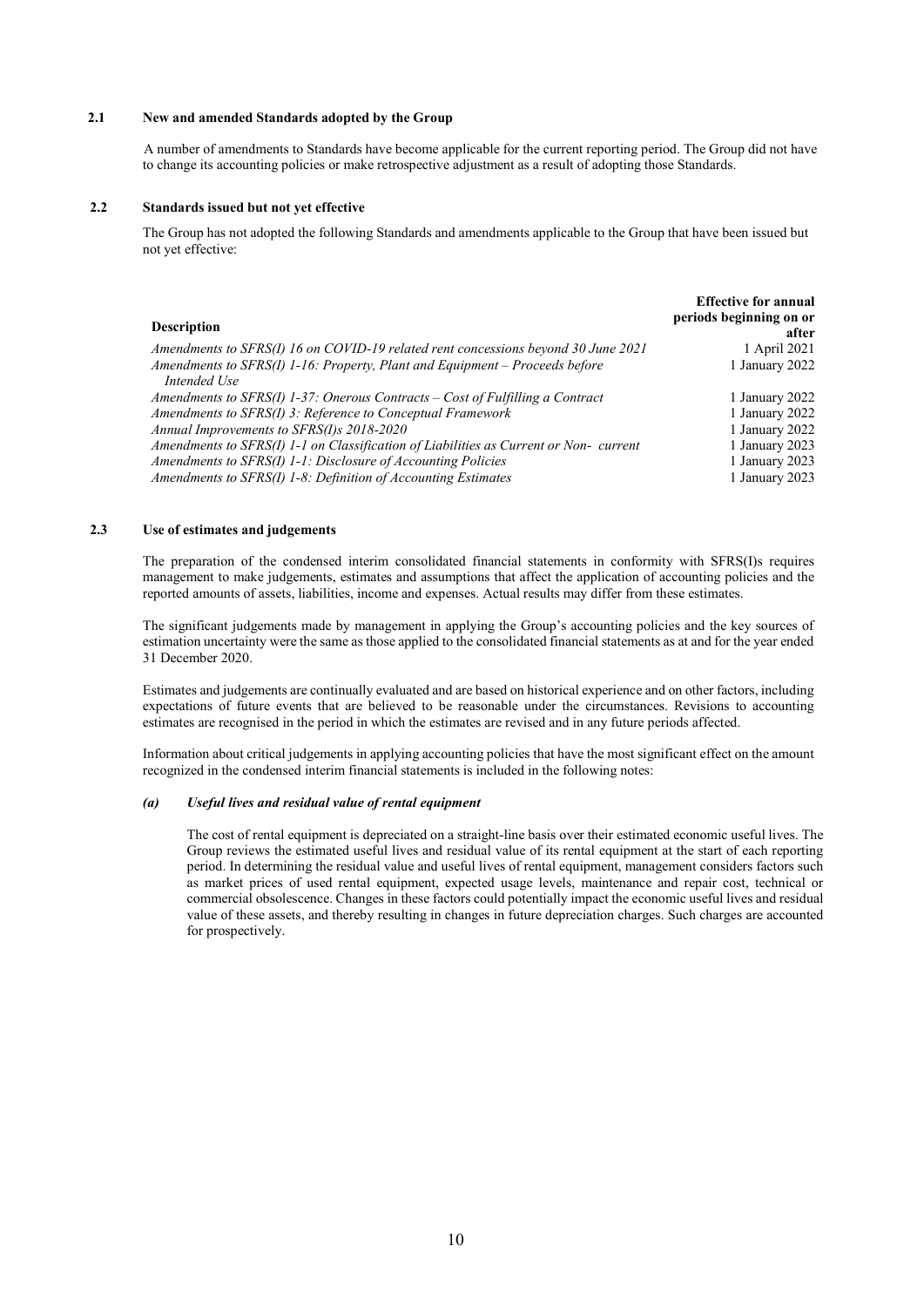## 2. Basis of preparation (cont'd)

## 2.2 Use of estimates and judgements (cont'd)

#### (b) Impairment of investment in subsidiaries

The Company assesses at the end of each reporting period whether there is any objective evidence that the investments in subsidiaries are impaired. Management considers factors such as the historical and current performances, estimated value and probability of future cash flows.

When value in use calculations are undertaken, management must estimate the expected future cash flows from the subsidiaries using suitable discount rates to calculate the present value of those cash flows.

#### (c) Allowance for expected credit losses ("ECLs") of trade and other receivables

The Group uses a provision matrix to calculate ECLs for trade and other receivables. The provision rates are based on days past due for groupings or various customer segments that have similar loss patterns.

The provision matrix is initially based on the Group's historical observed default rates. The Group will calibrate the matrix to adjust historical credit loss experience with forward-looking information. At every reporting date, historical default rates are updated and changes in the forward-looking estimates are analysed.

The assessment of the correlation between historical observed default rates, forecast economic conditions and ECLs is a significant estimate. The amount of ECLs is sensitive to changes in circumstances and forecast economic conditions. The Group's historical credit loss experience and forecast of economic conditions may also not be representative of customers' actual default in the future.

#### (d) Allowance for slow-moving and obsolete inventories

The Group carries out inventories review on a product-by-product basis to determine the allowance for slowmoving and inventories obsolescence and whether inventories are stated at the lower of cost and net realisable value, management's estimates of the net realisable value of the inventories at the end of the reporting period are based primarily on the latest selling prices and the market conditions.

#### (e) Leases – Estimating the incremental borrowing rate

The Group cannot readily determine the interest rate implicit in the lease, therefore, it uses its incremental borrowing rate (IBR) to measure lease liabilities. The IBR is the rate of interest that the Group would have to pay or borrow over a similar term, and with similar security, the funds necessary to obtain an asset of a similar value to the right-of-use asset in a similar economic environment. The IBR therefore reflects what the Group 'would have to pay', which requires estimation when no observable rates are available or when they need to be adjusted to reflect the terms and conditions of the lease. The Group estimates the IBR using observable inputs (such as market interest rates) when available and makes certain adjustment for entity-specific estimates.

#### (f) Fair value of convertible notes

On issuance of convertible notes, the fair value of the liability component is determined using a market rate for an equivalent non-convertible note, and the remainder of the proceeds is allocated to the equity components that is recognised and included in other reserve. The splitting of the liability element from the equity element of a convertible note would involve a significant degree of judgement and the determination of the fair value for the convertible loan involves significant degree of estimation uncertainty in assessing the appropriateness of the valuation methodology to be applied and the reasonableness of discount rate applied in the valuation. Third party qualified valuer is involved in estimating the fair value of the convertible notes.

It is subsequently carried at amortised cost using the effective interest method until the liability is extinguished on conversion or redemption of the loans.

## 3. Seasonal operations

The Group's businesses are not affected significantly by seasonal or cyclical factors during the financial period.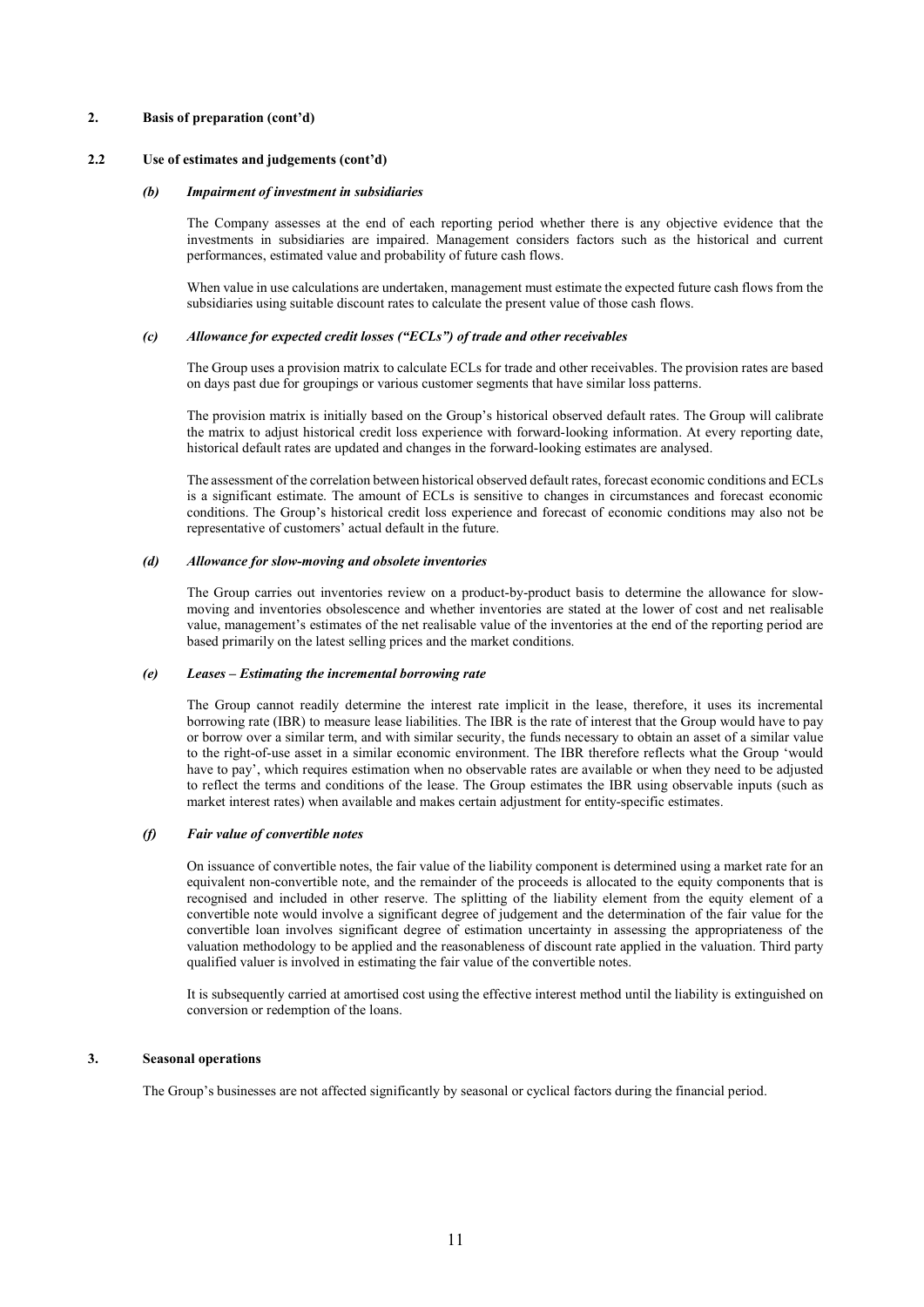# 4. Revenue

# Disaggregation of revenue

|                                         |                     | 6 months period ended |                     | 12 months period ended |
|-----------------------------------------|---------------------|-----------------------|---------------------|------------------------|
|                                         | 31 December<br>2021 | 31 December<br>2020   | 31 December<br>2021 | 31 December<br>2020    |
|                                         | <b>S\$'000</b>      | <b>S\$'000</b>        | <b>S\$'000</b>      | <b>S\$'000</b>         |
| Sale of goods                           | 3,031               | 8,068                 | 7,922               | 14,954                 |
| Rental of equipment                     | 2,875               | 2,005                 | 4,826               | 4,184                  |
| Services rendered                       | 1,103               | 279                   | 1,452               | 540                    |
|                                         | 7,009               | 10,352                | 14,200              | 19,678                 |
| Timing of transfer of goods or services |                     |                       |                     |                        |
| At a point in time                      | 3,031               | 8,068                 | 7,922               | 14,954                 |
| Over time                               | 3,978               | 2,284                 | 6,278               | 4,724                  |
|                                         | 7.009               | 10.352                | 14,200              | 19,678                 |

# 5. (Loss)/profit before tax

|                                         | 6 months period ended |                     | 12 months period ended |                     |
|-----------------------------------------|-----------------------|---------------------|------------------------|---------------------|
|                                         | 31 December<br>2021   | 31 December<br>2020 | 31 December<br>2021    | 31 December<br>2020 |
|                                         | <b>S\$'000</b>        | <b>S\$'000</b>      | <b>S\$'000</b>         | <b>S\$'000</b>      |
| <b>Interest income</b>                  |                       |                     |                        |                     |
| Interest income from:                   |                       |                     |                        |                     |
| current account                         | 36                    | _*                  | 36                     | 2                   |
| Other income                            |                       |                     |                        |                     |
| Gain on disposal of right-of-use assets | 15                    |                     | 15                     |                     |
| Gain on disposal of plant and equipment | 31                    | 333                 | 31                     | 540                 |
| Gain on foreign exchange                |                       |                     | 64                     | 35                  |
| Sales of scrap metal                    | 164                   | 35                  | 180                    | 69                  |
| Government grants                       | 102                   | 424                 | 306                    | 719                 |
| Reversal of allowance for inventories   |                       |                     |                        |                     |
| obsolescence                            |                       | 3                   | 14                     | 3                   |
| Others                                  | 70                    | 76                  | 315                    | 75                  |
|                                         | 382                   | 871                 | 925                    | 1,441               |
| <b>Interest expenses</b>                |                       |                     |                        |                     |
| Interest expenses on:                   |                       |                     |                        |                     |
| lease liabilities                       | 238                   | 18                  | 265                    | 41                  |
| loan and borrowing                      | 84                    |                     | 84                     |                     |
| convertible note                        | 114                   |                     | 114                    |                     |
| significant financing component from    |                       |                     |                        |                     |
| contract with customers                 | 488                   |                     | 488                    |                     |
| others                                  | 7                     | 9                   | 13                     | 16                  |
|                                         | 931                   | 27                  | 964                    | 57                  |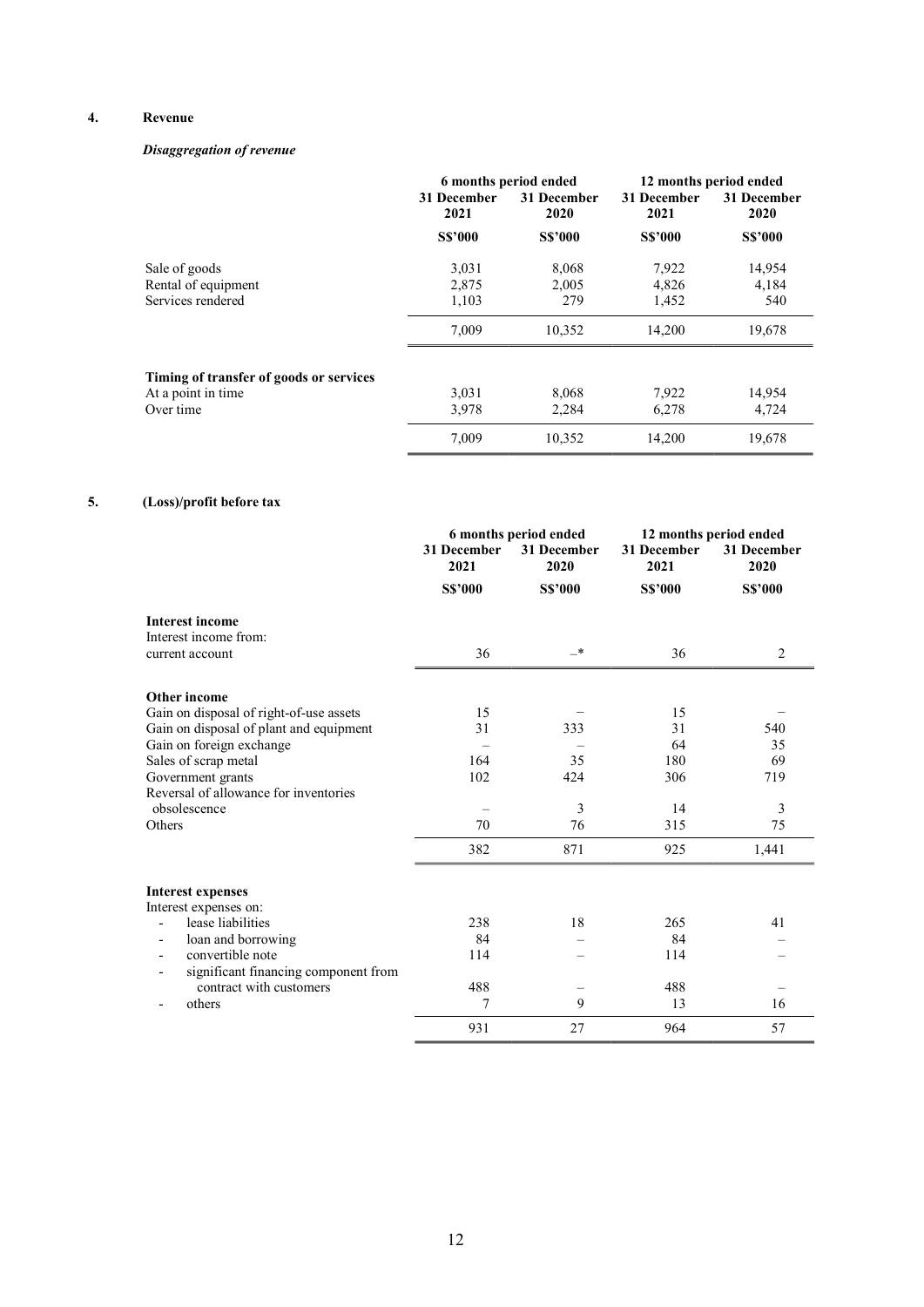# 5. (Loss)/profit before tax (cont'd)

|                                                       | 6 months period ended |                     | 12 months period ended |                     |
|-------------------------------------------------------|-----------------------|---------------------|------------------------|---------------------|
|                                                       | 31 December<br>2021   | 31 December<br>2020 | 31 December<br>2021    | 31 December<br>2020 |
|                                                       | <b>S\$'000</b>        | <b>S\$'000</b>      | <b>S\$'000</b>         | <b>S\$'000</b>      |
| Inventories recognised as an expense in cost of       |                       |                     |                        |                     |
| sales                                                 | 2,353                 | 5,408               | 5,617                  | 10,044              |
| Legal and professional fees                           | 221                   | 25                  | 236                    | 35                  |
| IPO expenses                                          | 810                   |                     | 1,271                  |                     |
| Net foreign exchange loss/(gain)                      | 37                    | 419                 | (64)                   | (35)                |
| Staff costs                                           | 1,763                 | 1,725               | 3,172                  | 2,712               |
| Transport expenses                                    | 76                    | 47                  | 149                    | 139                 |
| Depreciation of plant and equipment                   | 648                   | 567                 | 1,197                  | 1,215               |
| Depreciation of right-of-use assets                   | 966                   | 399                 | 1,317                  | 711                 |
| Reversal of allowance for inventories<br>obsolescence |                       | (3)                 | (14)                   | (3)                 |
| Allowance for expected credit losses                  | 140                   | 160                 | 211                    | 160                 |
| Bad debts written off                                 | 6                     |                     | 6                      |                     |

\* Below S\$1,000

# 6. Earnings per share

|                                                     | 31 December<br>2021 | 6 months period ended<br>31 December<br>2020 | 31 December<br>2021 | 12 months period ended<br>31 December<br>2020 |
|-----------------------------------------------------|---------------------|----------------------------------------------|---------------------|-----------------------------------------------|
| Basic earnings per share (cents)                    | (5)                 | 2                                            | (7)                 | 11                                            |
| Weighted-average number of ordinary shares<br>(000) | 58,837              | 58,837*                                      | 34,122              | $34,122*$                                     |
| Diluted earnings per share (cents)                  | (5)                 |                                              | (7)                 |                                               |
| Weighted-average number of ordinary shares<br>(000) | 76,319              |                                              | 51,604              |                                               |

The earnings per share is computed by dividing the profit after tax attributable to owners of the Company against the weighted average number of shares, taken into account of share split for the respective reporting periods. Diluted earnings per share is the same as basic earnings per share as the effect of conversion is anti-dilutive.

\*As the Company was only incorporated on 8 June 2021, for the purpose of comparison, the basic and diluted earnings per share have been computed based on the weighted-average number of ordinary shares for the 6-month period and 12-month period ended 31 December 2021.

# 7. Income tax expense

The Group calculates the period income tax expense using the tax rate that would be applicable to the expected total annual earnings. The major components of income tax expense in the condensed interim consolidated statement of profit or loss are:

|                                                      | 6 months period ended |                            |                | 12 months period ended |
|------------------------------------------------------|-----------------------|----------------------------|----------------|------------------------|
|                                                      | 31 December<br>2021   | 31 December<br><b>2020</b> |                | 31 December<br>2020    |
|                                                      | <b>S\$'000</b>        | <b>S\$'000</b>             | <b>S\$'000</b> | <b>S\$'000</b>         |
| Current income tax:<br>- Current year                | 70                    | 320                        | 267            | 779                    |
| - (Over)/under provision in respect of prior<br>year | (21)                  | 84                         | (21)           | 84                     |
|                                                      | 49                    | 404                        | 246            | 863                    |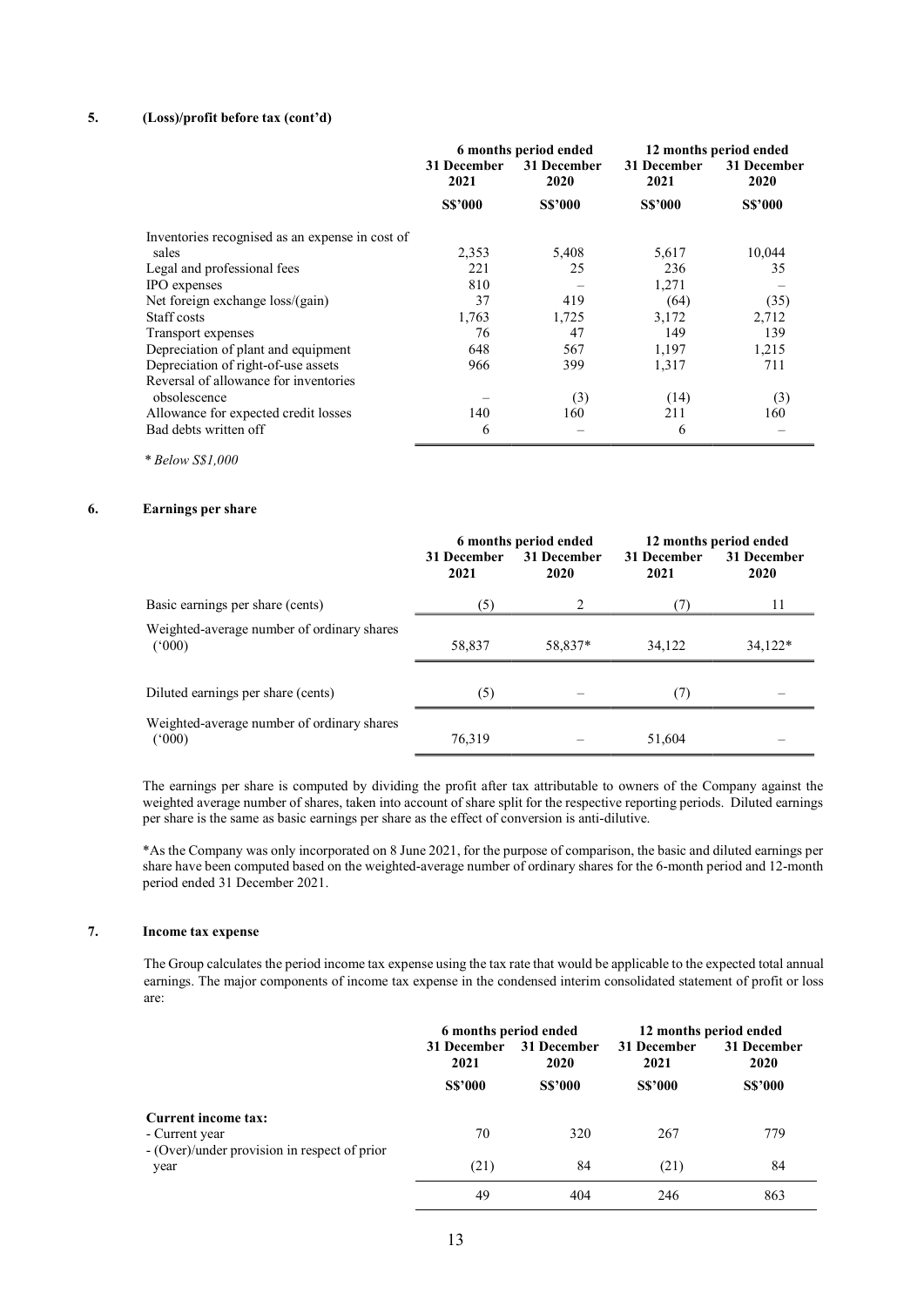# 7. Income tax expense (cont'd)

|                                                                                                                       | 31 December<br>2021 | 6 months period ended<br>31 December<br>2020 | 31 December<br>2021 | 12 months period ended<br>31 December<br>2020 |  |
|-----------------------------------------------------------------------------------------------------------------------|---------------------|----------------------------------------------|---------------------|-----------------------------------------------|--|
|                                                                                                                       | <b>S\$'000</b>      | <b>S\$'000</b>                               | <b>S\$'000</b>      | <b>S\$'000</b>                                |  |
| Deferred tax:<br>- Origination and reversal of temporary<br>differences<br>- Under provision in respect of prior year | (57)<br>39          | (30)                                         | (98)<br>39          | (63)<br>29                                    |  |
|                                                                                                                       | (18)                | (30)                                         | (59)                | (34)                                          |  |
| Income tax expense recognised in profit or loss                                                                       | 31                  | 374                                          | 187                 | 829                                           |  |

# 8. Dividend

|                                      | 6 months period ended |                     | 12 months period ended |                     |
|--------------------------------------|-----------------------|---------------------|------------------------|---------------------|
|                                      | 31 December<br>2021   | 31 December<br>2020 | 31 December<br>2021    | 31 December<br>2020 |
| Interim tax exempt (1-tier) dividend |                       |                     |                        |                     |
| Rate per share (S\$)                 | 15                    |                     |                        | 1.50                |
| Total dividend (S\$'000)             | 15,000                |                     | 15,000                 | 1,500               |

This relates to the dividend declared by Mooreast Asia Pte. Ltd. prior to the Group's restructuring for the purpose of the Company's listing. The dividend remains unpaid as at year end and S\$13 million has been converted to loan from shareholder (see Note 16).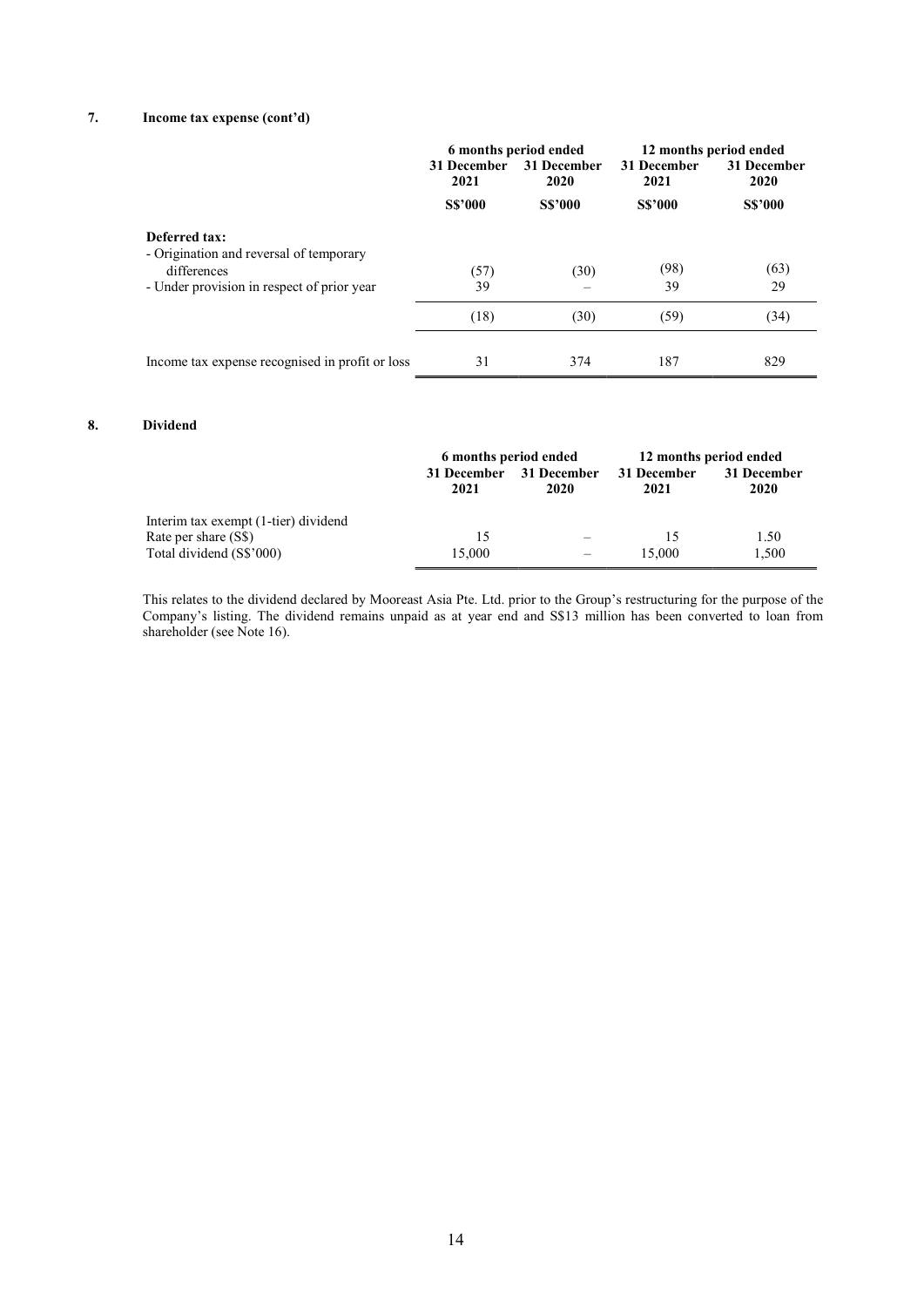# 9. Plant and equipment

|                                                       | <b>Motor</b><br>vehicles | <b>Furniture and</b><br>fittings | <b>Workshop and office</b><br>equipment | <b>Computers and</b><br>software | Renovation               | Rental equipment | <b>Total</b>   |
|-------------------------------------------------------|--------------------------|----------------------------------|-----------------------------------------|----------------------------------|--------------------------|------------------|----------------|
| Group                                                 | <b>S\$'000</b>           | <b>S\$'000</b>                   | <b>S\$'000</b>                          | <b>S\$'000</b>                   | <b>S\$'000</b>           | <b>S\$'000</b>   | <b>S\$'000</b> |
| Cost:                                                 |                          |                                  |                                         |                                  |                          |                  |                |
| At 1 January 2020                                     | 339                      | 26                               | 2,908                                   | 367                              | 1,128                    | 9,206            | 13,974         |
| <b>Additions</b>                                      |                          |                                  | 33                                      | 23                               | 24                       | 437              | 517            |
| Disposals                                             | $\equiv$                 | $\overline{\phantom{m}}$         | (98)                                    | $\overline{\phantom{m}}$         | $\overline{\phantom{0}}$ | (1,067)          | (1,165)        |
| At 31 December 2020 and 1                             |                          |                                  |                                         |                                  |                          |                  |                |
| January 2021                                          | 339                      | 26                               | 2,843                                   | 390                              | 1,152                    | 8,576            | 13,326         |
| Additions                                             | 227                      | 60                               | 172                                     | 49                               | 862                      | 542              | 1,912          |
| Disposals                                             | $\overline{\phantom{m}}$ | (15)                             | (662)                                   | (98)                             | (1, 431)                 | (159)            | (2,365)        |
| At 31 December 2021                                   | 566                      | 71                               | 2,353                                   | 341                              | 583                      | 8,959            | 12,873         |
| <b>Accumulated depreciation:</b><br>At 1 January 2020 | 271                      | 26                               | 2,012                                   | 274                              | 1,103                    | 4,735            | 8,421          |
| Depreciation charge for the year                      | 28                       | $-*$                             | 145                                     | 46                               | 27                       | 969              | 1,215          |
| Disposal                                              | $\overline{\phantom{m}}$ | $\overline{\phantom{m}}$         | (98)                                    | $\overline{\phantom{m}}$         | ÷                        | (506)            | (604)          |
| At 31 December 2020 and 1                             |                          |                                  |                                         |                                  |                          |                  |                |
| January 2021                                          | 299                      | $26\,$                           | 2,059                                   | 320                              | 1,130                    | 5,198            | 9,032          |
| Depreciation charge for the year                      | 24                       | $\overline{7}$                   | 151                                     | 47                               | 64                       | 904              | 1,197          |
| Disposal                                              | $\equiv$                 | (15)                             | (655)                                   | (97)                             | (1,140)                  | (140)            | (2,047)        |
| At 31 December 2021                                   | 323                      | $18\,$                           | 1,555                                   | 270                              | 54                       | 5,962            | 8,182          |
|                                                       |                          |                                  |                                         |                                  |                          |                  |                |
| Net carrying amount:<br>At 31 December 2020           | 40                       | $-*$                             | 784                                     | 70                               | 22                       | 3,378            | 4,294          |
| At 31 December 2021                                   | 243                      | 53                               | 798                                     | 71                               | 529                      | 2,997            | 4,691          |

\* Below S\$1,000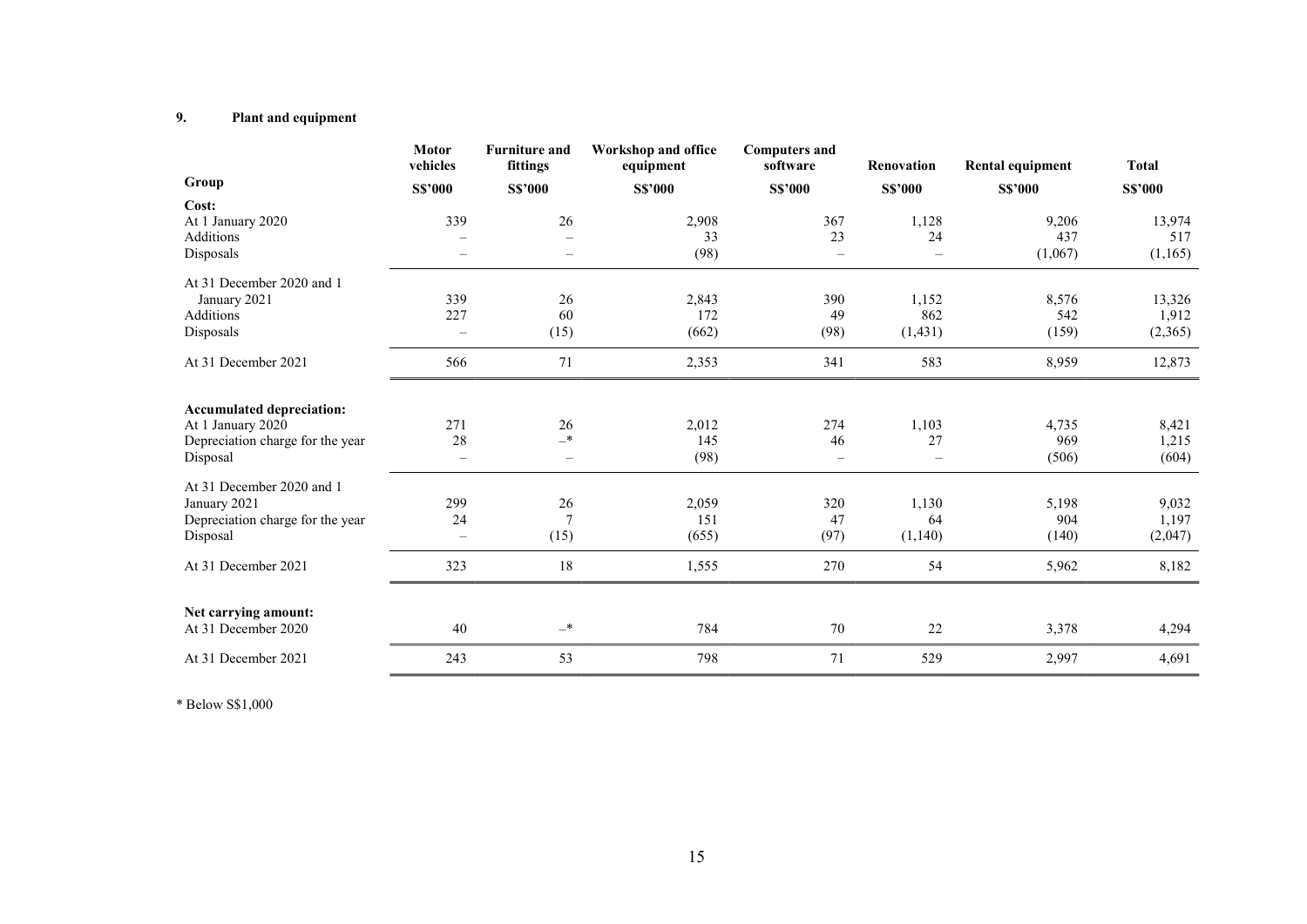# 10. Right-of-use assets and lease liabilities

Set out below are the carrying amounts of right-of-use assets recognised and the movements during the period:

|                        | Leasehold<br>properties | <b>Motor vehicles</b> | Workshop and<br>office<br>equipment | <b>Total</b>   |
|------------------------|-------------------------|-----------------------|-------------------------------------|----------------|
|                        | <b>S\$'000</b>          | <b>S\$'000</b>        | <b>S\$'000</b>                      | <b>S\$'000</b> |
| Group                  |                         |                       |                                     |                |
| As at 1 January 2020   | 729                     | 65                    | 867                                 | 1,661          |
| Additions              | 1,752                   |                       |                                     | 1,752          |
| Depreciation           | (627)                   | (16)                  | (68)                                | (711)          |
| As at 31 December 2020 | 1.854                   | 49                    | 799                                 | 2,702          |
| Additions              | 30,466                  |                       | 2,620                               | 33,086         |
| Depreciation           | (1,175)                 | (16)                  | (126)                               | (1,317)        |
| Disposal               | (1,372)                 | —                     |                                     | (1,372)        |
| As at 31 December 2021 | 29,773                  | 33                    | 3,293                               | 33,099         |

Set out below are the carrying amounts of lease liabilities and the movements during the period:

|                       |                | 31 December 2021 31 December 2020 |  |
|-----------------------|----------------|-----------------------------------|--|
|                       | <b>S\$'000</b> |                                   |  |
| Group                 |                |                                   |  |
| As at 1 January       | 1,873          | 774                               |  |
| Accretion of interest | 265            | 41                                |  |
| Additions             | 11,582         | 1,752                             |  |
| Disposal              | (1,387)        |                                   |  |
| Payments              | (945)          | (694)                             |  |
| As at 31 December     | 11,388         | 1,873                             |  |
| Current               | 713            | 635                               |  |
| Non-current           | 10,675         | 1,238                             |  |
| As at 31 December     | 11,388         | 1,873                             |  |

# 11. Trade and other receivables

|                                   |                     | Group               | Company             |                     |
|-----------------------------------|---------------------|---------------------|---------------------|---------------------|
|                                   | 31 December<br>2021 | 31 December<br>2020 | 31 December<br>2021 | 31 December<br>2020 |
|                                   | <b>S\$'000</b>      | <b>S\$'000</b>      | <b>S\$'000</b>      | <b>S\$'000</b>      |
| <b>Non-current assets</b>         |                     |                     |                     |                     |
| Trade receivables                 | 2,330               | 2,690               |                     |                     |
| Other receivables                 | 2,863               | 3,275               |                     |                     |
|                                   | 5,193               | 5,965               |                     |                     |
| <b>Current assets</b>             |                     |                     |                     |                     |
| Trade receivables                 | 2,861               | 5,531               |                     |                     |
| Deposits                          | 12                  | 2,035               | 11                  |                     |
| GST receivables                   | 238                 | 1,366               |                     |                     |
| Other receivables                 | 317                 | 415                 | 33                  |                     |
|                                   | 3,428               | 9,347               | 44                  |                     |
| Total trade and other receivables | 8,621               | 15,312              | 44                  |                     |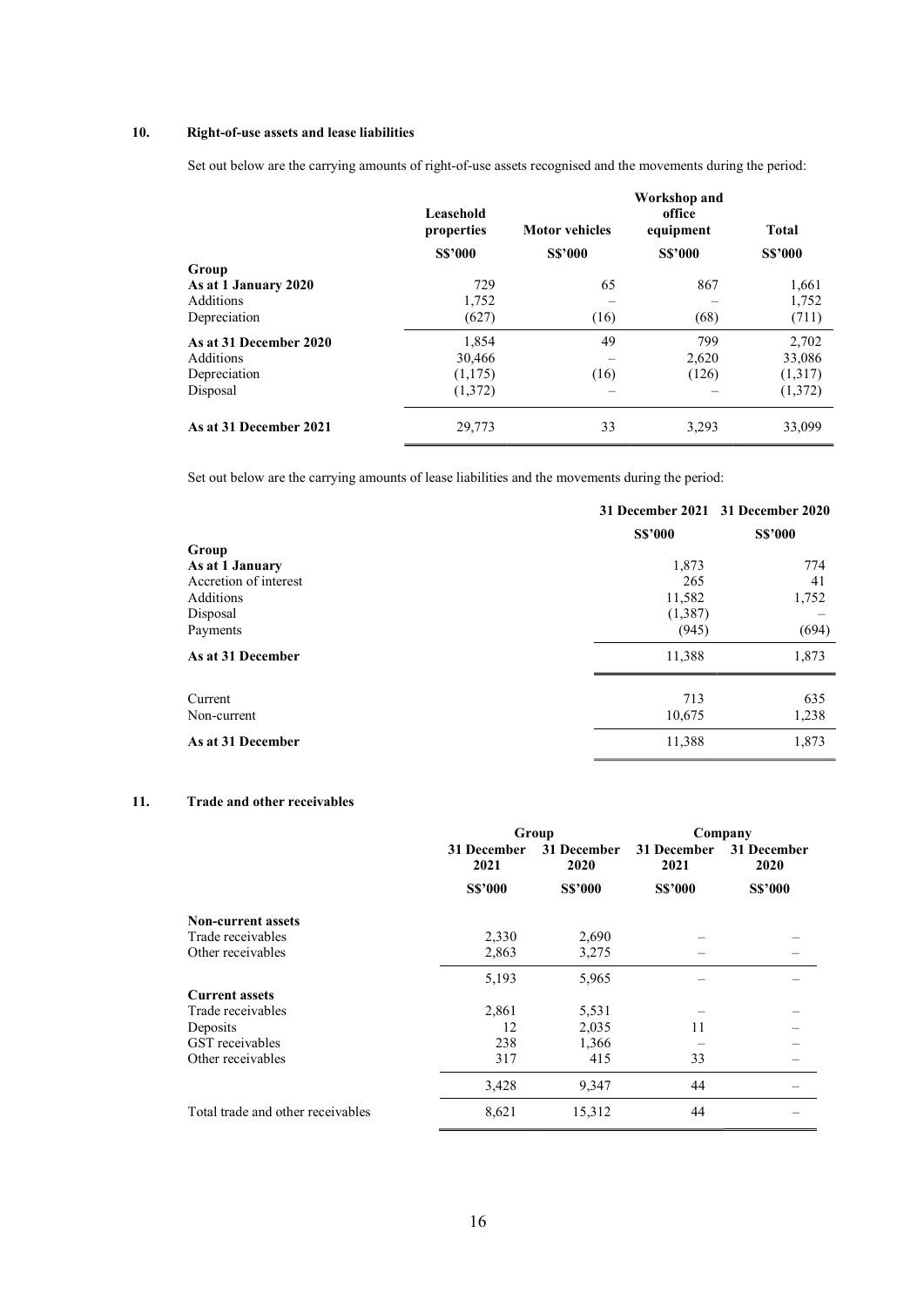# 11. Trade and other receivables (cont'd)

#### Trade receivables

Trade receivables are non-interest bearing and are generally on 30 to 90 days' terms. They are recognised at their original invoice amount which represents their fair values on initial recognition.

#### Other receivables

Included in other receivables in 2020 was compensation due from a customer for the premature termination of a contractual agreement.

Trade and other receivables denominated in a foreign currency other than the respective functional currencies of the Company and its subsidiaries at 31 December is as follow:

|                               | 31 December 2021 31 December 2020 |                |  |
|-------------------------------|-----------------------------------|----------------|--|
|                               | <b>S\$'000</b>                    | <b>S\$'000</b> |  |
| United States Dollars<br>Euro | 7.156                             | 9,866<br>230   |  |
|                               |                                   |                |  |

# 12. Inventories

|                                              |                | 31 December 2021 31 December 2020 |
|----------------------------------------------|----------------|-----------------------------------|
|                                              | <b>S\$'000</b> | <b>S\$'000</b>                    |
| Group                                        |                |                                   |
| Raw material, at cost                        | 2,725          | 2,461                             |
| Work-in-progress, at cost                    | 43             | 30                                |
| Finished goods, at cost                      | 5,625          | 5,081                             |
| Consumables, at cost                         | 317            | 59                                |
|                                              | 8,710          | 7,631                             |
| Less: Allowance for inventories obsolescence | (101)          | (186)                             |
|                                              | 8,609          | 7,445                             |

# 13. Cash and bank balances

|                               | Group                                      |                | Company             |                     |
|-------------------------------|--------------------------------------------|----------------|---------------------|---------------------|
|                               | 31 December<br>31 December<br>2021<br>2020 |                | 31 December<br>2021 | 31 December<br>2020 |
|                               | <b>S\$'000</b>                             | <b>S\$'000</b> | <b>S\$'000</b>      | <b>S\$'000</b>      |
| Cash at banks<br>Cash on hand | 20,307<br>—*                               | 3,334<br>6     | 18,132              |                     |
| Less: Restricted cash         | 20,307<br>(63)                             | 3,340<br>(24)  | 18,132              |                     |
| Cash and cash equivalents     | 20,244                                     | 3,316          | 18,132              |                     |

#### \* Below S\$1,000

Restricted cash of S\$62,709 as at 31 December 2021 represents cash at bank that has been set aside, at the subsidiary level, as performance guarantee for ongoing contracts.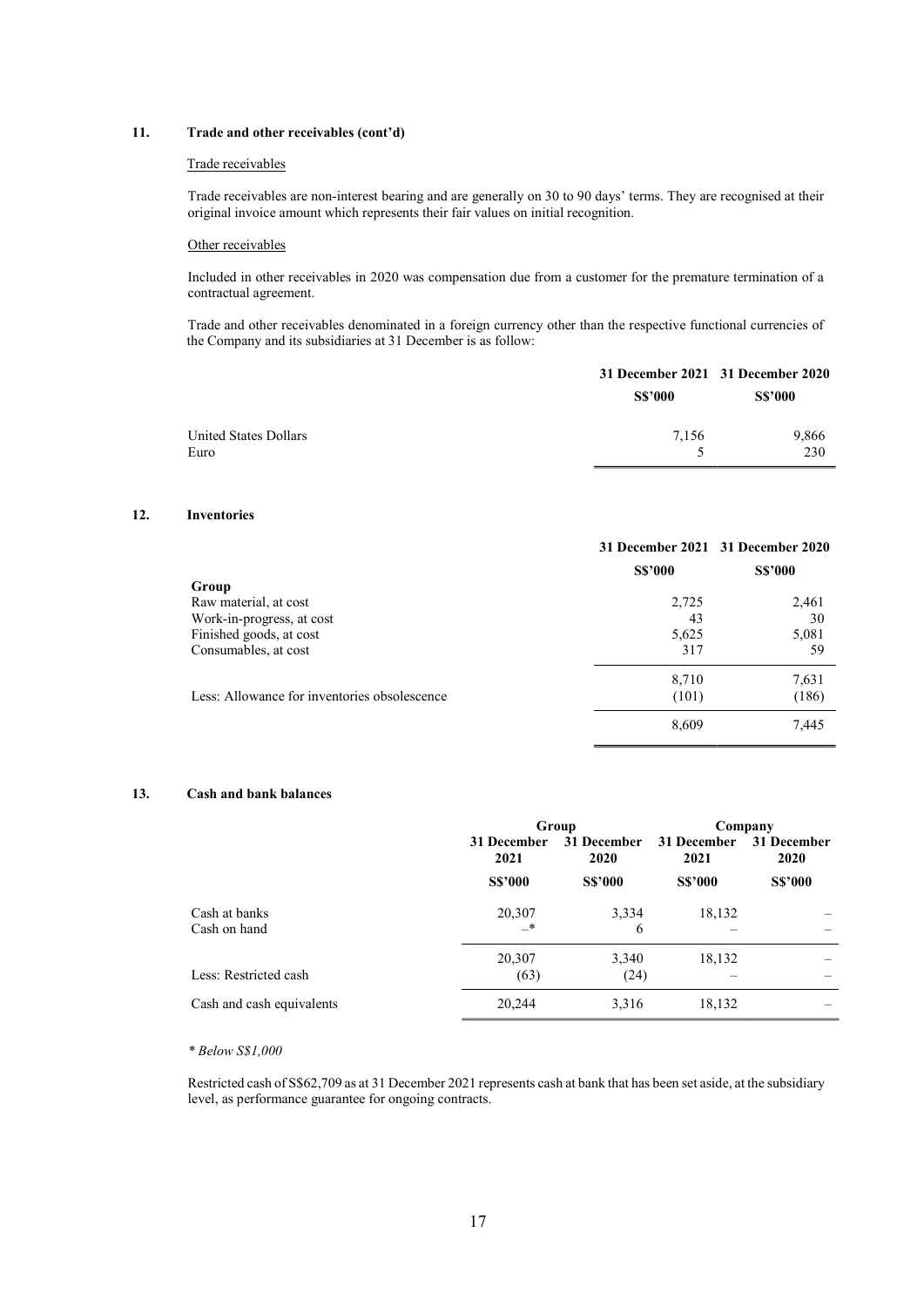# 13. Cash and bank balances (cont'd)

Cash and cash equivalents denominated in foreign currencies other than the respective functional currencies of the Company and its subsidiaries at 31 December are as follow:

|                               |                | 31 December 2021 31 December 2020 |  |  |
|-------------------------------|----------------|-----------------------------------|--|--|
|                               | <b>S\$'000</b> | <b>S\$'000</b>                    |  |  |
| United States Dollars<br>Euro | 1,083<br>21    | 1,565<br>84                       |  |  |

# 14. Trade and other payables

|                                |                     | Group               | Company             |                     |  |
|--------------------------------|---------------------|---------------------|---------------------|---------------------|--|
|                                | 31 December<br>2021 | 31 December<br>2020 | 31 December<br>2021 | 31 December<br>2020 |  |
|                                | <b>S\$'000</b>      | <b>S\$'000</b>      | <b>S\$'000</b>      | <b>S\$'000</b>      |  |
| Trade payables                 | 3,471               | 3,059               |                     |                     |  |
| Other payables:                |                     |                     |                     |                     |  |
| Sundry payables                | 545                 | 410                 | 8                   |                     |  |
| Accruals                       | 631                 | 652                 | 102                 |                     |  |
| Government grant               |                     | 174                 |                     |                     |  |
| Amount due to a subsidiary     |                     |                     | 1,584               |                     |  |
| Total trade and other payables | 4,647               | 4,295               | 1,694               |                     |  |

# Trade payables

Trade payables are non-interest bearing. Trade payables are normally settled on 60 days' terms.

Trade and other payables denominated in foreign currencies other than the respective functional currencies of the Company and its subsidiaries as at 31 December are as follow:

|                               | 31 December 2021 31 December 2020 |                |  |  |
|-------------------------------|-----------------------------------|----------------|--|--|
|                               | <b>S\$'000</b>                    | <b>S\$'000</b> |  |  |
| United States Dollars<br>Euro | 2,079<br>359                      | 2,580<br>199   |  |  |

# 15. Amount due to a director

Amount due to a director is non-interest bearing and are repayable on demand.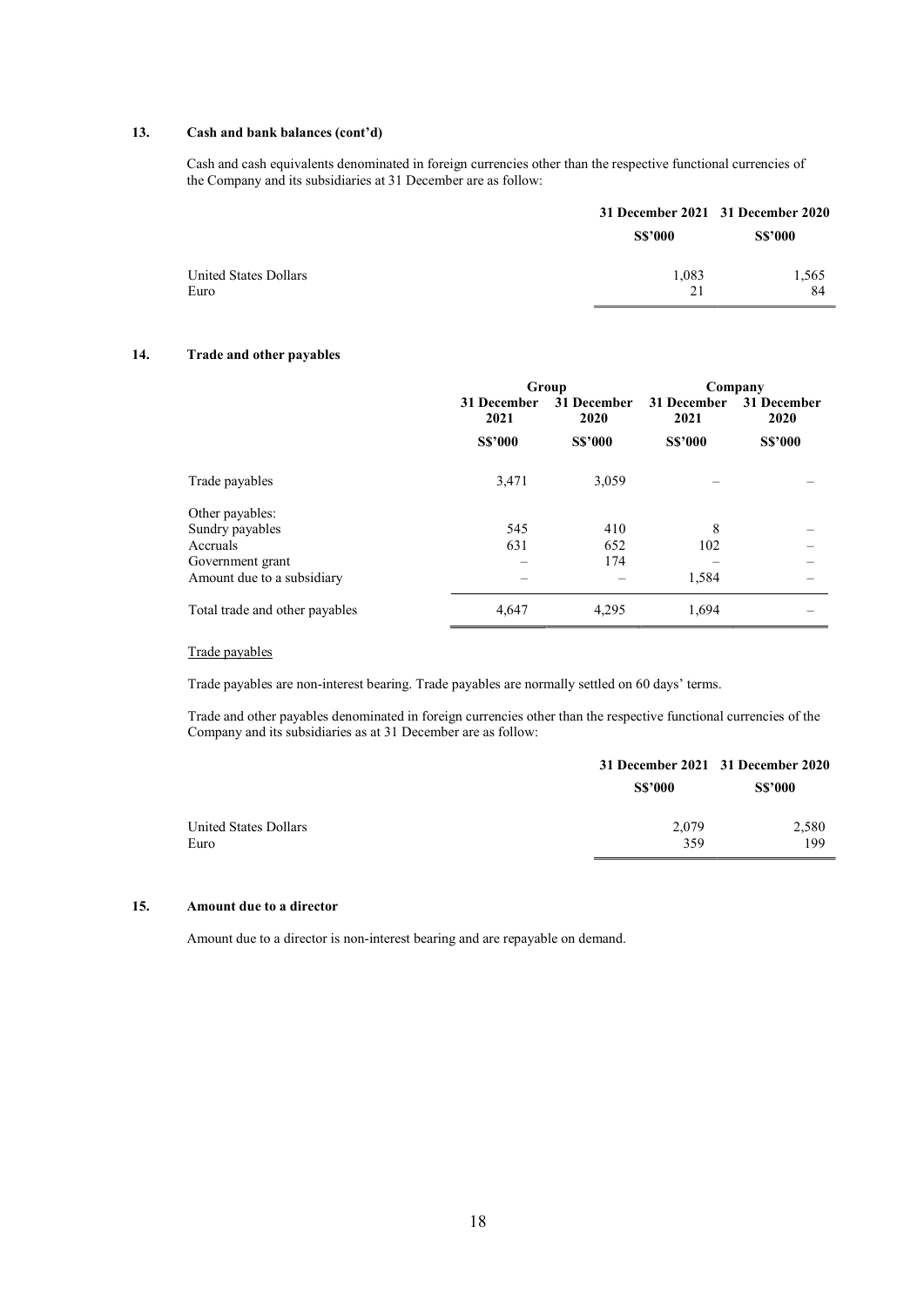# 16. Loan and borrowing

|                                    | 31 December 2021 31 December 2020 |                |  |
|------------------------------------|-----------------------------------|----------------|--|
|                                    | <b>S\$'000</b>                    | <b>S\$'000</b> |  |
| Group                              |                                   |                |  |
| Current                            |                                   |                |  |
| Commercial property loan (secured) | 1,166                             |                |  |
| Shareholder loan                   | 6                                 |                |  |
|                                    | 1,172                             |                |  |
| Non-current                        |                                   |                |  |
| Commercial property loan (secured) | 13,153                            |                |  |
| Shareholder loan                   | 13,000                            |                |  |
|                                    | 26,153                            |                |  |
| Total loan and borrowing           | 27,325                            |                |  |

On 14 July 2021, Mooreast Asia Pte. Ltd. acquired a leasehold property at 51 Shipyard Road. The aggregate consideration paid for the acquisition was S\$18.5 million and was financed through a combination of commercial property loan and internal funding.

The loan is secured by an all-monies legal mortgage over the property and a personal guarantee provided by Mr Sim Koon Lam. The loan is repayable in 144 monthly instalments between 14 July 2021 to 30 June 2033.

On 28 October 2021 the then shareholder approved an interim dividend pay-out of S\$15,000,000 of which S\$2,000,000 is shown as amount due to a director (Note 15) and the remaining S\$13,000,000 is to be converted to an interest- bearing loan due to the sole shareholder ("Shareholder Loan"). The interest rate payable on the Shareholder Loan for each 6-month interest rate period (such period an "Interest Rate Period") is a percentage equal to 0.1% above (a) in respect of the first Interest Rate Period, the 6-month Compounded Singapore Overnight Rate Average ("Compounded SORA"); and (b) in respect of each other successive Interest Rate Period, the Compounded SORA published on the business day immediately following the last day of the previous Interest Rate Period.

Please refer to the Company's Offer Document for further details on this Shareholder Loan.

# 17. Convertible note

On 2 November 2021, the Company had entered into the Convertible Note Agreement with EDB Investments Pte Ltd ("EDBI") to issue two series of unsecured convertible notes as follow:

#### (a) CN1

The first series of the EDBI Convertible Note ("CN1") was issued for a principal amount of S\$5,000,000 and will automatically convert into share of the Company two business days prior to the listing date. The conversion was completed on 22 November 2021.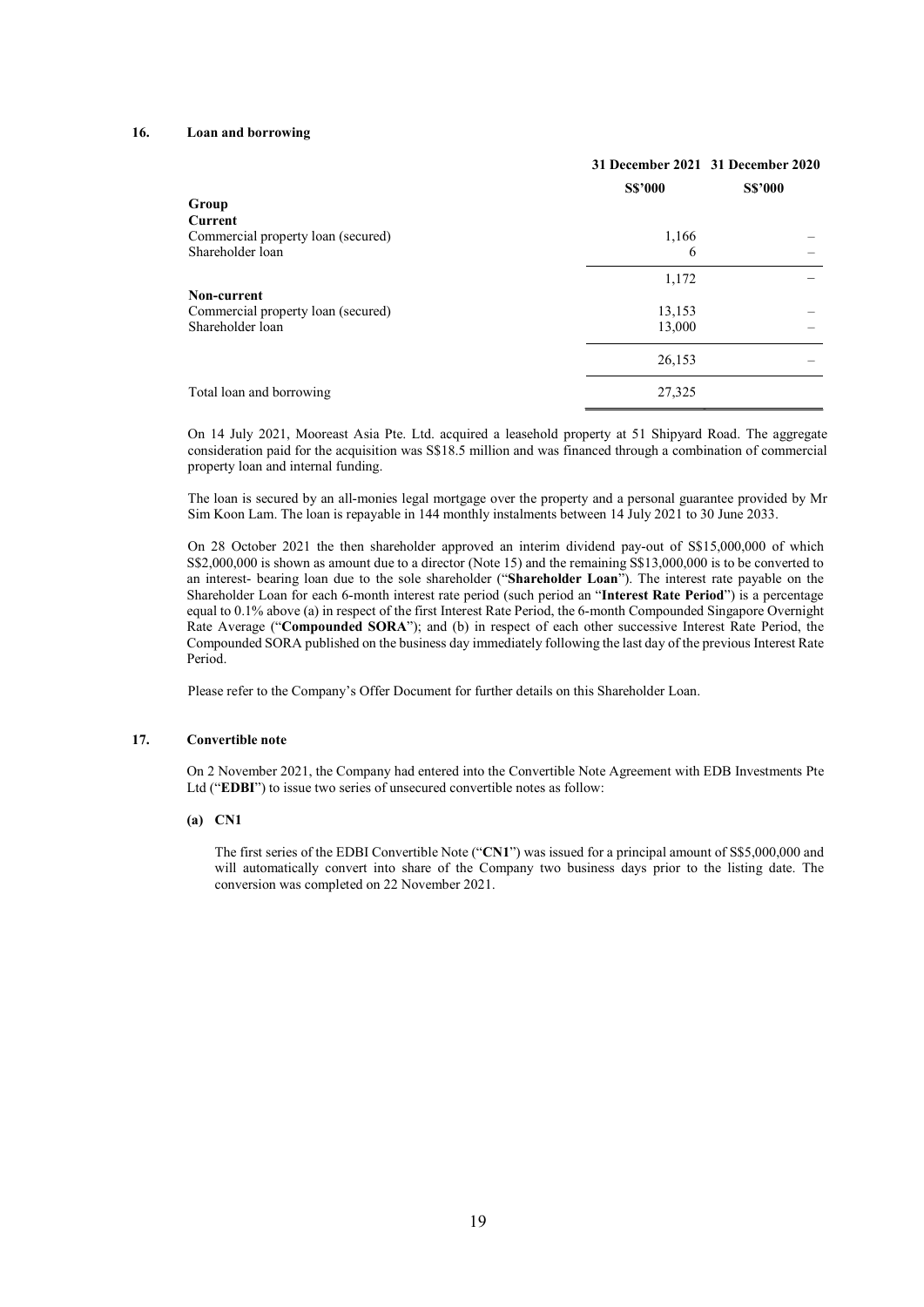## 17. Convertible note (cont'd)

## (b) CN2

The second series of the EDBI Convertible Note ("CN2") was issued for a principal amount of S\$5,000,000. Principal terms of CN2 as below:

| Principal amount:                  | S\$5,000,000     |
|------------------------------------|------------------|
| Date of issuance:                  | 22 November 2021 |
| Interest rate:                     | 9% per annum     |
| Interest payment term:             | Yearly           |
| Maturity date:                     | 22 November 2026 |
| Mainboard transfer long stop date: | 22 May 2025      |

Please refer to the Company's Offer Document for further details on the Convertible Note.

The liability component of the convertible note is carried as a non-current liability on the amortised cost basis until extinguished on conversion or redemption.

The movement of the convertible note was as follows:

|                              | 31 December<br>2021 | 31 December<br>2020 |
|------------------------------|---------------------|---------------------|
|                              | <b>S\$'000</b>      | <b>S\$'000</b>      |
| <b>Group and Company</b>     |                     |                     |
| <b>Equity component</b>      |                     |                     |
| As at 1 January              |                     |                     |
| Issuance of convertible note | 407                 |                     |
| As at 31 December            | 407                 |                     |
| <b>Liability component</b>   |                     |                     |
| As at 1 January              |                     |                     |
| Issuance of convertible note | 4,525               |                     |
| Interest expense             | 67                  |                     |
| As at 31 December            | 4,592               |                     |

## 18. Provision for reinstatement cost

The Group recognises provision for reinstatement cost when the Group enters into lease agreements for the premises. This provision is recognised for the expected costs for dismantling, removal and restoration of leased properties to their original state upon expiry of the leases. In determining the amount of the provision for restoration cost, estimates are made in relation to the best estimates of the expenditure with reference to quotations provided by third party contractor.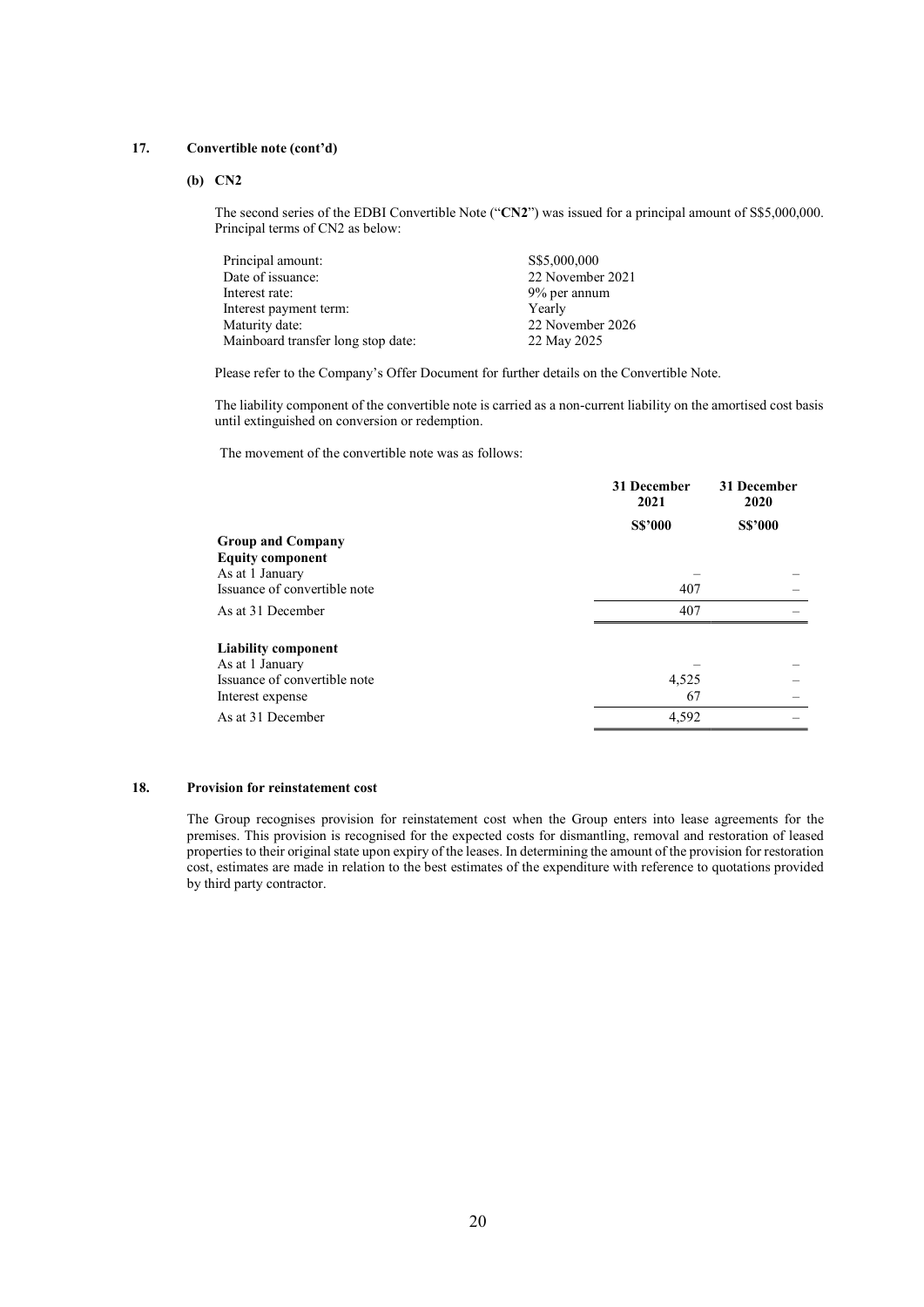## 19. Deferred tax liabilities

Deferred tax liabilities relate to the following:

|                                                       | 31 December 31 December<br>2021<br><b>S\$'000</b> | 2020<br><b>S\$'000</b> |  |
|-------------------------------------------------------|---------------------------------------------------|------------------------|--|
| Group<br>Differences in depreciation for tax purposes | 705                                               | 764                    |  |
|                                                       |                                                   |                        |  |

#### 20. Share capital

|                                                                 | Group         |                   | Company       |                   |  |
|-----------------------------------------------------------------|---------------|-------------------|---------------|-------------------|--|
|                                                                 | No. of shares | Amount<br>S\$'000 | No. of shares | Amount<br>S\$'000 |  |
| <i>Issued and fully paid ordinary shares:</i>                   |               |                   |               |                   |  |
| As at 1 January 2021                                            | 1,000,000     | 1,000             |               |                   |  |
| Issuance of shares at date of incorporation of                  |               |                   |               |                   |  |
| the Company $(a)$                                               |               | $=$ (a)           |               | $=$ (a)           |  |
| Restructuring exercise <sup>(b)</sup>                           | (990,001)     | 9,587             | 9.999         | 10,587            |  |
| Share split $(c)$                                               | 190,624,061   |                   | 190,624,061   |                   |  |
| Issuance of shares (d)                                          | 29,515,939    | 5,068             | 29,515,939    | 5,068             |  |
|                                                                 | 220,150,000   | 15,655            | 220,150,000   | 15,655            |  |
| Issuance of shares pursuant to Initial Public<br>Offering $(e)$ | 38,850,000    | 8,547             | 38,850,000    | 8,547             |  |
| Share issue expenses                                            |               | (566)             |               | (566)             |  |
| As at 31 December 2021                                          | 259,000,000   | 23,636            | 259,000,000   | 23,636            |  |

(a) The Company was incorporated on 8 June 2021 with a paid-up capital of S\$1.00 comprising one share, which was held by Feng Tai Investment Pte. Ltd., a company incorporated in Singapore.

- (b) On 28 October 2021, the Company entered into a restructuring agreement with Mr Sim Koon Lam, who was the sole shareholder of Mooreast Asia Pte. Ltd., to acquire entire issued and paid-up capital of Mooreast Asia Pte. Ltd. for an aggregate consideration of S\$10,587,174 by issue and allotment of an aggregate of 9,999 new fully paid-up shares to Mr Sim Koon Lam.
- (c) On 16 November 2021, pursuant to the sub-division of each of the shares, 10,000 shares in the capital of the Company were spilt into 190,634,061 shares, resulting in increase of 190,624,061 shares.
- (d) Under the terms of the Convertible Note Agreement, the first series of EDBI Convertible Notes with principal amount equivalent to S\$5,000,000 was converted to 29,515,939 new shares at a price per share calculated based on the issue price less a discount rate of 23% on 22 November 2021. The fair value of the shares issued was determined at S\$5,067,978.
- (e) Pursuant to Initial Public Offering exercise on 24 November 2021, the Company issued 38,850,000 ordinary shares at \$0.22 each.

The holders of ordinary shares are entitled to receive dividends as and when declared by the Company. All ordinary shares carry one vote per share without restrictions. The ordinary shares have no par value.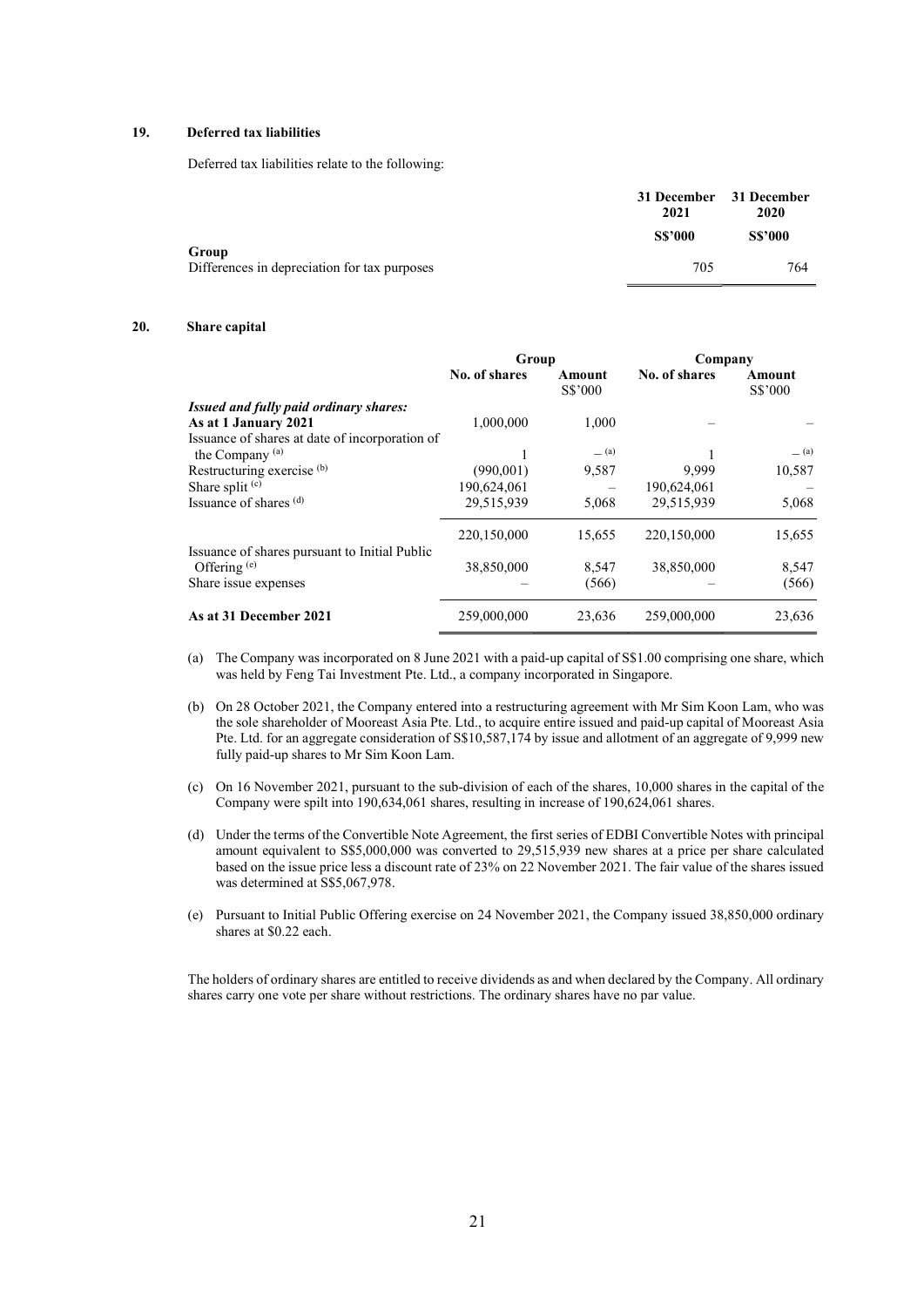## 21. Operating segments

The Group has the following five strategic divisions, which are reportable segments. Five divisions offer different services, and are managed separately. Management monitors the operating results of its business units separately for the purpose of making decisions about resource allocation and performance assessment. The following summary describes the operations in each of the Group's reportable segments:

#### Mooring division

Provision of design, engineering, fabrication, supply and installation and commissioning services for mooring systems and mooring system components to the offshore oil and has (" $O&G$ ") and marine industries. The Group also provide leasing services for ready-made mooring systems and mooring systems components.

#### Rigging and heavy lifting division

Provision of rigging and heavy lifting equipment to customers in the offshore O&G and marine industries as well as the construction industry in Singapore, including steel ropes, synthetic ropes and chains.

#### - Marine supplies and services division

Provision of mooring component products, such as synthetic ropes, shackles, chains, anchors and deck equipment, to the marine industry.

#### Renewable energy division

Provision of design, engineering, fabrication, supply and installation and commissioning services for mooring systems and mooring system components for floating wind turbine projects, offshore solar photovoltaic ("PV") projects and tidal turbine projects in Asia and Europe.

#### - Yard division

Provision of on-board fabrication, repairs and testing of equipment and components for marine vessels that dock at its waterfront site. This is a new business segment which leverages on the Group's yard facilities after the Group relocated to the new premises at 51 Shipyard Road in October 2021.

#### Corporate division

Involved in group-level corporate services and treasury functions.

Information regarding the result of each reportable segment is included below. Segment performance is evaluated based on operating profit or loss which in certain respects, as explained in the following table, measured differently from operating profit or loss in the consolidated financial statements.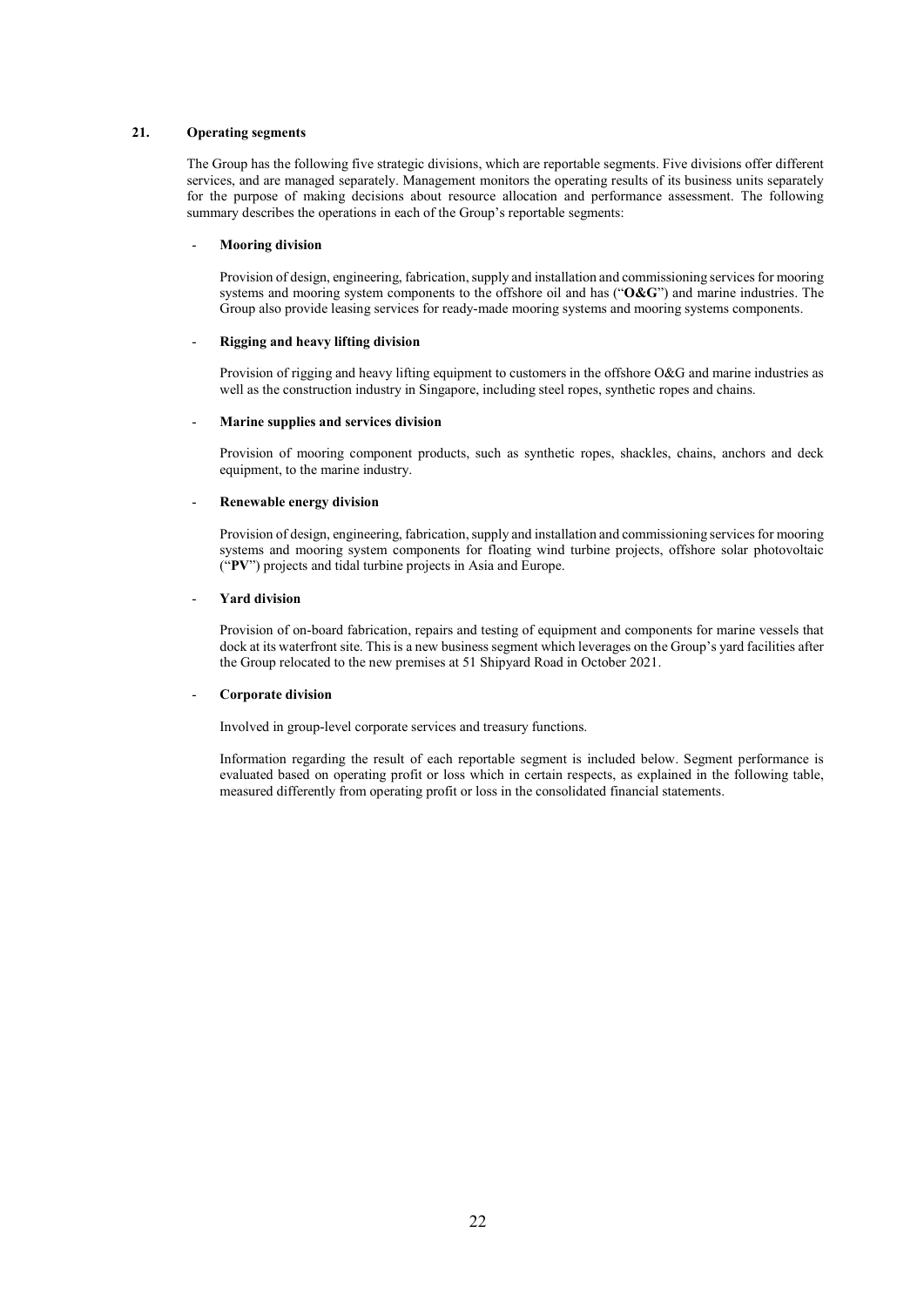|                                                     | Mooring                  | <b>Rigging</b><br>and Heavy<br>Lifting | Marine<br><b>Supplies</b><br>and<br><b>Services</b> | Renewable<br><b>Energy</b>     | Yard                     | Corporate                       | <b>Elimination</b> | Per<br>consolidated<br>financial<br>statements |
|-----------------------------------------------------|--------------------------|----------------------------------------|-----------------------------------------------------|--------------------------------|--------------------------|---------------------------------|--------------------|------------------------------------------------|
|                                                     | <b>S\$'000</b>           | <b>S\$'000</b>                         | <b>S\$'000</b>                                      | <b>S\$'000</b>                 | <b>S\$'000</b>           | <b>S\$'000</b>                  | <b>S\$'000</b>     | <b>S\$'000</b>                                 |
| For the six-months period ended 31 December<br>2021 |                          |                                        |                                                     |                                |                          |                                 |                    |                                                |
| Revenue from external customers                     | 3,805                    | 1,368                                  | 1,081                                               | 152                            | 603                      | $\hspace{0.1mm}-\hspace{0.1mm}$ |                    | 7,009                                          |
| Intersegment revenue                                | 88                       | $\overline{\phantom{a}}$               | $\overline{\phantom{0}}$                            | $\qquad \qquad \longleftarrow$ | $\overline{\phantom{m}}$ | $\hspace{0.1mm}-\hspace{0.1mm}$ | (88)               |                                                |
| Total revenue                                       | 3,893                    | 1,368                                  | 1,081                                               | 152                            | 603                      | $\overline{\phantom{0}}$        | (88)               | 7,009                                          |
| Results:                                            |                          |                                        |                                                     |                                |                          |                                 |                    |                                                |
| Depreciation                                        | (545)                    | (66)                                   | (11)                                                | (53)                           | (94)                     | (845)                           |                    | (1,614)                                        |
| Interest income                                     | $\overline{\phantom{m}}$ | $\overline{\phantom{a}}$               | $\overline{\phantom{a}}$                            | $\overline{\phantom{0}}$       | $\overline{\phantom{m}}$ | 86                              | (50)               | 36                                             |
| Interest expense                                    |                          |                                        | —                                                   |                                | —                        | (981)                           | 50                 | (931)                                          |
| Segment profit                                      | 2,215                    | 385                                    | 191                                                 | 86                             | 248                      | (5, 732)                        | (50)               | (2,657)                                        |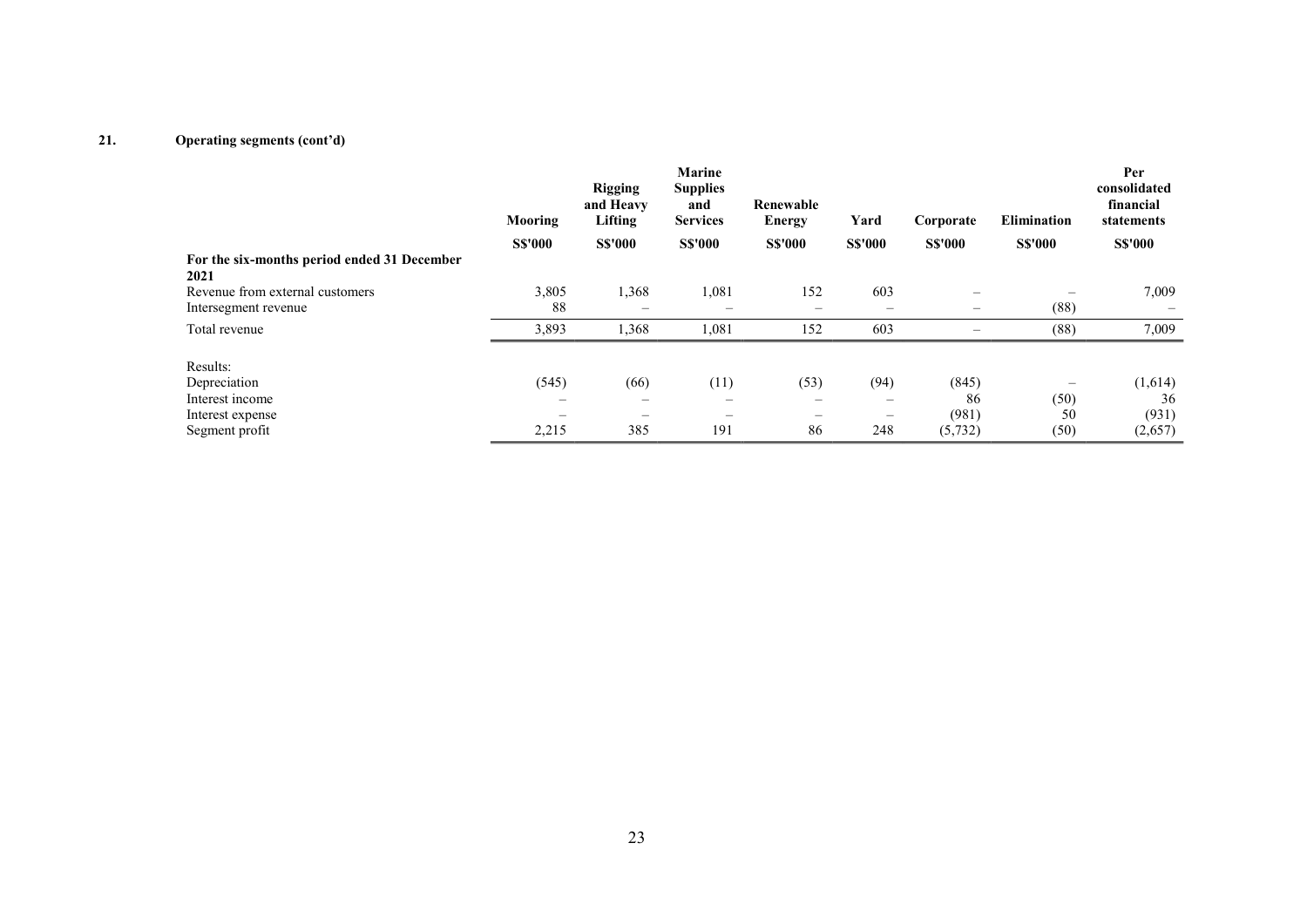|                                                  | Mooring<br><b>S\$'000</b>      | <b>Rigging</b><br>and Heavy<br>Lifting<br><b>S\$'000</b> | <b>Marine</b><br><b>Supplies</b><br>and<br><b>Services</b><br><b>S\$'000</b> | Renewable<br>Energy<br><b>S\$'000</b> | Corporate<br><b>S\$'000</b> | <b>Elimination</b><br><b>S\$'000</b> | Per<br>consolidated<br>financial<br>statements<br><b>S\$'000</b> |
|--------------------------------------------------|--------------------------------|----------------------------------------------------------|------------------------------------------------------------------------------|---------------------------------------|-----------------------------|--------------------------------------|------------------------------------------------------------------|
| For the six-months period ended 31 December 2020 |                                |                                                          |                                                                              |                                       |                             |                                      |                                                                  |
| Revenue from external customers                  | 6,260                          | 1,505                                                    | 853                                                                          | 1,734                                 | -                           |                                      | 10,352                                                           |
| Intersegment revenue                             | 1,037                          |                                                          | -                                                                            |                                       | $\overline{\phantom{m}}$    | (1,037)                              |                                                                  |
| Total revenue                                    | 7,297                          | 1,505                                                    | 853                                                                          | 1,734                                 | $\overline{\phantom{m}}$    | (1,037)                              | 10,352                                                           |
| Results:                                         |                                |                                                          |                                                                              |                                       |                             |                                      |                                                                  |
| Depreciation                                     | (462)                          | (55)                                                     |                                                                              |                                       | (449)                       |                                      | (966)                                                            |
| Interest income                                  | $\qquad \qquad \longleftarrow$ | $\overline{\phantom{0}}$                                 | -                                                                            | $\overline{\phantom{0}}$              | $-$ *                       | -                                    | —*                                                               |
| Interest expense                                 |                                |                                                          | $\overline{\phantom{m}}$                                                     | —                                     | (27)                        |                                      | (27)                                                             |
| Segment profit                                   | 4,237                          | 367                                                      | 221                                                                          | 330                                   | (2,296)                     | (1,037)                              | 1,822                                                            |

\* Below S\$1,000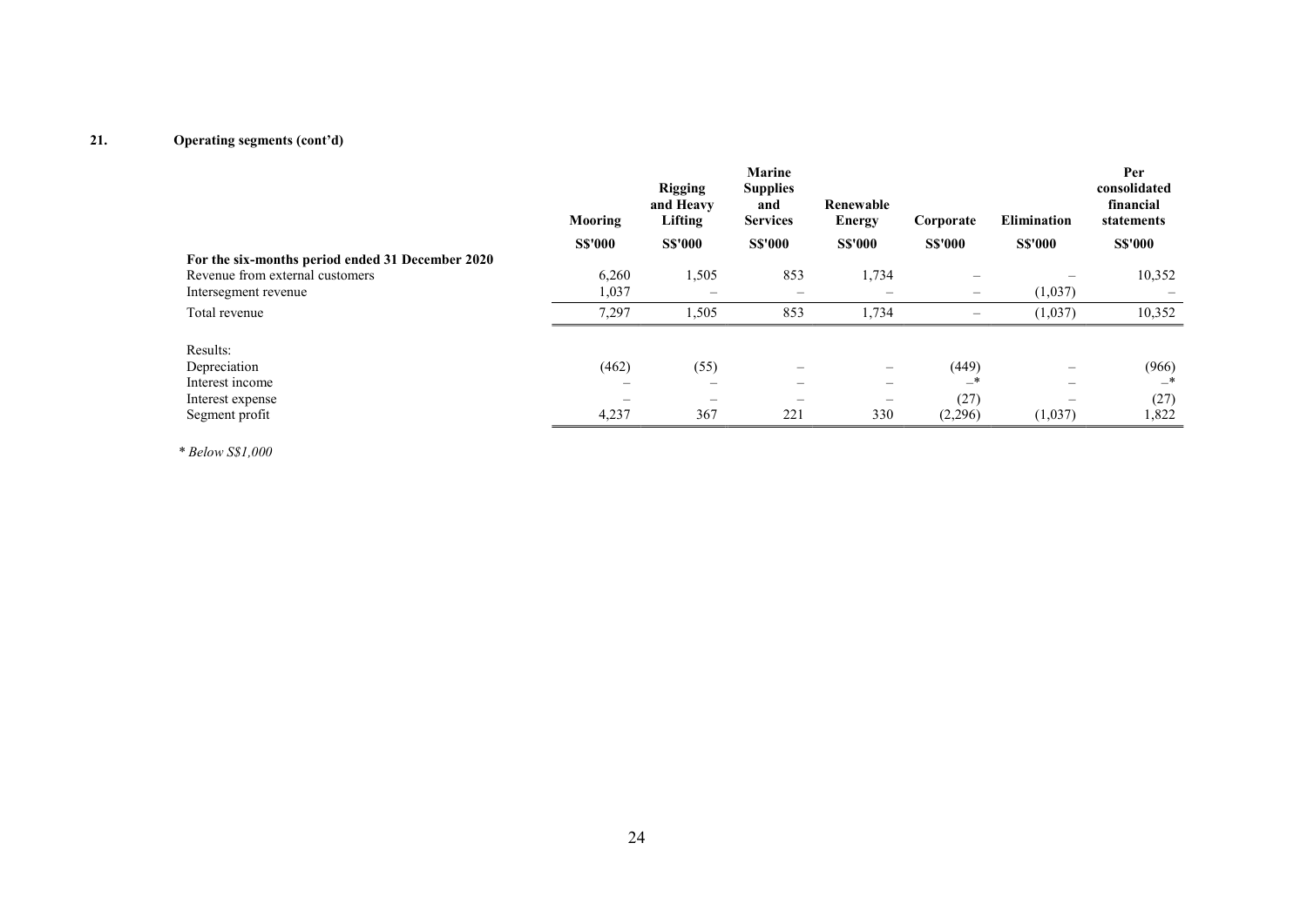|                                                                                   | Mooring          | <b>Rigging</b><br>and Heavy<br>Lifting          | <b>Marine</b><br><b>Supplies</b><br>and<br><b>Services</b> | Renewable<br><b>Energy</b>              | Yard                                    | Corporate                           | <b>Elimination</b>                             | Per<br>consolidated<br>financial<br>statements |
|-----------------------------------------------------------------------------------|------------------|-------------------------------------------------|------------------------------------------------------------|-----------------------------------------|-----------------------------------------|-------------------------------------|------------------------------------------------|------------------------------------------------|
|                                                                                   | <b>S\$'000</b>   | <b>S\$'000</b>                                  | <b>S\$'000</b>                                             | <b>S\$'000</b>                          | <b>S\$'000</b>                          | <b>S\$'000</b>                      | <b>S\$'000</b>                                 | <b>S\$'000</b>                                 |
| For the twelve-months period ended 31<br>December 2021                            |                  |                                                 |                                                            |                                         |                                         |                                     |                                                |                                                |
| Revenue from external customers<br>Intersegment revenue                           | 7,795<br>423     | 3,194<br>$\hspace{0.1mm}-\hspace{0.1mm}$        | 2,281<br>$\qquad \qquad$                                   | 328<br>$\qquad \qquad =$                | 602<br>$\qquad \qquad -$                | $\frac{1}{2}$                       | (423)                                          | 14,200                                         |
| Total revenue                                                                     | 8,218            | 3,194                                           | 2,281                                                      | 328                                     | 602                                     | $\overline{\phantom{m}}$            | (423)                                          | 14,200                                         |
| Results:<br>Depreciation<br>Interest income<br>Interest expense<br>Segment profit | (1,003)<br>4,342 | (121)<br>$\hspace{0.1mm}-\hspace{0.1mm}$<br>786 | (12)<br>$\qquad \qquad$<br>508                             | (53)<br>$\overline{\phantom{m}}$<br>262 | (94)<br>$\overline{\phantom{m}}$<br>247 | (1,231)<br>86<br>(1,014)<br>(8,204) | $\overline{\phantom{0}}$<br>(50)<br>50<br>(49) | (2,514)<br>36<br>(964)<br>(2,108)              |
| As at 31 December 2021<br>Segment assets:                                         | 50,630           | 3,224                                           | 954                                                        | $\overline{\phantom{m}}$                | 13                                      | 21,351                              | $\overline{\phantom{0}}$                       | 76,172                                         |
| Segment liabilities (exclude tax payables and<br>deferred tax liabilities:        | 4,936            | 653                                             | 375                                                        |                                         |                                         | 47,361                              |                                                | 53,325                                         |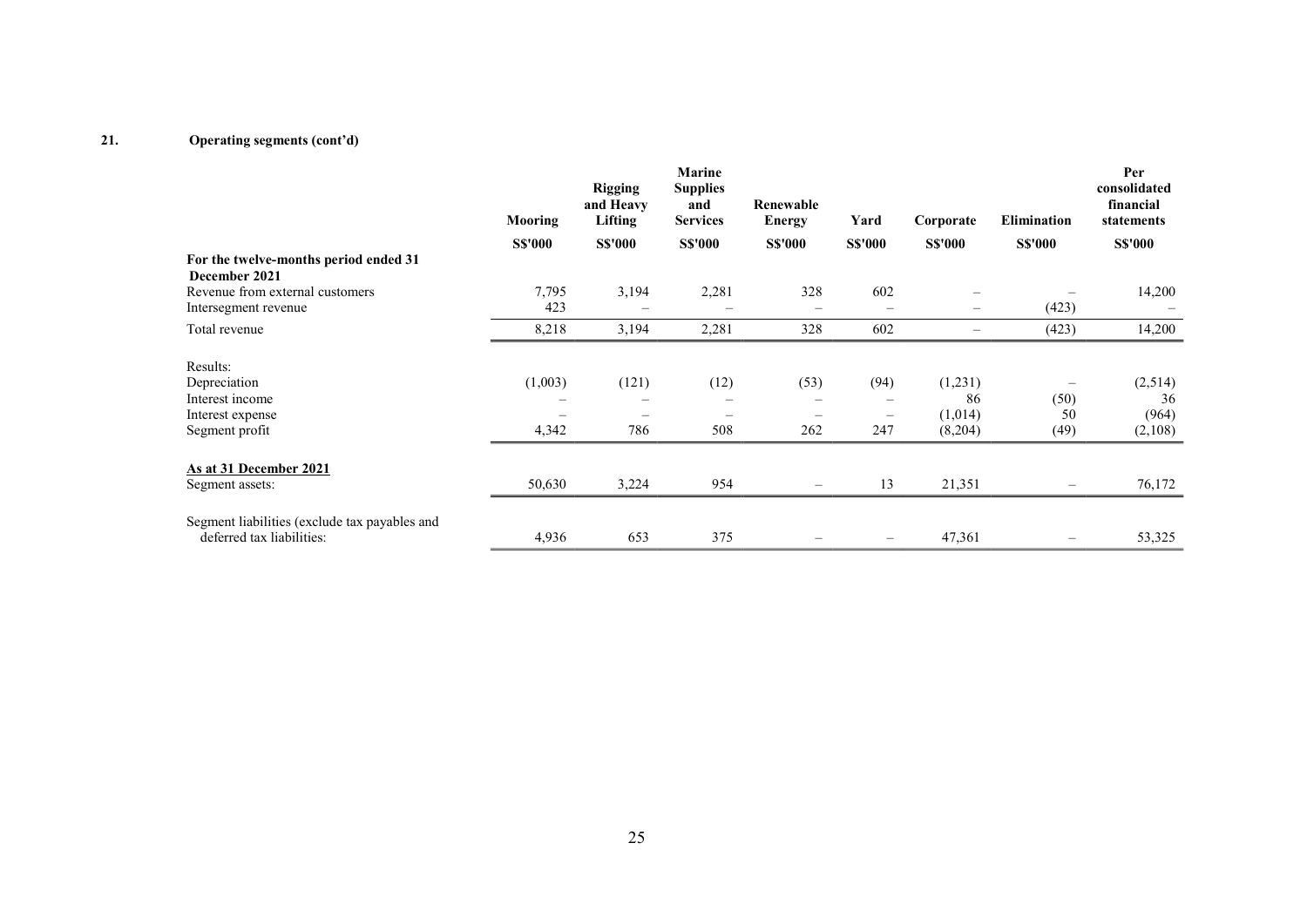|                                                            | Mooring        | <b>Rigging</b><br>and Heavy<br>Lifting | <b>Marine</b><br><b>Supplies</b><br>and<br><b>Services</b> | Renewable<br><b>Energy</b> | Corporate         | <b>Elimination</b>             | Per<br>consolidated<br>financial<br>statements |
|------------------------------------------------------------|----------------|----------------------------------------|------------------------------------------------------------|----------------------------|-------------------|--------------------------------|------------------------------------------------|
|                                                            | <b>S\$'000</b> | <b>S\$'000</b>                         | <b>S\$'000</b>                                             | <b>S\$'000</b>             | <b>S\$'000</b>    | <b>S\$'000</b>                 | <b>S\$'000</b>                                 |
| For the twelve-months period ended 31 December 2020        |                |                                        |                                                            |                            |                   |                                |                                                |
| Revenue from external customers                            | 14,190         | 2,701                                  | 1,019                                                      | 1,768                      | $\frac{1}{2}$     |                                | 19,678                                         |
| Intersegment revenue                                       | 1,743          |                                        |                                                            |                            | $\qquad \qquad -$ | (1,743)                        |                                                |
| Total revenue                                              | 15,933         | 2,701                                  | 1,019                                                      | 1,768                      | $\equiv$          | (1,743)                        | 19,678                                         |
| Results:                                                   |                |                                        |                                                            |                            |                   |                                |                                                |
| Depreciation                                               | (1,002)        | (110)                                  |                                                            | -                          | (814)             | $\overline{\phantom{0}}$       | (1,926)                                        |
| Interest income                                            |                |                                        |                                                            |                            |                   | $\qquad \qquad \longleftarrow$ |                                                |
| Interest expense                                           |                |                                        |                                                            |                            | (57)              | $\equiv$                       | (57)                                           |
| Segment profit                                             | 6,731          | 635                                    | 245                                                        | 173                        | (3,168)           | -                              | 4,616                                          |
| As at 31 December 2020                                     |                |                                        |                                                            |                            |                   |                                |                                                |
| Segment assets:                                            | 22,547         | 2,906                                  | 751                                                        | 90                         | 7,746             | $\overline{\phantom{0}}$       | 34,040                                         |
| Segment liabilities (exclude tax payables and deferred tax |                |                                        |                                                            |                            |                   |                                |                                                |
| liabilities:                                               | 3,251          | 435                                    | 250                                                        | 40                         | 2,739             |                                | 6,715                                          |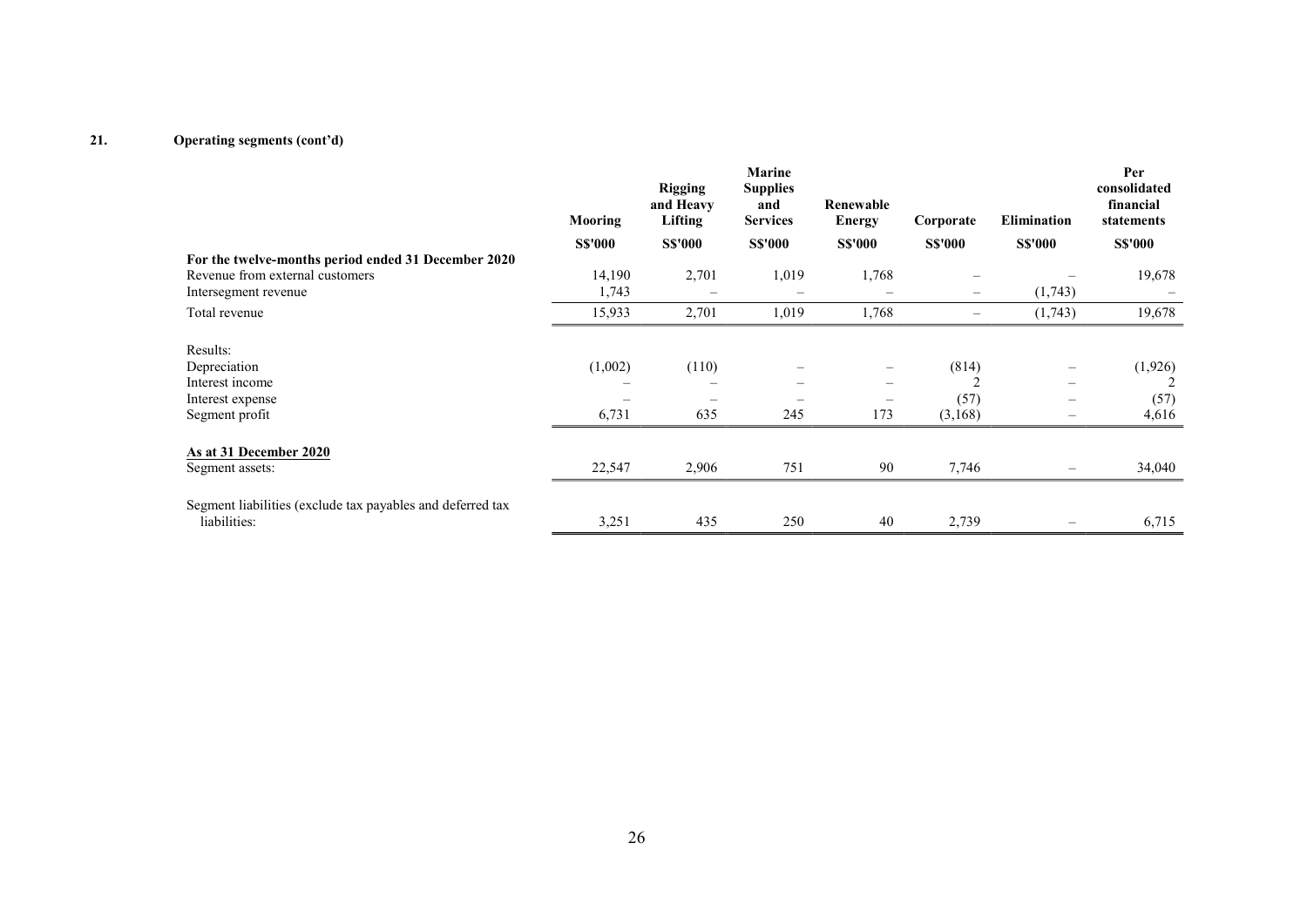# 22. Related parties

# Key management personnel compensation

Key management personnel of the Group are those persons having the authority and responsibility for planning, directing and controlling the activities of the Group. The directors of the Group are considered as key management personnel of the Group.

Key management personnel compensation comprises:

|                                            | For the six-month period ended For the twelve-month period<br>31 December |        | ended 31 December |             |
|--------------------------------------------|---------------------------------------------------------------------------|--------|-------------------|-------------|
|                                            | 2021<br>2020                                                              |        | 2021              | <b>2020</b> |
| Group                                      | S\$                                                                       | S\$    | S\$               | S\$         |
| Key management personnel remuneration:     |                                                                           |        |                   |             |
| - Salaries and bonuses                     | 80,000                                                                    | 60,000 | 140,000           | 120,000     |
| - CPF contributions                        | 5,873                                                                     | 3,240  | 9,113             | 6,480       |
| - Salaries and bonus paid to a spouse of a |                                                                           |        |                   |             |
| director                                   | 60,000                                                                    | 60,000 | 120,000           | 120,000     |
| - CPF contributions paid                   |                                                                           |        |                   |             |
| to a spouse of a director                  | 6,120                                                                     | 3.240  | 12.240            | 6,480       |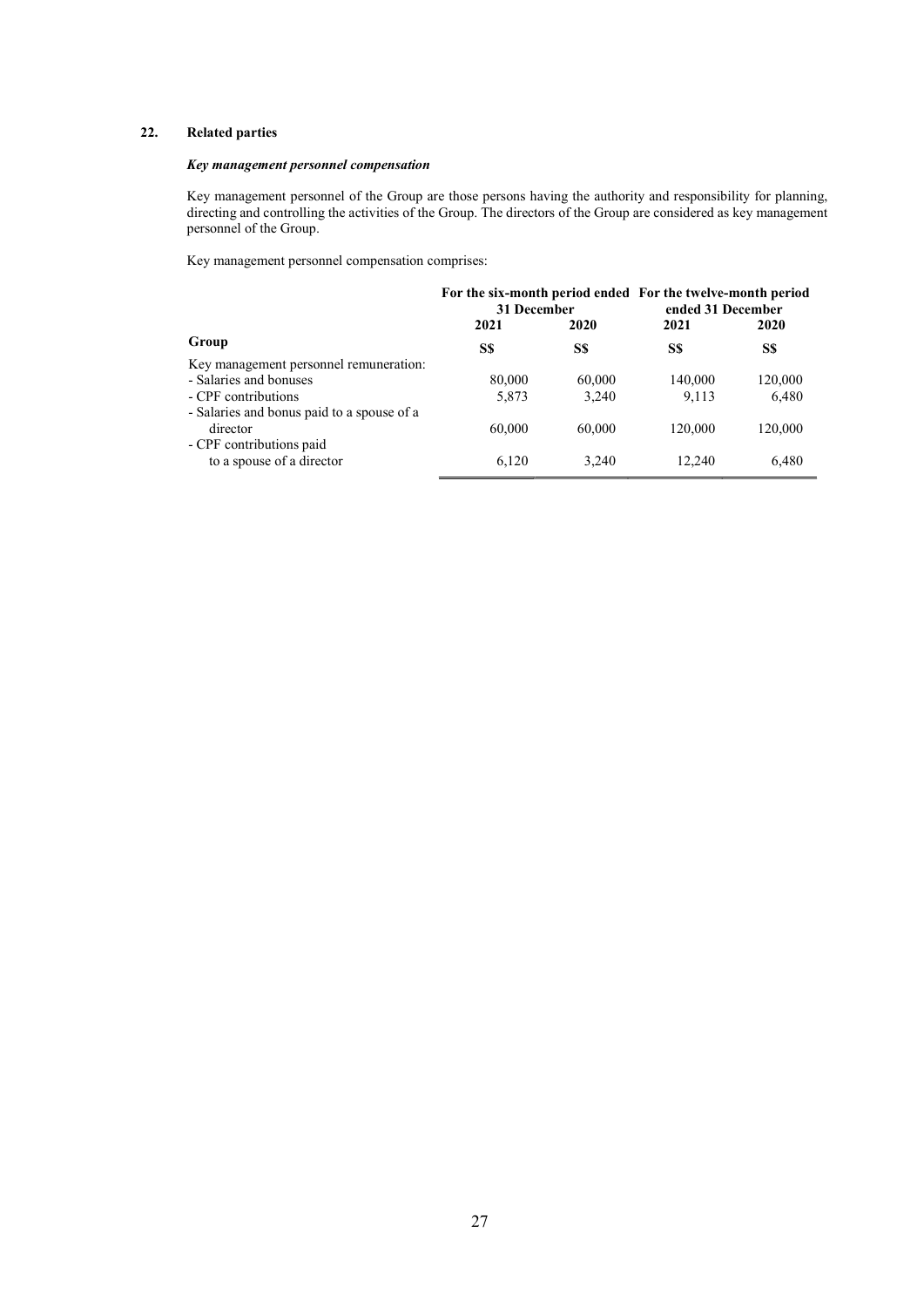## F. OTHER INFORMATION REQUIRED BY CATALIST LISTING RULE APPENDIX 7C

#### OTHER INFORMATION

PART I - INFORMATION REQUIRED FOR QUARTERLY, HALF-YEAR AND FULL YEAR ANNOUNCEMENTS

1(a)(i) An income statement and statement of comprehensive income, or a statement of comprehensive income, for the group, together with a comparative statement for the corresponding period of the immediately preceding financial year.

Please refer to Section A – Condensed Interim Consolidated Statements of Profit or Loss and Other Comprehensive Income

1(a)(ii) Notes to statement of comprehensive income

Please refer to Section E – Notes to the Condensed Interim Consolidated Financial Statements

1(b)(i) A statement of financial position (for the issuer and group), together with a comparative statement as at the end of the immediately preceding financial year.

Please refer to Section B – Condensed Interim Statements of Financial Position

1(b)(ii) Aggregate amount of group's borrowings and debt securities.

Please refer to Note 16 of Section E - Notes to the Condensed Interim Consolidated Financial Statements

1(c) A statement of cash flows (for the group), together with a comparative statement for the corresponding period of the immediately preceding financial year.

Please refer to Section D – Condensed Interim Consolidated Statement of Cash Flows

1(d)(i) A statement (for the issuer and group) showing either (i) all changes in equity or (ii) changes in equity other than those arising from capitalisation issues and distributions to shareholders, together with a comparative statement for the corresponding period of the immediately preceding financial period.

Please refer to Section C – Condensed Interim Statements of Changes in Equity

1(d)(ii) Details of any changes in the Company's share capital arising from rights issue, bonus issue, share buybacks, exercise of share options or warrants, conversion of other issues of equity securities, issue of shares for cash or as consideration for acquisition or for any other purpose since the end of the previous period reported on. State the number of shares that may be issued on conversion of all the outstanding convertibles, if any, against the total number of issued shares excluding treasury shares and subsidiary holdings of the issuer, as at the end of the current financial period reported on and as at the end of the corresponding period of the immediately preceding financial year. State also the number of shares held as treasury shares and the number of subsidiary holdings, if any, and the percentage of the aggregate number of treasury shares and subsidiary holdings held against the total number of shares outstanding in a class that is listed as at the end of the current financial period reported on and as at the end of the corresponding period of the immediately preceding financial year.

Please refer to Note 17 and Note 20 of Section E – Notes to the Condensed Interim Consolidated Financial **Statements** 

There are no treasury shares or subsidiary holdings as at 31 December 2021 and 31 December 2020.

1(d)(iii) Total number of issued shares excluding treasury shares as at the end of the current financial period and as at the end of the immediately preceding year.

Please refer to Note 20 of Section E - Notes to the Condensed Interim Consolidated Financial Statements

1(d)(iv) A statement showing all sales, transfers, cancellation and/or use of treasury shares as at the end of the current financial period reported on.

Not applicable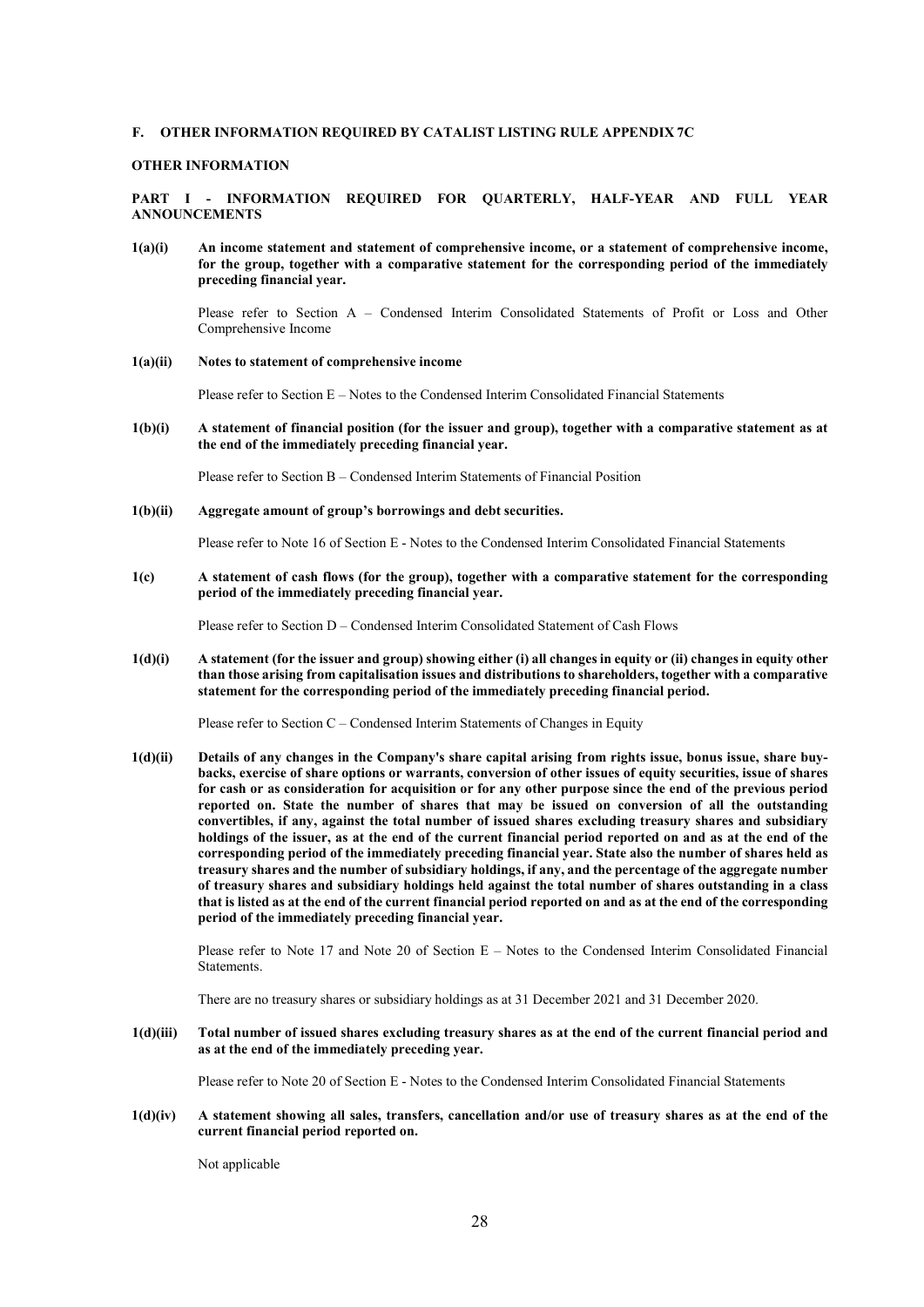$1(d)(v)$  A statement showing all sales, transfers, cancellation and/or use of subsidiary holdings as at the end of the current financial period reported on.

Not applicable

## 2 Whether the figures have been audited or reviewed, and in accordance with which auditing standard or practice.

The condensed consolidated statement of financial position of Mooreast Holdings Ltd. and its subsidiaries as at 31 December 2021 and the related condensed consolidated profit or loss and other comprehensive income, condensed consolidated statement of changes in equity and condensed consolidated statement of cash flows for the six-month period and full year ended 31 December 2021 and certain explanatory notes have not been audited nor reviewed.

#### 3 Where the figures have been audited or reviewed, the auditors' report (including any modifications or emphasis of a matter).

Not applicable.

- 3A Where the latest financial statements are subject to an adverse opinion, qualified opinion or disclaimer of opinion:
	- (a) Updates on the efforts taken to resolve each outstanding audit issue.
	- (b) Confirmation from the Board that the impact of all outstanding audit issues on the financial statements have been adequately disclosed.

This is not required for any audit issue that is a material uncertainty relating to going concern.

Not applicable.

4 Whether the same accounting policies and methods of computation as in the issuer's most recently audited annual financial statements have been applied.

Please refer to Note 2.1 of Section E - Notes to the Condensed Interim Consolidated Financial Statements.

5 If there are any changes in the accounting policies and methods of computation, including any required by an accounting standard, what has changed, as well as the reasons for, and the effect of, the change.

Please refer to Note 2.1 of Section E - Notes to the Condensed Interim Consolidated Financial Statements.

6 Earnings per ordinary share of the group for the current financial period reported on and the corresponding period of the immediately preceding financial year, after deducting any provision for preference dividends.

Please refer to Note 6 of Section E - Notes to the Condensed Interim Consolidated Financial Statements.

7 Net asset value (for the issuer and group) per ordinary share based on the total number of issued shares, excluding treasury shares of the issuer at the end of the (a) current period reported on and (b) immediately preceding financial year.

|                                                             | Group                      |         | Company     |             |
|-------------------------------------------------------------|----------------------------|---------|-------------|-------------|
|                                                             | 31 December<br>31 December |         | 31 December | 31 December |
|                                                             | 2021                       | 2020    | 2021        | 2020        |
| Net asset value (S\$'000)                                   | 21,787                     | 25,587  | 22,504      |             |
| Number of ordinary shares<br>in issue $(^{\circ}000)^{(1)}$ | 259,000                    | 259,000 | 259,000     |             |
| Net asset value per<br>ordinary share (cents)               | 8.4                        | 9.9     | 8.7         |             |

Note

(1) For comparison purposes, the calculation for the net asset value per ordinary share for the respective financial years is based on the post-IPO share capital of 259,000,000 shares in issue.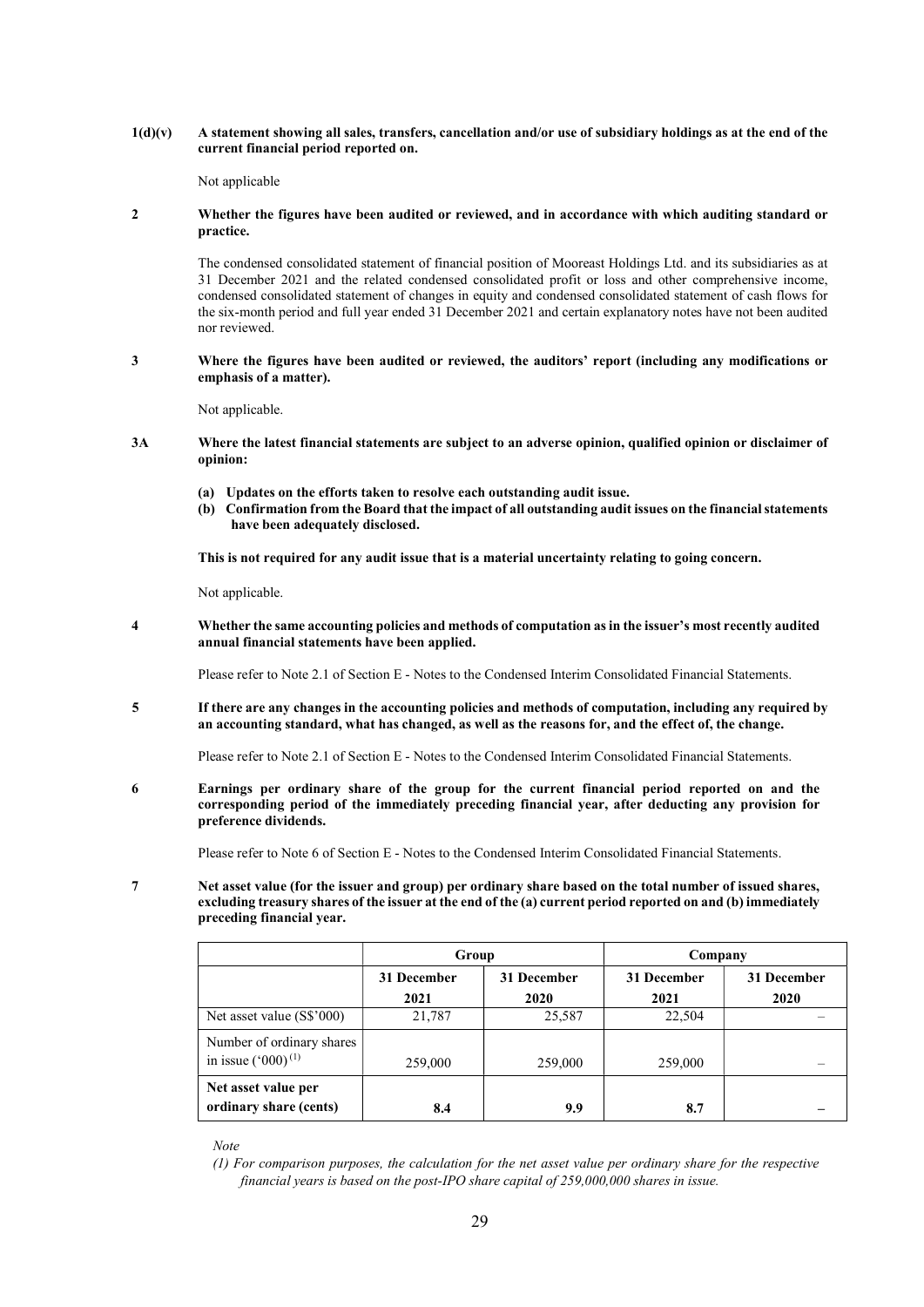- 8 A review of the performance of the group, to the extent necessary for a reasonable understanding of the group's business. It must include a discussion of the following:
	- (a) any significant factors that affected the turnover, costs, and earnings of the group for the current financial period reported on, including (where applicable) seasonal or cyclical factors; and
	- (b) any material factors that affected the cash flow, working capital, assets or liabilities of the group during the current financial period reported on.
	- A. Consolidated Statement of Comprehensive Income

(FY2021 vs FY2020)

## (1) Revenue:

| <b>Segments</b>                        | <b>FY2021</b><br><b>S\$'000</b> | <b>FY2020</b><br><b>S\$'000</b> | Increase/<br>(Decrease)<br><b>S\$'000</b> | Increase/<br>(Decrease)<br>$\frac{6}{9}$ |
|----------------------------------------|---------------------------------|---------------------------------|-------------------------------------------|------------------------------------------|
| Mooring                                | 7,795                           | 14,190                          | (6,395)                                   | (45)                                     |
| Rigging and Heavy<br>Lifting           | 3,194                           | 2,701                           | 493                                       | 18                                       |
| Marine Supplies and<br><b>Services</b> | 2,281                           | 1,019                           | 1,262                                     | 124                                      |
| Renewable Energy                       | 328                             | 1,768                           | (1,440)                                   | (81)                                     |
| Yard                                   | 602                             |                                 | 602                                       | nm                                       |
| <b>Total</b>                           | 14,200                          | 19,678                          | (5, 478)                                  | (28)                                     |

Total revenue decreased by S\$5.5 million or 28% from S\$19.7 million in FY2020 to S\$14.2 million in FY2021. The decrease was mainly due to the lower revenue contribution from the Group's Mooring Division which decreased to S\$7.8 million in FY2021 compared to S\$14.2 million in FY2020, mainly due to lower sale of fabricated goods, attributed to a slowdown in the number of projects as a result of the uncertainties brought about by the COVID-19 pandemic.

Revenue from the Renewable Energy Division was derived from the rental of mooring systems to a renewable project in Taiwan which commenced in April 2021. This was lower compared to FY2020 as the revenue in FY2020 was due to the one-off sale of anchors to a new customer for one of its offshore wind turbine projects in Senegal in FY2020.

The decline in revenue was offset by better performance from our Rigging and Heavy Lifting, Marine Supplies and Services and our new Yard Divisions. Our new Yard Division contributed S\$0.6 million in revenue for FY2021, while the Rigging and Heavy Lifting Division and Marine Supplies and Services Division showed improved revenue contributions for FY2021 at S\$3.2 million (compared to S\$2.7million in FY2020) and S\$2.3 million (compared to S\$1.0 million in FY2020) respectively.

Rigging and Heavy Lifting Division performance improved mainly due to new customers secured, and increase in product range offered in FY2021 compared to FY2020, while the Marine Supplies and Services Division, which commenced in July 2020, recorded better improvement due to full a year contribution in FY2021.

#### (2) Cost of Sales:

Cost of sales decreased by S\$3.7 million or 31% from S\$11.9 million in FY2020 to S\$8.2 million in FY2021. The decline was mainly attributed to lower third-party cost of goods purchased and lower cost of fabrication. This decrease was in tandem with the decrease in revenue.

# (3) Gross Profit:

Due to the decrease in revenue, gross profit decreased correspondingly by S\$1.8 million or 23% from S\$7.8 million in FY2020 to S\$6.0 million in FY2021. Overall gross profit margin remained relatively stable at 42% compared to 40% in FY2020.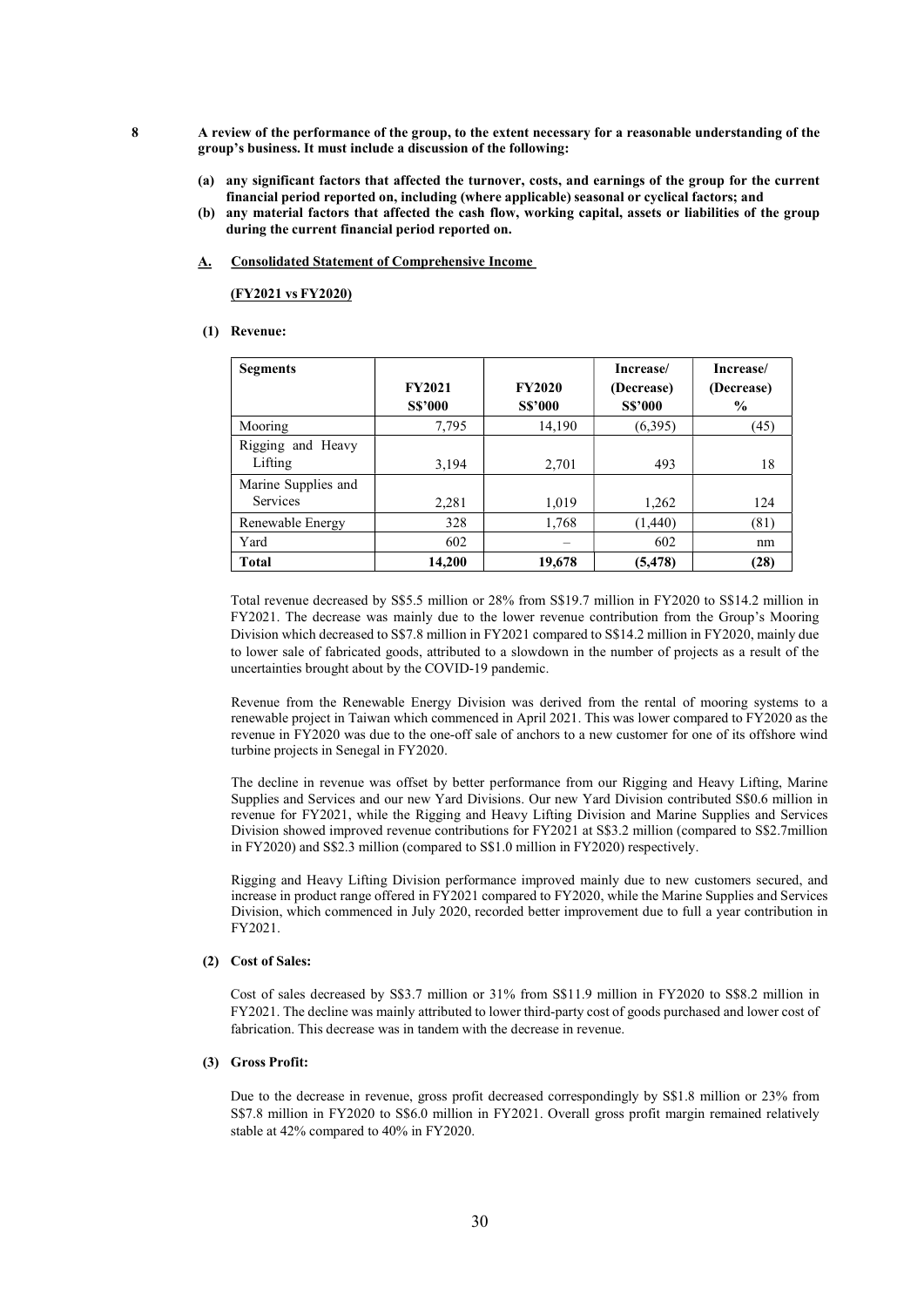### (4) Other Income:

Other income decreased from S\$1.4 million in FY2020 to S\$0.9 million in FY2021. This was due to lower government grants received under Job Support Scheme and lower gain from sale of plant and equipment.

|                            | <b>FY2021</b><br><b>S\$'000</b> | <b>FY2020</b><br><b>S\$'000</b> | Increase/<br>(Decrease)<br><b>S\$'000</b> | Increase/<br>(Decrease)<br>$\frac{6}{9}$ |
|----------------------------|---------------------------------|---------------------------------|-------------------------------------------|------------------------------------------|
| Staff related costs        | 3,172                           | 2,712                           | 460                                       | 17                                       |
| Depreciation               | 1,231                           | 814                             | 417                                       | 51                                       |
| IPO expenses               | 1,271                           |                                 | 1,271                                     | nm                                       |
| Upkeep of premises         | 503                             | 24                              | 479                                       | 1,996                                    |
| Other administrative costs | 639                             | 450                             | 189                                       | 42                                       |
| <b>Total</b>               | 6,816                           | 4,000                           | 2,816                                     | 70                                       |

## (5) Administrative Expenses:

Nm=not meaningful

Administrative expenses increased by S\$2.8 million or 70% from S\$4.0 million in FY2020 to S\$6.8 million in FY2021 mainly due to an increase in staff related costs, depreciation expenses, upkeep of premises as well as other administrative costs. There was also a one-off IPO expenses of S\$1.3 million in relation to the Company's listing on the Catalist Board.

The increase in staff related costs was mainly due to recruitment of more professionals and executives for our corporate functions since the second half of FY2020 to support the Group's business growth. The increase in depreciation expenses was due to higher right-of-use assets acquired during the year.

Upkeep of premises includes warehouse related costs incurred and maintenance costs for the upkeep of the new yard facilities at 51 Shipyard Road which was acquired in July 2021.

Other administrative cost was higher mainly due to the relocation costs and security fees relating to our new premise at 51 Shipyard Road and out-of-pocket expenses for our IPO exercise.

#### (6) Interest Expenses:

Increase in interest expense of S\$0.9 million was due to the interest expenses on the new commercial property loan to finance the acquisition of the leasehold property at 51 Shipyard Road, convertible note, shareholder loan, and the interest expenses recognized on providing financing to contract customers.

Please refer to Note 5 for detailed breakdown of interest expense.

## (7) Other Expenses:

Other expenses increased from S\$0.3 million in FY2020 to S\$1.1 million in FY2021 due mainly to an increase in professional and legal fees for, among others, the EDBI Convertible Note Agreement as well as the acquisition of 51 Shipyard Road as well as an increase in property tax (for 51 Shipyard Road) as well as settlement costs of S\$0.2 million incurred in FY2021 due to dispute with one of our customers in Netherlands regarding the quantity of chains to be delivered. We entered into a settlement agreement with the customer and the matter has been amicably concluded.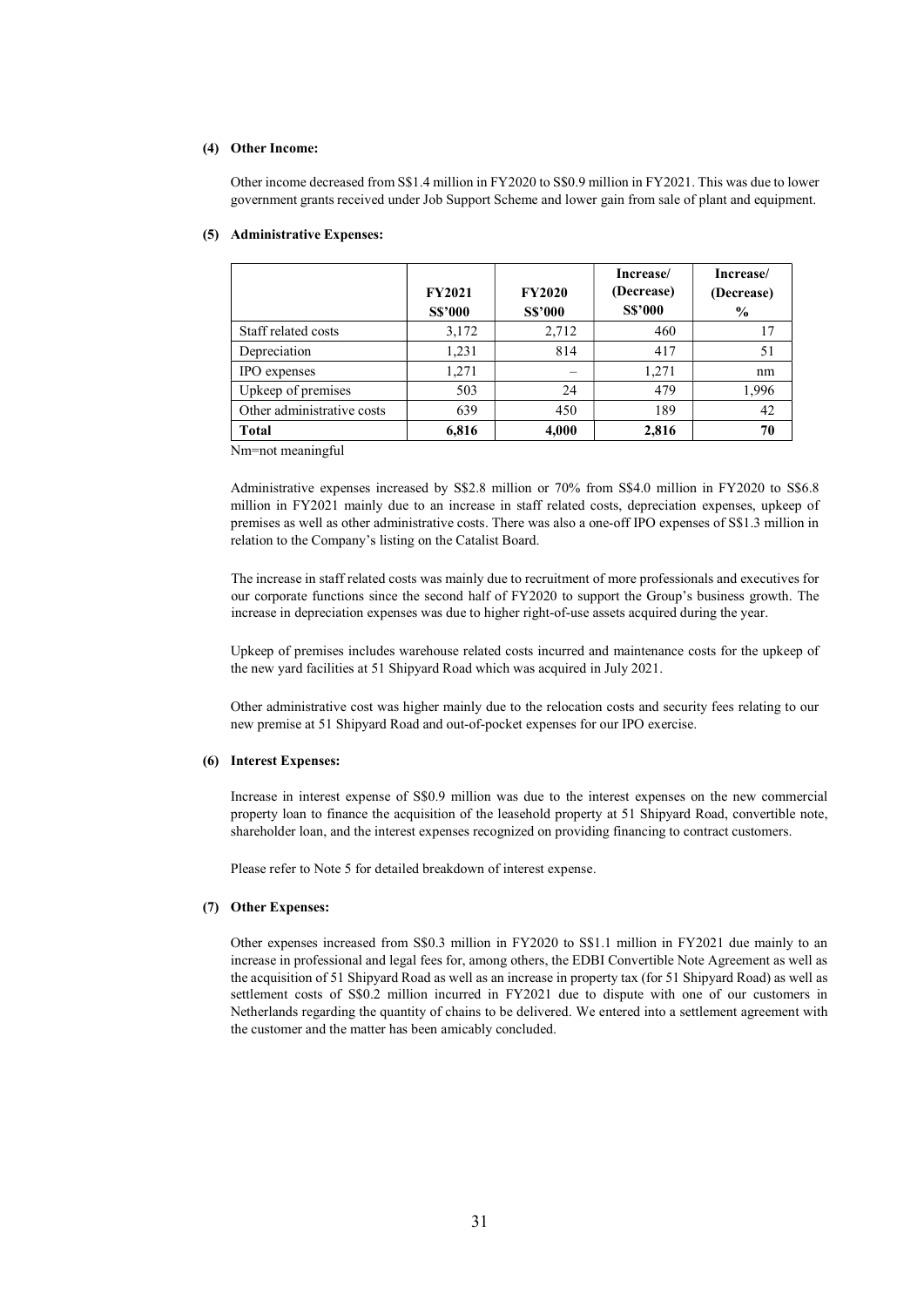## (2HFY2021 vs 2HFY2020)

#### (1) Revenue:

| <b>Segments</b>     |                |                | Increase/      | Increase/     |
|---------------------|----------------|----------------|----------------|---------------|
|                     | 2HFY2021       | 2HFY2020       | (Decrease)     | (Decrease)    |
|                     | <b>S\$'000</b> | <b>S\$'000</b> | <b>S\$'000</b> | $\frac{0}{0}$ |
| Mooring             | 3,805          | 6,260          | (2, 455)       | (39)          |
| Rigging and Heavy   |                |                |                |               |
| Lifting             | 1,368          | 1,505          | (137)          | (9)           |
| Marine Supplies and |                |                |                |               |
| <b>Services</b>     | 1,081          | 853            | 228            | 27            |
| Renewable Energy    | 152            | 1,734          | (1, 582)       | (91)          |
| Yard                | 603            |                | 603            | 100           |
| <b>Total</b>        | 7,009          | 10,352         | (3,343)        | (32)          |

Total revenue decreased by S\$3.3 million or 32% from S\$10.4 million in 2HFY2020 to S\$7.0 million in 2HFY2021, mainly due to the lower revenue contribution from the Mooring Division and the Renewable Energy Division, as the prolonged COVID-19 situation increases economic uncertainty and caused projects to be delayed. The decrease was partially offset by better performance from our Marine Supplies and Services Division and the new Yard Division.

Revenue from our Mooring Division was S\$3.8 million in 2HFY2021, a significant decline of S\$2.5 million, compared to S\$6.3 million recorded in 2HFY2020. The decrease was mainly due to lower sale of fabricated goods, attributed to the weaker global market recovery as a result of the prolonged COVID-19 pandemic.

Revenue from Renewable Energy Division was lower compared to 2HFY2020 due to the absence of a one-off sale of anchors to a new customer for one of its offshore wind turbine projects in Senegal in 2HFY2020.

Revenue from the Rigging and Heavy Lifting Division in 2HFY2021 declined by S\$0.1 million compared to 2HFY2020 mainly due to the slowdown in business activities as COVID cases spiked with the emergence of the new COVID-19 Omicron variant in last quarter of FY2021.

Revenue from the Marine Supplies and Services Division increased in 2HFY2021 compared to 2HFY2020 as 2HFY2021 represented a full 6-month contribution compared to 2HFY2020 (the Marine Supplies and Services Division commenced business activities in July 2020).

Following the relocation of the new premise at 51 Shipyard Road in October 2021, we leveraged on the facilities at the new premises and our new Yard Division contributed \$0.6 million in revenue for 2HFY2021.

#### (2) Cost of Sales:

In line with the decline in revenue, cost of sales decreased by S\$2.2 million or 36% from S\$6.2 million in 2HFY2020 to S\$4.0 million in 2HFY2021. The decline was mainly attributed to lower third-party cost of goods purchased and lower cost of fabrication.

#### (3) Gross Profit:

Due to the decrease in revenue, gross profit decreased correspondingly by S\$1.1 million or 27% from S\$4.1 million in 2HFY2020 to S\$3.0 million in 2HFY2021. Overall gross profit margin was at 43% compared to 40% in FY2020.

## (4) Other Income:

Other income decreased from S\$0.9 million in 2HFY2020 to S\$0.4 million in 2HFY2021. This was due to lower government grants received under Job Support Scheme and lower gain from sale of plant and equipment in 2HFY2020. The decrease was alleviated by the increase in sales of scrap metal.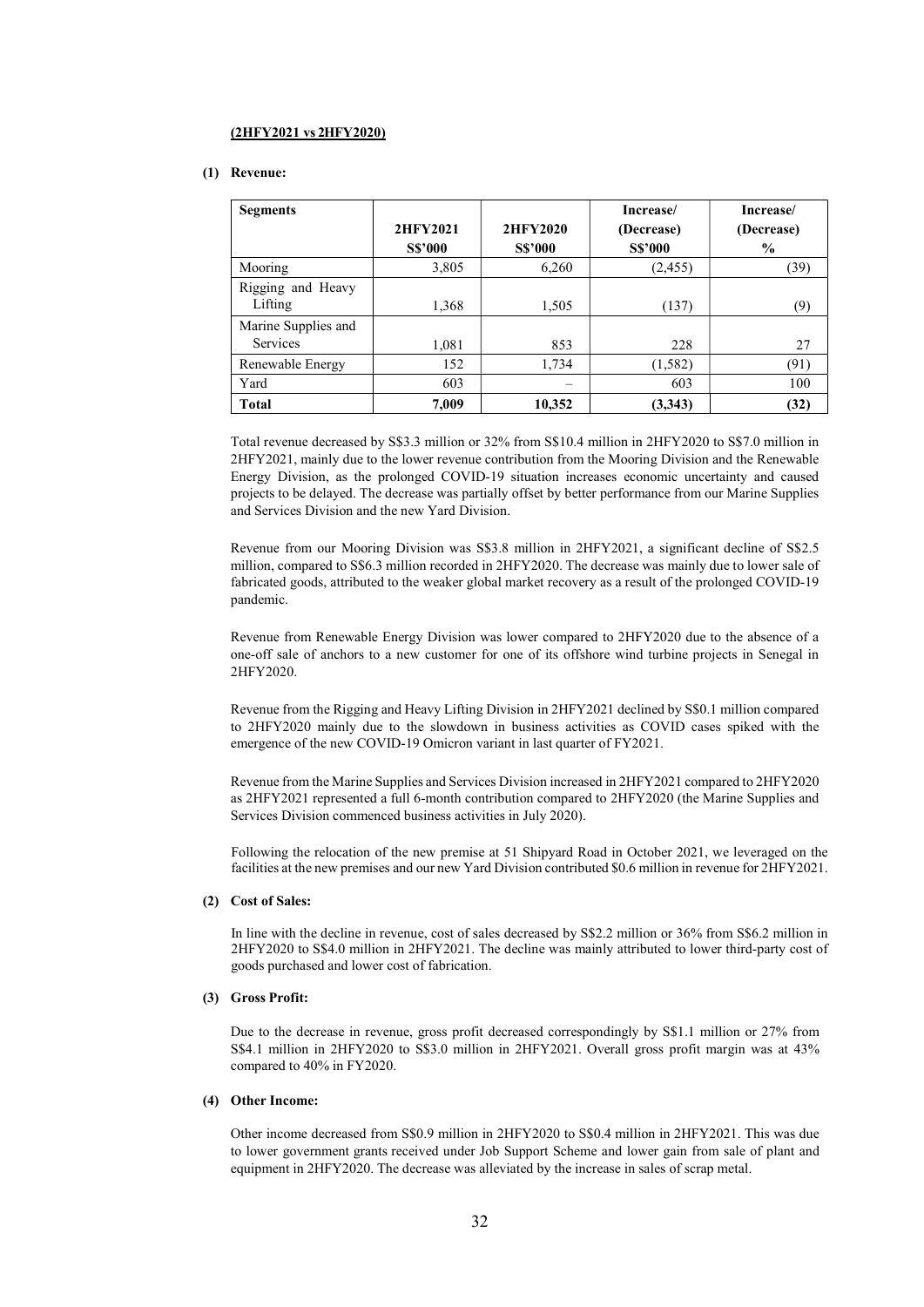#### (5) Administrative Expenses:

|                            | 2HFY2021<br><b>S\$'000</b> | <b>2HFY2020</b><br><b>S\$'000</b> | Increase/<br>(Decrease)<br><b>S\$'000</b> | Increase/<br>(Decrease)<br>$\frac{0}{0}$ |
|----------------------------|----------------------------|-----------------------------------|-------------------------------------------|------------------------------------------|
| Staff related costs        | 1,763                      | 1,725                             | 38                                        | 2                                        |
| Depreciation               | 845                        | 449                               | 396                                       | 88                                       |
| IPO expenses               | 810                        |                                   | 810                                       | nm                                       |
| Upkeep of premises         | 434                        | 7                                 | 427                                       | 6,100                                    |
| Relocation costs           | 66                         |                                   | 66                                        | nm                                       |
| Other administrative costs | 318                        | 223                               | 95                                        | 43                                       |
| <b>Total</b>               | 4,236                      | 2.404                             | 1,832                                     | 76                                       |

Nm=not meaningful

Administrative expenses increased by S\$1.8 million or 76% mainly due to an increase in depreciation expenses, IPO related expenses in relation to the Company's listing on the Catalist Board, upkeep of premises expenses as well as other administrative expenses.

The increase in depreciation expenses was due to higher right-of-use assets acquired during 2HFY2021 and was in relation to the acquisition of the property at 51 Shipyard Road.

Upkeep of premises includes warehouse related costs incurred and maintenance costs for the upkeep of the new yard facilities at 51 Shipyard Road which was acquired in July 2021.

Other administrative cost was higher mainly due to the relocation costs and security fees relating to our new premise at 51 Shipyard Road and out-of-pocket expenses for our IPO exercise.

#### (6) Interest expense:

Increase in interest expense of S\$0.9 million was due to the interest expenses on the new commercial property loan to finance the acquisition of the leasehold property at 51 Shipyard Road, convertible note, shareholder loan, and the interest expenses recognized on providing financing to contract customers.

Please refer to Note 5 for detailed breakdown of interest expense.

# (7) Other Expenses:

Other expenses increased from S\$0.7 million in 2HFY2020 to S\$0.8 million in 2HFY2021 mainly due to an increase in professional and legal fees and property taxes and settlement costs incurred in 2HFY2021. Settlement costs incurred was due to dispute with one of our customers in Netherlands regarding the quantity of chains to be delivered. We entered into a settlement agreement with the customer and the matter has been amicably concluded, partially offset by a decrease in net foreign exchange loss of S\$0.4 million (due to the depreciation of S\$ against the US\$ during 2HFY2021).

The increase in professional and legal fees was mainly in relation to the issuance of the EDBI Convertible Notes as well as the acquisition of 51 Shipyard Road. The increase in property tax was also attributable to the new property at 51 Shipyard Road acquired in July 2021.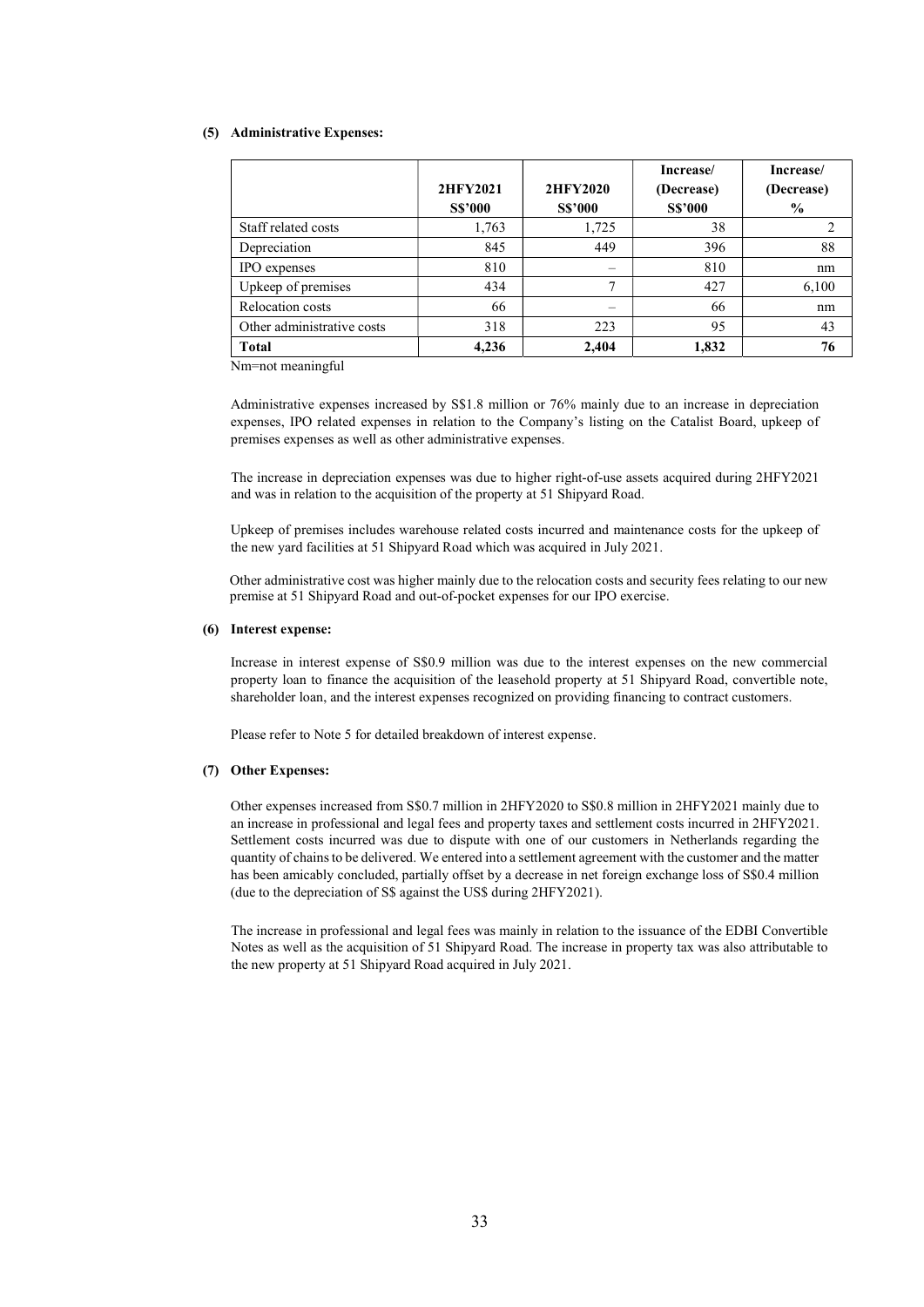#### B. Consolidated Statement of Financial Position as at 31 December 2021

#### (1) Non-Current Assets:

Non-current assets increased to S\$43.0 million as at 31 December 2021 from S\$13.0 million as at 31 December 2020, mainly due to an increase in plant and equipment and right-of-use assets of S\$0.4 million and S\$30.4 million respectively.

The increase in plant and equipment was mainly due to the acquisition of plant and equipment of S\$1.9 million. The increase was offset by the disposal of plant and equipment with net book value of S\$0.3 million as a result of relocation, as well as the depreciation of plant and equipment of S\$1.2 million during the year.

The increase in right-of-use assets was mainly due to:

- (i) acquisition of a leasehold property of S\$19.2 million of which S\$14.8 million was financed by a commercial property loan;
- (ii) lease of 51 Shipyard Road amounting to S\$9.2 million;
- (iii) JTC land reinstatement cost of S\$2 million; and
- (iv) acquisition of workshop and office equipment of S\$2.6 million, which was financed by hire purchase facility.

#### (2) Current Assets:

Current assets increased to S\$33.2 million as at 31 December 2021 compared to S\$21.1 million as at 31 December 2020. The increase was mainly due to the increase in cash and bank balances of S\$17.0 million and inventories of S\$1.2 million, partially offset by decrease in trade and other receivables of S\$5.9 million.

Cash and bank balances increased from S\$3.3 million as at 31 December 2020 to S\$20.3 million as at 31 December 2021 due mainly to proceeds from the IPO and the EDBI Convertible Notes as well as net cash generated from operating activities.

Inventories, which comprise mainly raw materials and finished goods, amounted to approximately S\$8.6 million as at 31 December 2021 compared to S\$7.4 million as at 31 December 2020. Finished goods as at 31 December 2021 included an amount of approximately S\$1.7 million for anchor chains built but not delivered to the customer due to a delay in the customer's project.

Trade and other receivables decreased from S\$9.3 million as at 31 December 2020 to S\$3.4 million as at 31 December 2021 due to better collection of trade and other receivables as compared to the previous year.

#### (3) Current Liabilities:

Current liabilities increased to S\$10.3 million as at 31 December 2021 from S\$6.5 million as at 31 December 2020 mainly due to:

- (i) increase in lease liabilities recognized in relation to the lease of workshop and office equipment of S\$0.1 million;
- (ii) the drawdown of commercial property loan to finance the acquisition of leasehold property at 51 Shipyard Road of S\$1.2 million;
- (iii) amount due to director of S\$2.0 million in relation to the dividends declared in FY2021 prior to the Company's IPO; and
- (iv) increase in contract liabilities of S\$0.8 million mainly due to advance payment from a customer for a fabrication job that commenced in September 2021.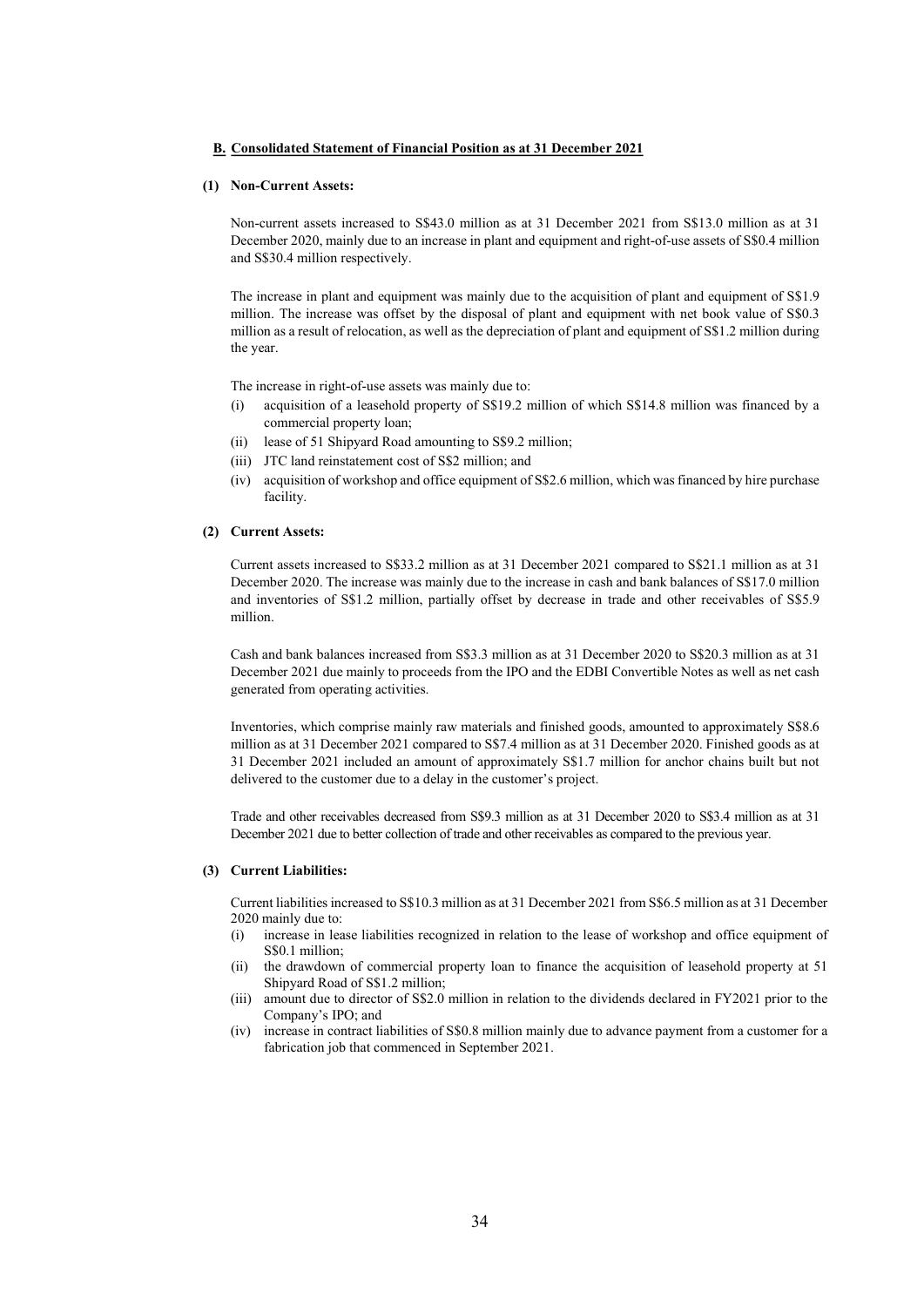# (4) Non-Current Liabilities:

Non-current liabilities were S\$44.1 million as at 31 December 2021, compared to S\$2.0 million as at 31 December 2020. The increase is mainly contributed by:-

- (i) the non-current portion of the commercial property loan amounting S\$13.2 million to finance the acquisition of leasehold property at 51 Shipyard Road;
- (ii) issuance of convertible note of S\$4.6 million;
- (iii) shareholder's loan of S\$13.0 million in relation to the dividends declared in FY2021 prior to the Company's IPO; and
- (iv) increase in lease liabilities for rights-of-use assets of S\$9.4 million and provision for reinstatement cost of S\$2 million in respect to the new leasehold property at 51 Shipyard Road.

#### C. Consolidated Statement of Cash Flows (FY2021)

- (1) In FY2021, we generated net cash before changes in working capital of S\$3.0 million. Net cash generated from changes in working capital amounted to S\$5.8 million due mainly to a decrease in contract assets, trade and other receivables of S\$5.7 million as well as an increase in contract liabilities, trade and other payables of S\$1.2 million. These were partially offset by the increase in inventories of S\$1.1 million. The Group also paid income tax of S\$0.9 million.
- (2) Net cash used in investing activities in FY2021 amounted to S\$21.0 million. This was due mainly to acquisition of property, plant and equipment and right-of-use assets of S\$21.4 million in relation to our new premises at 51 Shipyard Road, partially offset by proceeds from disposal of plant and equipment of S\$0.3 million.
- (3) Net cash generated from financing activities in FY2021 amounted to S\$30.0 million. This was due mainly to:
	- (i) proceeds from loan and borrowing of S\$14.8 million for the acquisition of 51 Shipyard Road;
	- (ii) proceed from the second series of the EDBI Convertible Notes of S\$5.0 million; and
	- (iii) proceeds from the IPO and the first series of the EDBI Convertible Notes of S\$13.5 million.

The increase was partially offset by IPO expenses incurred amounting to S\$1.8 million as well as repayment and interest paid on lease liabilities of S\$0.9 million.

#### 9 Where a forecast, or a prospect statement, has been previously disclosed to shareholders, any variance between it and the actual results

There is no forecast or prospect statement which has been previously disclosed.

## 10 A commentary at the date of the announcement of the significant trends and competitive conditions of the industry in which the Group operates and any known factors or events that may affect the Group in the next operating period and the next 12 months

 The Group remains cautiously optimistic on the outlook for the next 12 months, amid the rise in oil prices as well as increasing awareness and commercialisation of floating offshore renewable projects. The pandemic continues to provide business uncertainty and disruptions in many countries, and the Group is closely monitoring the situation and taking the necessary precautions and measures in the light of the evolving conditions.

 Despite the challenging environment, the Group continues to focus its efforts to implement business strategies utilising the proceeds raised the IPO and EDBI Convertible Notes. These include:

(i) Develop and grow our Renewable Energy Division by leveraging on our existing capabilities in providing total mooring solutions;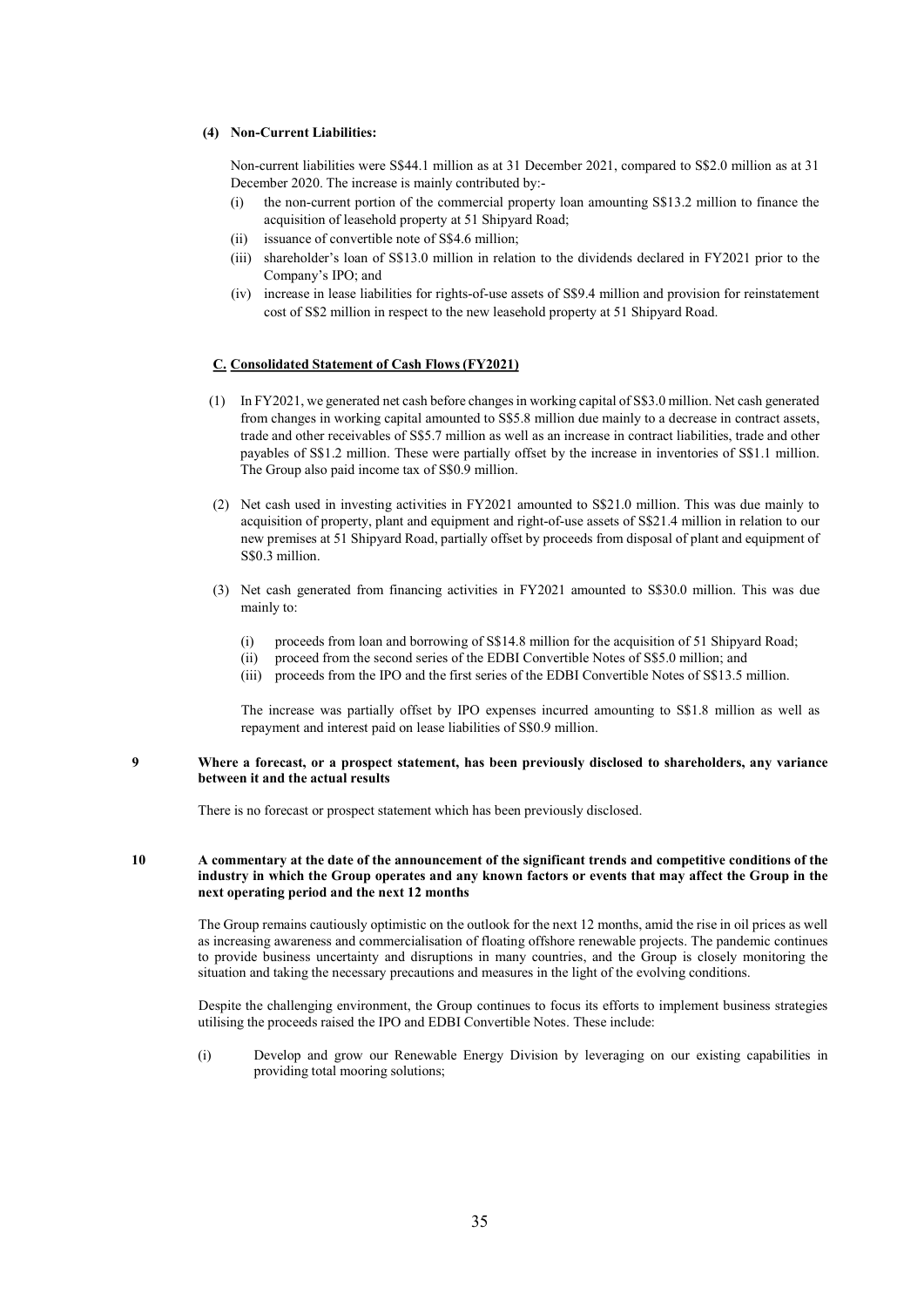- (ii) Expand and upgrade our facility at 51 Shipyard Road.
- (iii) Expanding and diversifying our products and service offerings and capabilities through, inter alia, investments, mergers and acquisitions, joint ventures and/or strategic collaborations.

#### 11 Dividend Information

## (a) Whether an interim (final) ordinary dividend has been declared (recommended)

An interim ordinary dividend has been declared in FY2021. Please refer to the section entitled "Dividend Policy" of the Offer Document for further details.

#### (b) (i) Amount per share

S\$15 per share.

#### (ii) Previous corresponding period

S\$1.50 per share.

(c) Whether the dividend is before tax, net of tax or tax exempt. If before tax or net of tax, state the tax rate and the country where the dividend is derived. (If the dividend is not taxable in the hands of shareholders, this must be shared).

Tax exempt.

# (d) Date the dividend is payable

As set-out in the Offer Document, the interim dividend of S\$15,000,000 was approved, of which S\$2,000,000 shall be settled in cash (subject to internal operating cash resources and approval by Audit Committee) and S\$13,000,000 to be converted to interest bearing loan due to the then sole shareholder, Mr Sim Koon Lam.

Please refer to the section entitled "Dividend Policy" of Offer Document for further details.

(e) Date on which Registrable Transfers received by the Company (up to 5pm) will be registered before entitlements to the dividend are determined

Not applicable.

12 If no dividend has been declared (recommended), a statement to that effect and the reason(s) for the decision.

Not applicable.

13 If the group has obtained a general mandate from shareholders for IPTs, the aggregate value of such transactions as required under Rule 920(1)(a)(ii). If no IPT mandate has been obtained, a statement to that effect.

The Group does not have a general mandate from its shareholders for the interested person transactions. There were no interested person transactions of S\$100,000 or more for the current financial period under review.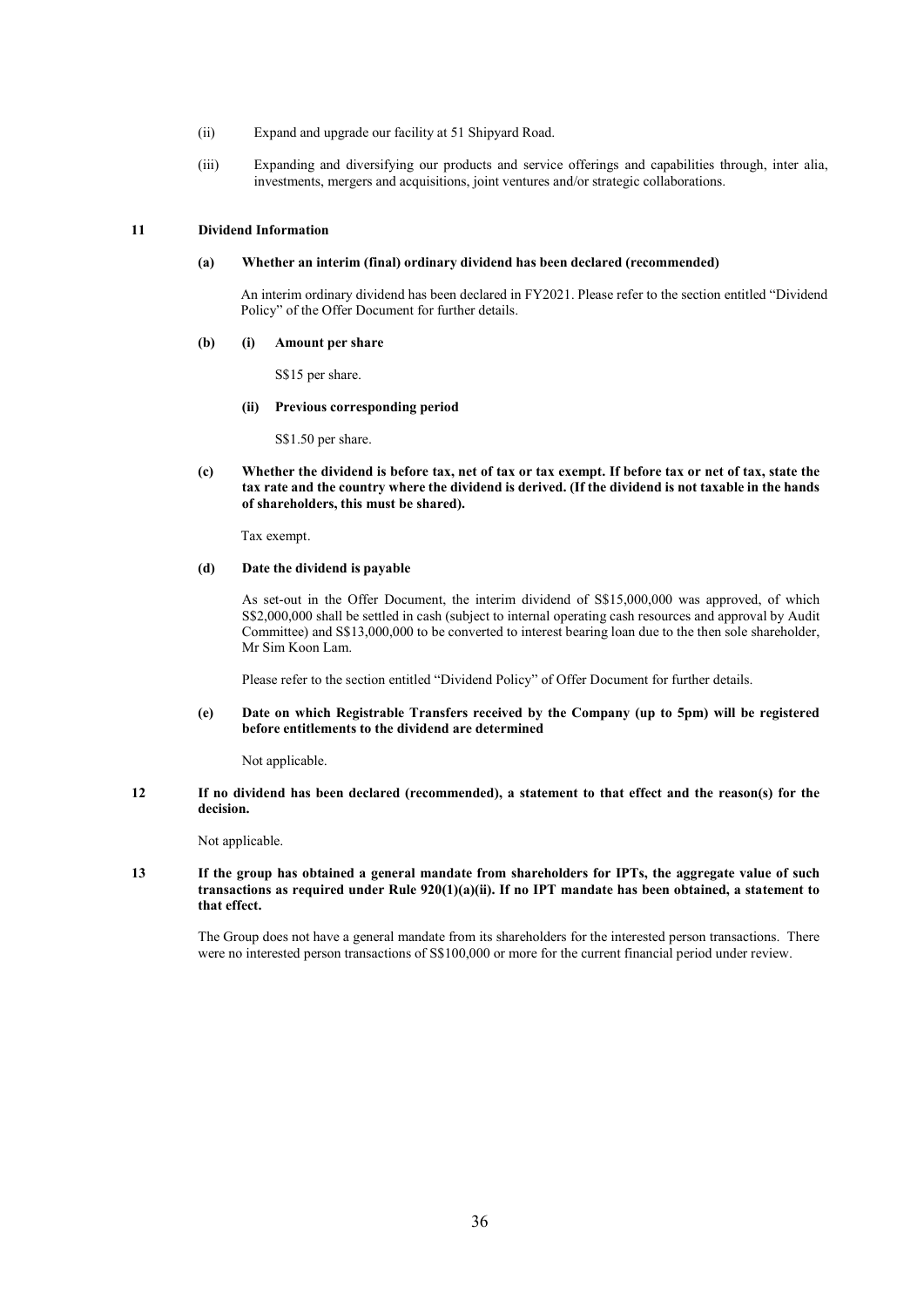# 14 Negative confirmation by the board pursuant to Rule 705(5)

Not applicable for full year results announcement.

## 15 Confirmation that the issuer has procured undertaking from all its directors and executive officers (in the format set out in Appendix 7.7) under Rule  $720(1)$

The Company confirms that it has procured undertakings from all its directors and executive officers (in the format set out in Appendix 7H) under Rule 720(1) of the Catalist Rules.

## Part II – ADDITONAL INFORMATION REQUIRED FOR FULL YEAR RESULTS ANNOUNCEMENT

16 Segmented revenue and results for operating segments (of the group) in the form presented in the issuer's most recently audited annual financial statements, with comparative information for the immediately preceding year.

Please refer to Note 21 of Section E – Notes to the Condensed Interim Consolidated Financial Statements

17 In the review of performance, the factors leading to any material changes in contributions to turnover and earnings by the operating segments.

Please refer to Note 8 of Section F – Other Information Required by the Catalist Rules

# 18 A breakdown of sales

|                                                                                                                  | <b>FY2021</b><br><b>S\$'000</b> | <b>FY2020</b><br><b>S\$'000</b> | Increase/<br>(Decrease)<br>$\frac{6}{9}$ |
|------------------------------------------------------------------------------------------------------------------|---------------------------------|---------------------------------|------------------------------------------|
| Sales reported for first half year                                                                               | 7,191                           | 9.326                           | (22.9)                                   |
| Operating profit/(loss) after tax before<br>deducting non-controlling interests<br>reported for first half year  | 393                             | 2.339                           | (83.2                                    |
|                                                                                                                  |                                 |                                 |                                          |
| Sales reported for second half year                                                                              | 7,009                           | 10,352                          | (32.3)                                   |
| Operating profit/(loss) after tax before<br>deducting non-controlling interests<br>reported for second half year | (2,688)                         | 1.448                           | nm                                       |

## 19 A breakdown of the total annual dividend (in dollar value) for the issuer's latest full year and its previous full year as follows:

|                | <b>FY2021</b>  | <b>FY2020</b>  |
|----------------|----------------|----------------|
| (a) Ordinary   | S\$15,000,000  | S\$1,500,000   |
| (b) Preference | Not applicable | Not applicable |
| (c) Total      | \$15,000,000   | S\$1,500,000   |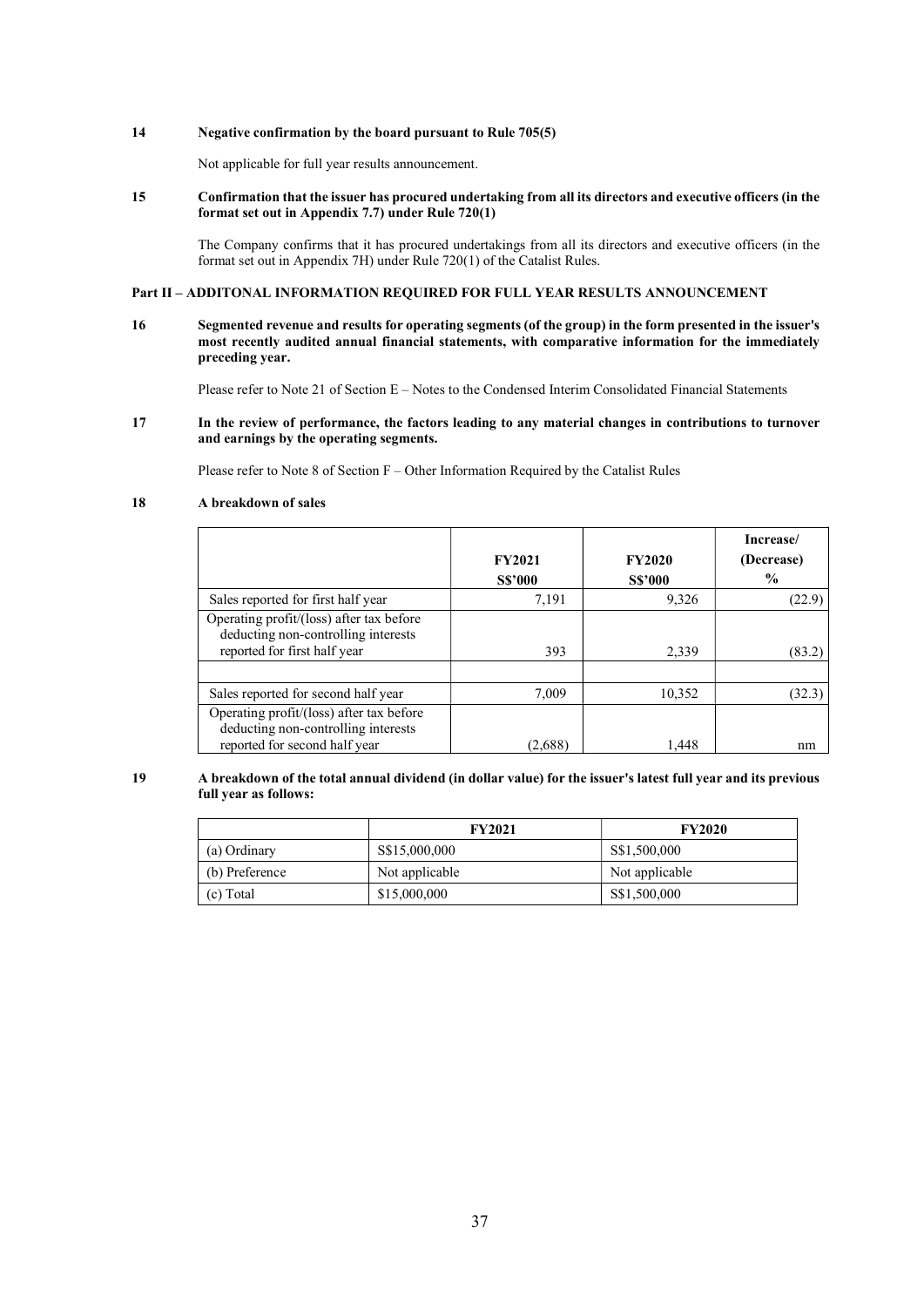20 Disclosure of person occupying a managerial position in the issuer or any of its principal subsidiaries who is a relative of a director or chief executive officer or substantial shareholder of the issuer pursuant to Rule 704(10) in the format below. If there are no such persons, the issuer must make an appropriate negative statement.

| Name       | Age | <b>Family relationship with any</b><br>director and/or substantial<br>shareholder            | <b>Current position</b><br>and duties, and<br>the year the<br>position was held | <b>Details of changes</b><br>in duties and<br>position held, if<br>any, during the<br>vear |
|------------|-----|----------------------------------------------------------------------------------------------|---------------------------------------------------------------------------------|--------------------------------------------------------------------------------------------|
| Elaine Sim | 49  | Spouse of Chief Executive<br>Officer, who is also a director,<br>and substantial shareholder | General Manager<br>(HR, Admin & IT)                                             | Not applicable                                                                             |

# 21 Use of proceeds

The gross proceeds of the Listing amounted to approximately S\$8.5 million (the "Gross Proceeds"). As at 31 December 2021, a total amount of approximately S\$2.1 million out of the Gross Proceeds and had been utilized according to the allocation set out in the Offer Document and the remaining balance of S\$ 6.4 million is expected to be utilized as intended.

| Use of net proceeds                                                                                                                                | <b>Amount</b><br>allocated<br><b>S\$'000</b> | <b>Amount</b><br>reallocation<br><b>S\$'000</b> | <b>Amount</b><br>utilised<br><b>S\$'000</b> | <b>Balance as at the</b><br>date of this<br>announcement<br><b>S\$'000</b> |
|----------------------------------------------------------------------------------------------------------------------------------------------------|----------------------------------------------|-------------------------------------------------|---------------------------------------------|----------------------------------------------------------------------------|
| Develop and grow<br>our<br>Renewable Division                                                                                                      | 500                                          |                                                 |                                             | 500                                                                        |
| Development of facilities<br>capacity of 51<br>and<br>Shipyard Road and scale<br>up of operations & invest<br>in plant, machineries &<br>equipment | 4,000                                        |                                                 | (98)                                        | 3,902                                                                      |
| To explore opportunities<br>in M&A & strategic<br>alliances                                                                                        | 1,000                                        |                                                 |                                             | 1,000                                                                      |
| General<br>corporate<br>and<br>working capital purposes                                                                                            | 1,243                                        | (33)                                            | $(184)^{(1)}$                               | 1,026                                                                      |
| IPO expenses pursuant to<br>listing                                                                                                                | 1,804                                        | 33                                              | (1, 837)                                    |                                                                            |
| Gross proceeds from the<br>Invitation                                                                                                              | 8,547                                        |                                                 | (2,119)                                     | 6,428                                                                      |

#### Note:

(1) Approximately S\$0.2 million was utilised as working capital of the Company to pay its ongoing professional expenses, directors' remuneration and other corporate and administrative expenses.

The Company will continue to make periodic announcements on the utilisation of the remaining proceeds as and when such balance of the proceeds is materially disbursed.

The Company has received S\$10 million from EDBI, which is currently placed in fixed deposit and pending deployment of fund. The Company will also utilise the proceeds in accordance with EDBI Notes Subscription Agreement.